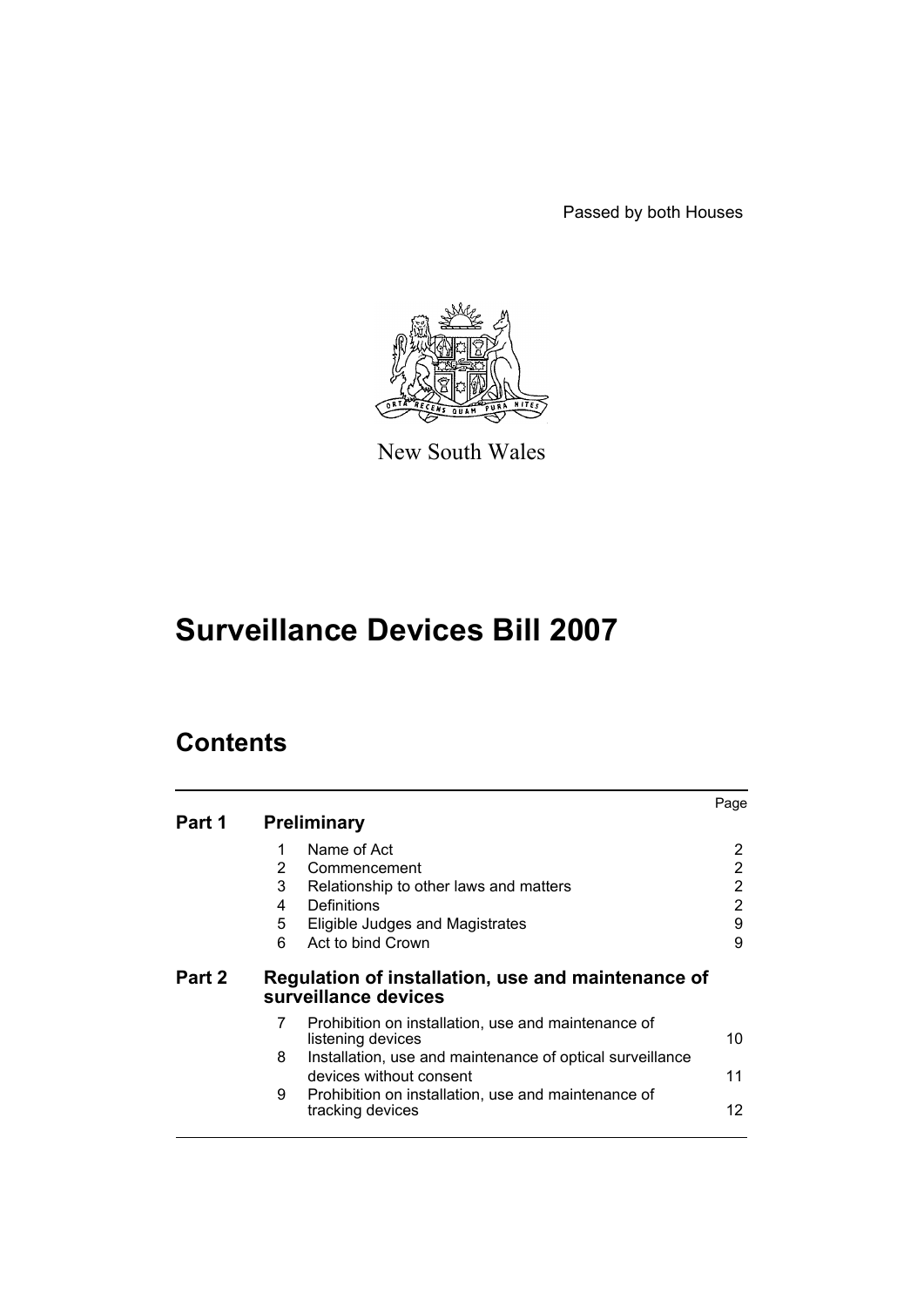| Contents |  |
|----------|--|
|----------|--|

|        |          |                                                                                                                | Page     |
|--------|----------|----------------------------------------------------------------------------------------------------------------|----------|
|        | 10       | Prohibition on installation, use and maintenance of data<br>surveillance devices                               | 12       |
|        | 11       | Prohibition on communication or publication of private<br>conversations or recordings of activities            | 13       |
|        | 12       | Possession of record of private conversation or activity                                                       | 13       |
|        | 13       | Manufacture, supply and possession of listening and<br>other devices for unlawful use                          | 14       |
|        | 14       | Communication and publication of information from the<br>use of a data surveillance device                     | 14       |
| Part 3 |          | <b>Warrants</b>                                                                                                |          |
|        |          | <b>Division 1</b><br>Preliminary                                                                               |          |
|        | 15       | Types of warrant                                                                                               | 16       |
|        | 16       | Who may issue warrants?                                                                                        | 16       |
|        |          | <b>Division 2</b><br><b>Surveillance device warrants</b>                                                       |          |
|        | 17       | Application for a surveillance device warrant                                                                  | 16       |
|        | 18       | Remote application                                                                                             | 17       |
|        | 19<br>20 | Determining the application<br>What must a surveillance device warrant contain?                                | 18<br>18 |
|        | 21       | What a surveillance device warrant authorises                                                                  | 20       |
|        | 22       | Extension and variation of surveillance device warrant                                                         | 22       |
|        | 23       | Revocation of surveillance device warrant                                                                      | 23       |
|        | 24       | Discontinuance of use of surveillance device under<br>warrant                                                  | 23       |
|        |          | <b>Division 3</b><br><b>Retrieval warrants</b>                                                                 |          |
|        | 25       | Application for a retrieval warrant                                                                            | 24       |
|        | 26       | Remote application                                                                                             | 24       |
|        | 27       | Determining the application                                                                                    | 25       |
|        | 28       | What must a retrieval warrant contain?                                                                         | 25       |
|        | 29       | What a retrieval warrant authorises                                                                            | 26       |
|        | 30       | Revocation of retrieval warrant                                                                                | 27       |
|        |          | <b>Division 4</b><br><b>Emergency authorisations</b>                                                           |          |
|        |          | 31 Emergency use of surveillance devices-threat of serious<br>personal violence or substantial property damage | 28       |
|        | 32       | Emergency authorisation-continued use of authorised<br>surveillance device in participating jurisdiction       | 28       |
|        | 33       | Application for approval after use of surveillance device<br>without warrant or under emergency authorisation  | 29       |
|        | 34       | Consideration of application                                                                                   | 30       |
|        | 35<br>36 | Eligible Judge may approve emergency use of powers<br>Admissibility of evidence                                | 30<br>31 |
|        |          |                                                                                                                |          |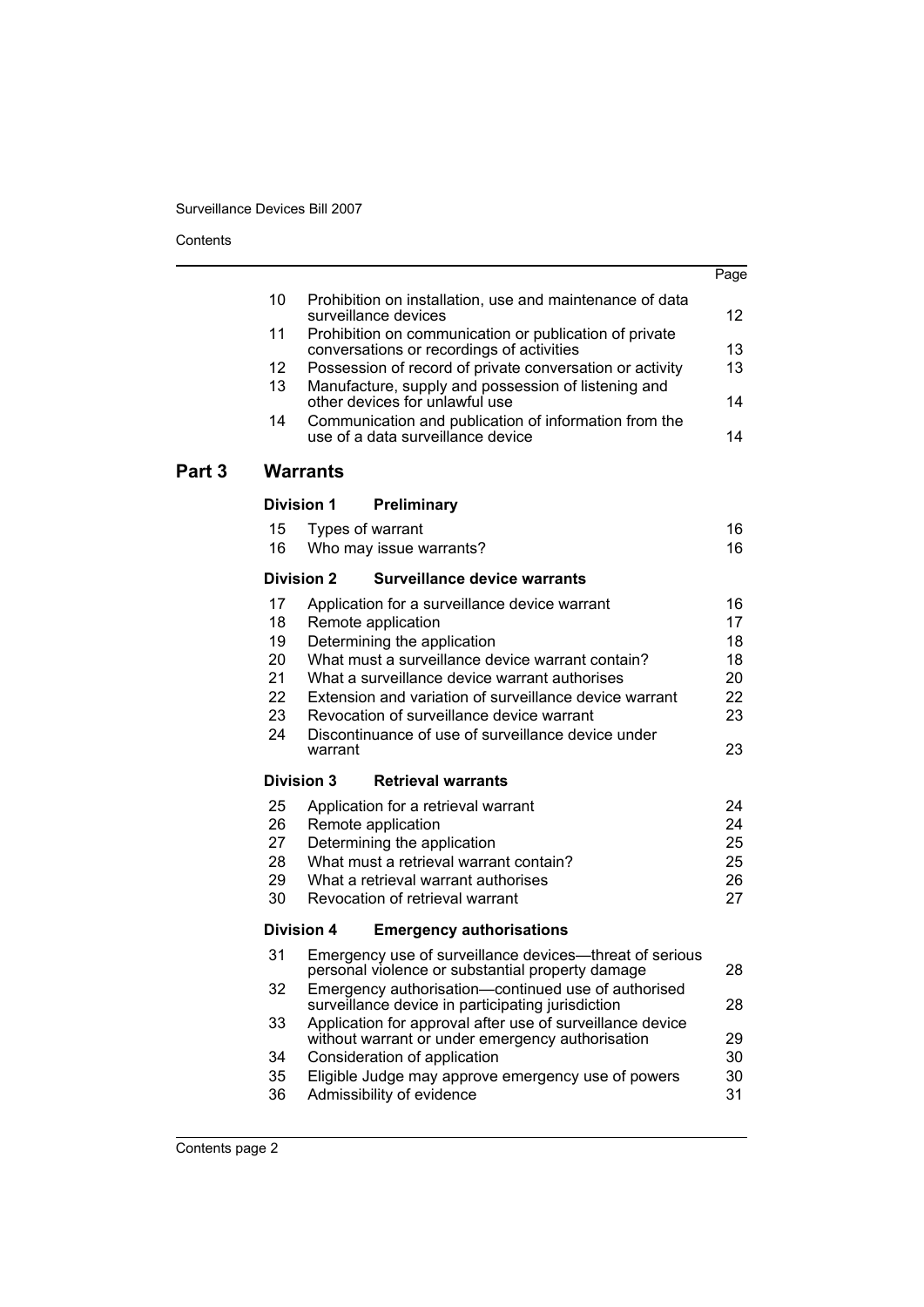Contents

|        |                                                             |                   |                                                                                                                                                                                                                                                                                      | Page                                         |  |  |
|--------|-------------------------------------------------------------|-------------------|--------------------------------------------------------------------------------------------------------------------------------------------------------------------------------------------------------------------------------------------------------------------------------------|----------------------------------------------|--|--|
| Part 4 | Recognition of corresponding warrants and<br>authorisations |                   |                                                                                                                                                                                                                                                                                      |                                              |  |  |
|        | 37<br>38                                                    |                   | Corresponding warrants<br>Corresponding emergency authorisation                                                                                                                                                                                                                      | 32<br>32                                     |  |  |
| Part 5 |                                                             |                   | <b>Compliance and monitoring</b>                                                                                                                                                                                                                                                     |                                              |  |  |
|        |                                                             | <b>Division 1</b> | Restrictions on use, communication and<br>publication of information                                                                                                                                                                                                                 |                                              |  |  |
|        | 39<br>40                                                    |                   | What is protected information?<br>Prohibition on use, communication or publication of<br>protected information                                                                                                                                                                       | 33<br>33                                     |  |  |
|        | 41                                                          | devices           | Dealing with records obtained by use of surveillance                                                                                                                                                                                                                                 | 36                                           |  |  |
|        | 42                                                          | methods           | Protection of surveillance device technologies and                                                                                                                                                                                                                                   | 36                                           |  |  |
|        | 43                                                          |                   | Protected information in the custody of a court                                                                                                                                                                                                                                      | 37                                           |  |  |
|        |                                                             | <b>Division 2</b> | <b>Reporting and record-keeping</b>                                                                                                                                                                                                                                                  |                                              |  |  |
|        | 44                                                          |                   | Reports to eligible Judge or eligible Magistrate and<br><b>Attorney General</b>                                                                                                                                                                                                      | 37                                           |  |  |
|        | 45<br>46                                                    | Annual reports    | Keeping documents connected with warrants and<br>emergency authorisations                                                                                                                                                                                                            | 39<br>40                                     |  |  |
|        | 47                                                          |                   | Register of warrants and emergency authorisations                                                                                                                                                                                                                                    | 40                                           |  |  |
|        |                                                             | <b>Division 3</b> | <b>Inspections</b>                                                                                                                                                                                                                                                                   |                                              |  |  |
|        | 48<br>49                                                    |                   | Inspection of records by Ombudsman<br>Report on inspection                                                                                                                                                                                                                           | 41<br>41                                     |  |  |
|        |                                                             | <b>Division 4</b> | General                                                                                                                                                                                                                                                                              |                                              |  |  |
|        | 50                                                          |                   | Evidentiary certificates                                                                                                                                                                                                                                                             | 42                                           |  |  |
| Part 6 | <b>Miscellaneous</b>                                        |                   |                                                                                                                                                                                                                                                                                      |                                              |  |  |
|        | 51                                                          |                   | Particulars of warrants sought under Part 3 to be<br>notified to Attorney General                                                                                                                                                                                                    | 44                                           |  |  |
|        | 52<br>53<br>54<br>55<br>56<br>57<br>58<br>59                | Regulations       | Requirement to inform subject of surveillance<br>Use of assumed names or code-names in warrants<br>Service of documents<br>Time for instituting proceedings for certain offences<br>Consent of Attorney General to prosecutions<br>Offences by corporations<br>Orders for forfeiture | 45<br>45<br>45<br>46<br>46<br>46<br>47<br>47 |  |  |
|        |                                                             |                   |                                                                                                                                                                                                                                                                                      |                                              |  |  |

Contents page 3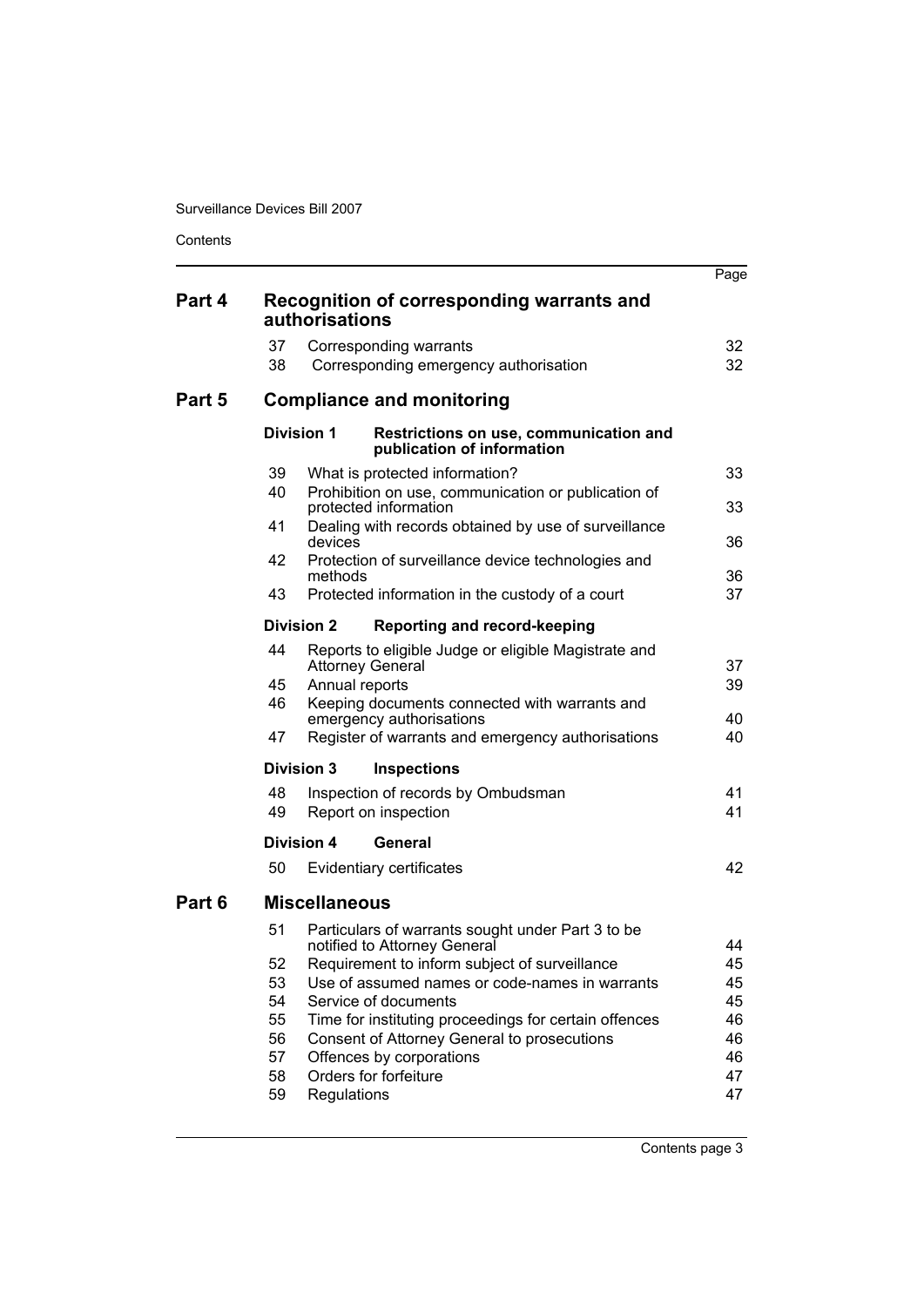Contents

| <b>Schedule 1</b><br><b>Schedule 2</b> | Savings, transitional and other provisions<br><b>Amendment of Acts and regulations</b> | 49<br>51 |
|----------------------------------------|----------------------------------------------------------------------------------------|----------|
| 63                                     | Review of Act                                                                          | 48       |
| 62                                     | Repeal of Listening Devices Act 1984                                                   | 48       |
| 61                                     | Amendment of other Acts and regulations                                                | 48       |
| 60                                     | Savings, transitional and other provisions                                             | 48       |
|                                        |                                                                                        | Page     |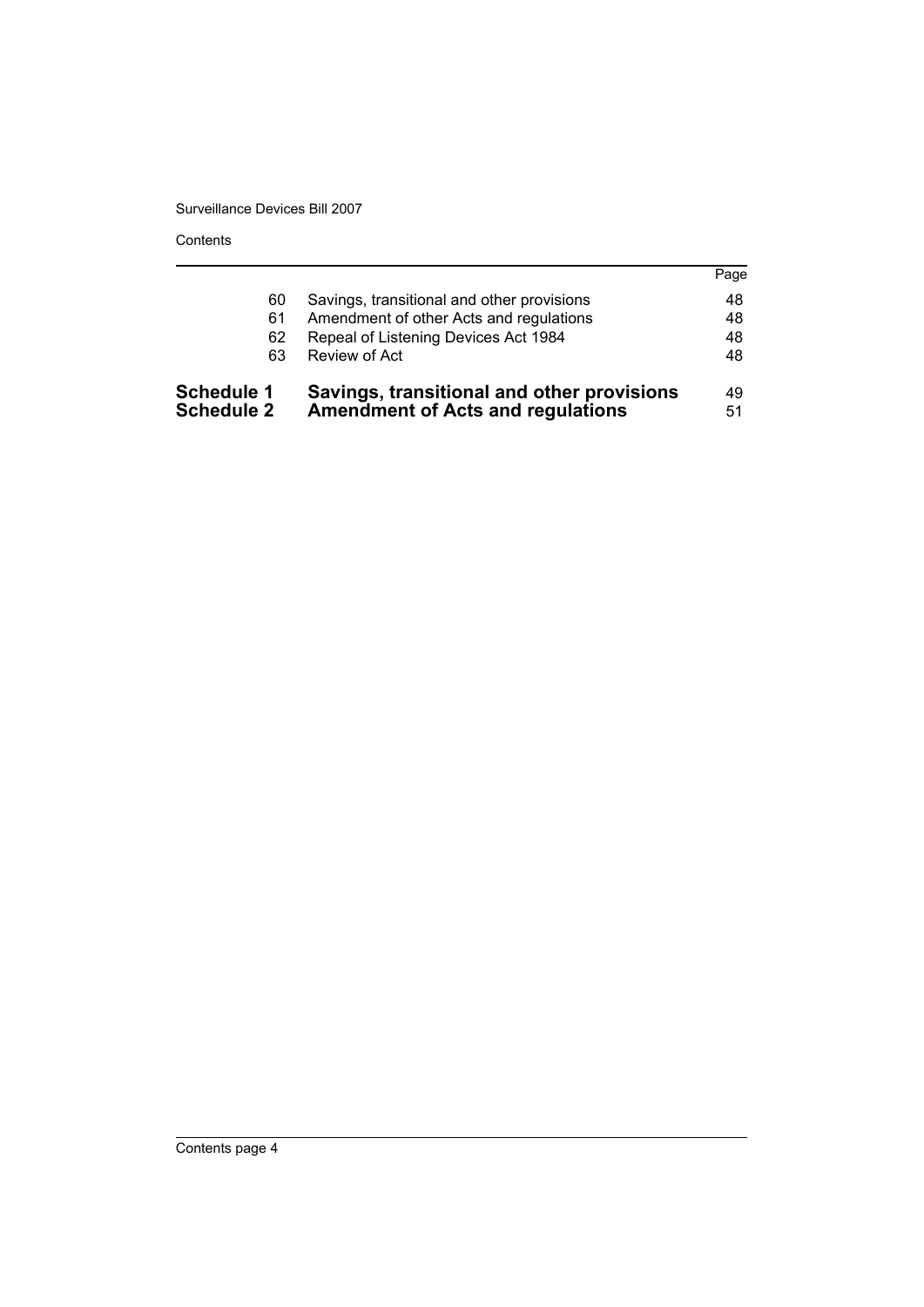*I certify that this public bill, which originated in the Legislative Assembly, has finally passed the Legislative Council and the Legislative Assembly of New South Wales.*

> *Clerk of the Legislative Assembly. Legislative Assembly, Sydney, , 2007*



New South Wales

# **Surveillance Devices Bill 2007**

Act No , 2007

An Act to regulate the installation, use, maintenance and retrieval of surveillance devices; to repeal the *Listening Devices Act 1984*; and for other purposes.

*I have examined this bill and find it to correspond in all respects with the bill as finally passed by both Houses.*

*Assistant Speaker of the Legislative Assembly.*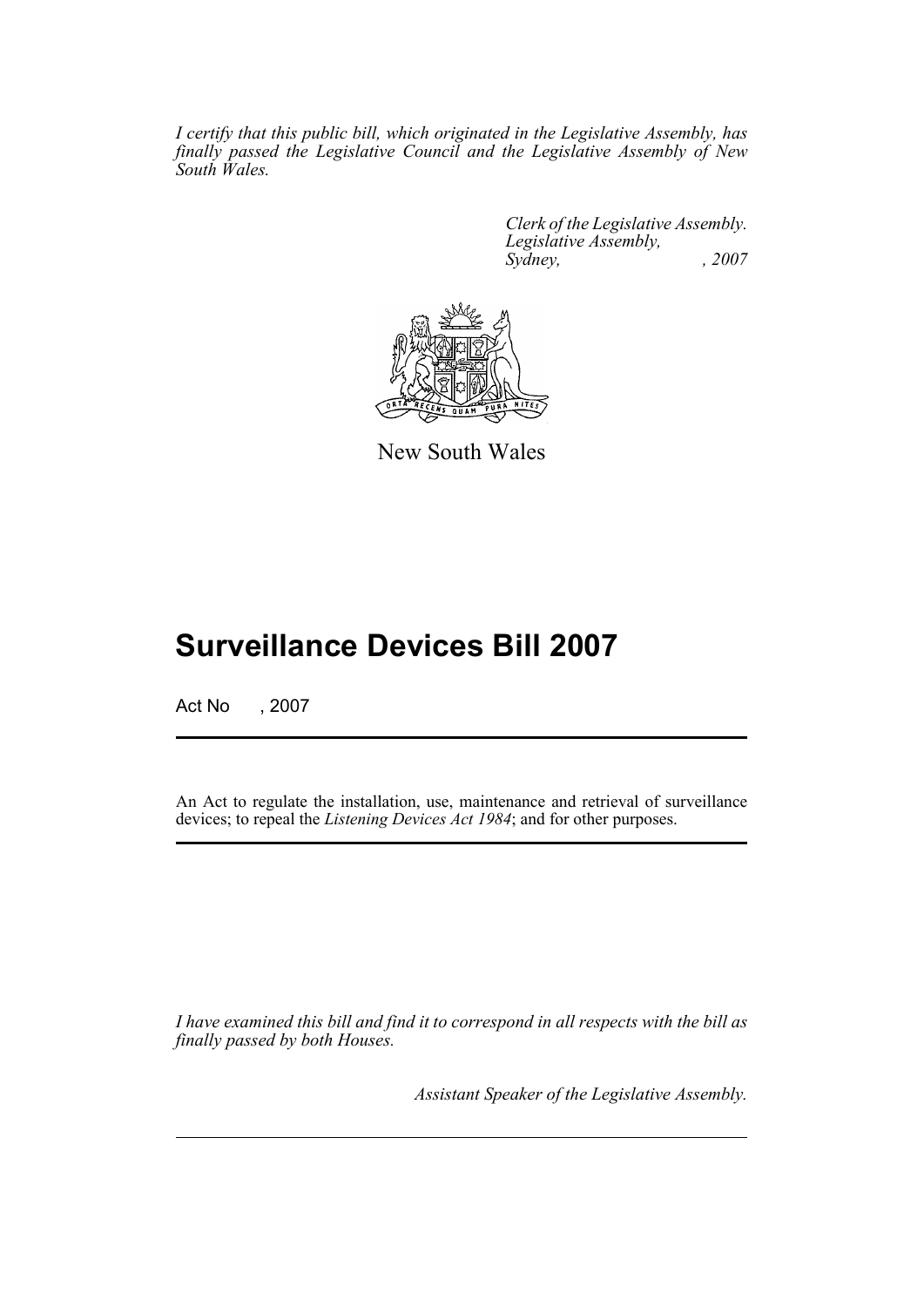Clause 1 Surveillance Devices Bill 2007

Part 1 Preliminary

**The Legislature of New South Wales enacts:**

# <span id="page-5-1"></span><span id="page-5-0"></span>**Part 1 Preliminary**

# **1 Name of Act**

This Act is the *Surveillance Devices Act 2007*.

# <span id="page-5-2"></span>**2 Commencement**

This Act commences on a day or days to be appointed by proclamation.

# <span id="page-5-3"></span>**3 Relationship to other laws and matters**

(1) Except where there is express provision to the contrary, this Act is not intended to affect any other law of the State that prohibits or regulates the use of surveillance devices.

**Note.** For example, the *Workplace Surveillance Act 2005* contains certain requirements in relation to camera surveillance. The applicable requirements of both that Act and this Act will need to be complied with if camera surveillance is carried out.

- (2) This Act is not intended to limit a discretion a court has:
	- (a) to admit or exclude evidence in any proceeding, or
	- (b) to stay criminal proceedings in the interests of justice.
- (3) For the avoidance of doubt, it is intended that a warrant may be issued, or an emergency authorisation given, in this jurisdiction under this Act for the installation, use, maintenance or retrieval of a surveillance device in this jurisdiction or a participating jurisdiction, or both.

# <span id="page-5-4"></span>**4 Definitions**

(1) In this Act:

*applicant* for a warrant means the law enforcement officer who applies, or on whose behalf an application is made, for the warrant.

*Australian Crime Commission* means the Australian Crime Commission established by the *Australian Crime Commission Act 2002* of the Commonwealth.

*building* includes any structure.

*business day* means a day other than a Saturday, Sunday, public holiday or bank holiday in New South Wales.

*chief officer* means the following:

(a) in relation to the NSW Police Force—the Commissioner of Police,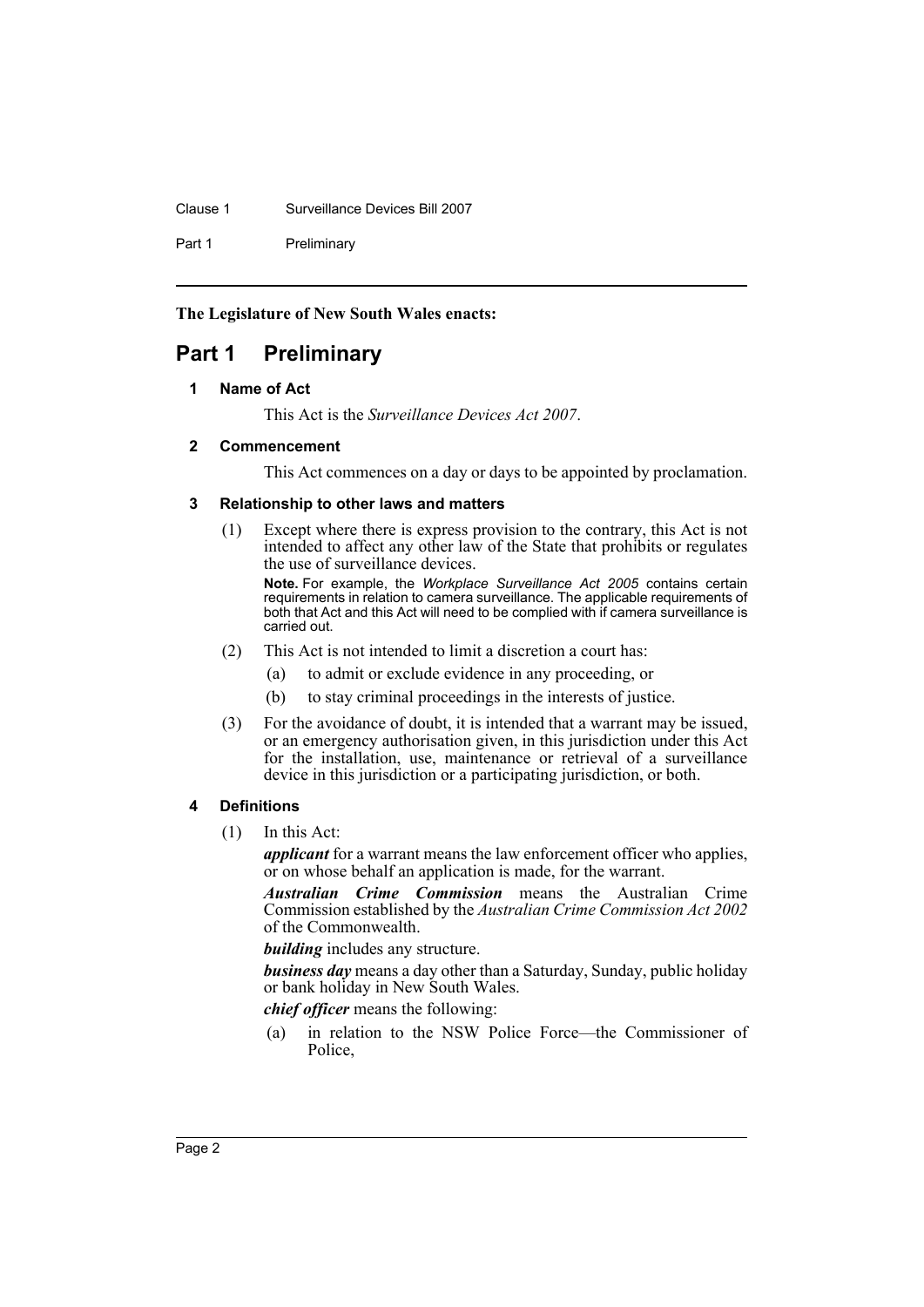Preliminary **Preliminary Part 1** 

- 
- (b) in relation to the Australian Crime Commission—the Chief Executive Officer of the Australian Crime Commission,
- (c) in relation to the New South Wales Crime Commission—the Commissioner for the New South Wales Crime Commission,
- (d) in relation to the Independent Commission Against Corruption the Commissioner for the Independent Commission Against Corruption,
- (e) in relation to the Police Integrity Commission—the Commissioner for the Police Integrity Commission,
- (f) any other person prescribed by the regulations as the chief officer in relation to a law enforcement agency.

*computer* means any electronic device for storing, processing or transferring information.

*corresponding emergency authorisation* means an authorisation in the nature of an emergency authorisation given under the provisions of a corresponding law, being an authorisation in relation to a relevant offence within the meaning of the corresponding law.

*corresponding law* means a law of another jurisdiction that:

- (a) provides for the authorisation of the use of surveillance devices, and
- (b) is declared by the regulations to be a corresponding law.

*corresponding warrant* means a warrant in the nature of a surveillance device warrant or retrieval warrant issued under the provisions of a corresponding law, being a warrant in relation to a relevant offence within the meaning of that corresponding law.

*data surveillance device* means any device or program capable of being used to record or monitor the input of information into or output of information from a computer, but does not include an optical surveillance device.

*device* includes instrument, apparatus and equipment.

*disciplinary proceeding* means a proceeding of a disciplinary nature under a law of any jurisdiction or of the Commonwealth.

*eligible Judge* is defined in section 5.

*eligible Magistrate* is defined in section 5.

*emergency authorisation* means an emergency authorisation given under Division 4 of Part 3.

*enhancement equipment*, in relation to a surveillance device, means equipment capable of enhancing a signal, image or other information obtained by use of the surveillance device.

*exercise* a function includes perform a duty.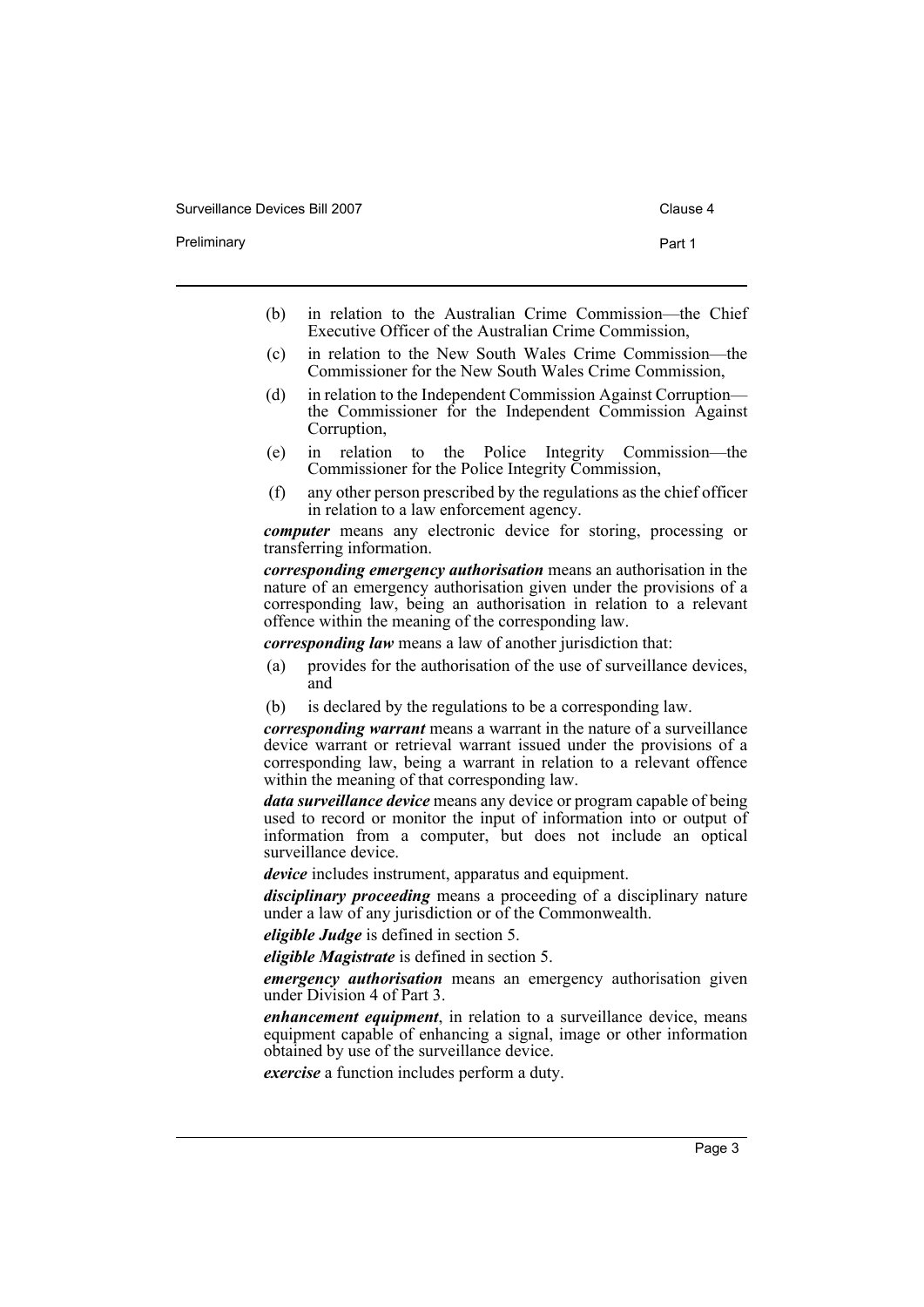#### Clause 4 Surveillance Devices Bill 2007

#### Part 1 Preliminary

*function* includes a power, authority or duty.

*install* includes attach.

*jurisdiction* means a State or Territory of the Commonwealth. *law enforcement agency* means the following agencies:

- (a) the NSW Police Force,
- (b) the New South Wales Crime Commission,
- (c) the Independent Commission Against Corruption,
- (d) the Police Integrity Commission,
- (e) any other agency prescribed by the regulations for the purposes of this definition.

#### *law enforcement officer* means the following:

- (a) in relation to the NSW Police Force—a member of the NSW Police Force,
- (b) in relation to the New South Wales Crime Commission—a member of the Commission, or a member of the staff of the Commission, within the meaning of the *New South Wales Crime Commission Act 1985*,
- (c) in relation to the Independent Commission Against Corruption an officer of the Commission within the meaning of the *Independent Commission Against Corruption Act 1988*,
- (d) in relation to the Police Integrity Commission—an officer of the Commission within the meaning of the *Police Integrity Commission Act 1996*,
- (e) in relation to an agency prescribed for the purposes of paragraph (e) of the definition of *law enforcement agency*—any person prescribed by the regulations as a law enforcement officer in respect of that agency for the purposes of this definition,

and includes a person who is seconded to a law enforcement agency, including (but not limited to) a member of the police force or police service or a police officer (however described) of another jurisdiction.

*listening device* means any device capable of being used to overhear, record, monitor or listen to a conversation or words spoken to or by any person in conversation, but does not include a hearing aid or similar device used by a person with impaired hearing to overcome the impairment and permit that person to hear only sounds ordinarily audible to the human ear.

*maintain*, in relation to a surveillance device, includes:

- (a) adjust, relocate, repair or service the device, and
- (b) replace a faulty device.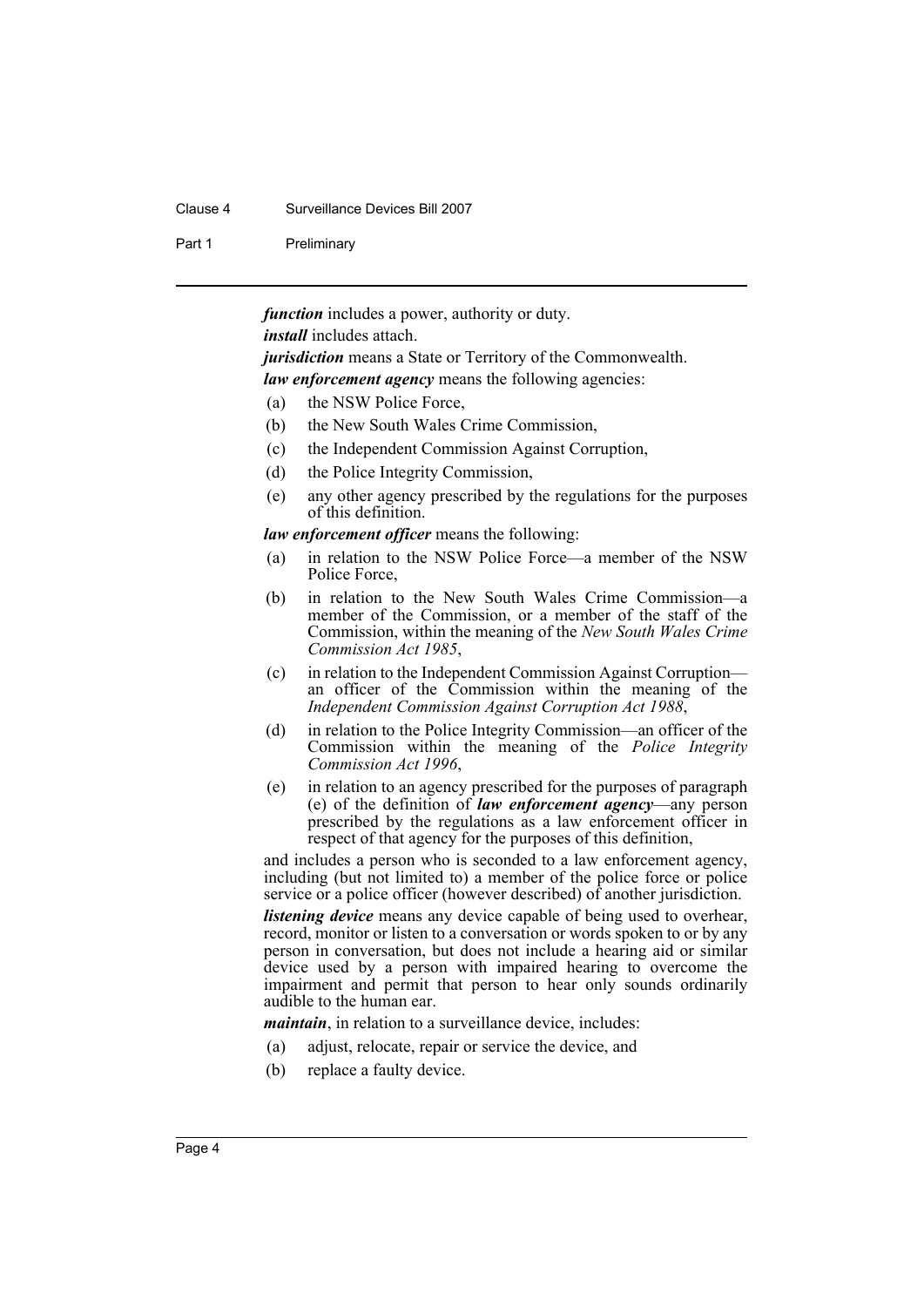Preliminary **Preliminary** Part 1

*optical surveillance device* means any device capable of being used to record visually or observe an activity, but does not include spectacles, contact lenses or a similar device used by a person with impaired sight to overcome that impairment.

*participating jurisdiction* means a jurisdiction in which a corresponding law is in force.

*party*:

- (a) to an activity—means a person who takes part in the activity, and
- (b) to a private conversation—means a person by or to whom words are spoken in the due course of the conversation or a person who, with the consent, express or implied, of any of the persons by or to whom words are spoken in the course of the conversation, records, monitors or listens to those words.

*premises* includes the following:

- (a) land,
- (b) a building,
- (c) a part of a building,
- (d) any place, whether built on or not,
- whether in or outside this jurisdiction.

*principal party*, in relation to a private conversation, means a person by or to whom words are spoken in the course of the conversation.

*private conversation* means any words spoken by one person to another person or to other persons in circumstances that may reasonably be taken to indicate that any of those persons desires the words to be listened to only:

- (a) by themselves, or
- (b) by themselves and by some other person who has the consent, express or implied, of all of those persons to do so,

but does not include a conversation made in any circumstances in which the parties to it ought reasonably to expect that it might be overheard by someone else.

*protected information* has the meaning given to it by section 39.

*public officer* means a person employed by, or holding an office established by or under a law of, this jurisdiction or a person employed by a public authority of this jurisdiction, and includes a law enforcement officer.

*record* includes the following:

- (a) an audio, visual or audio visual record,
- (b) a record in digital form,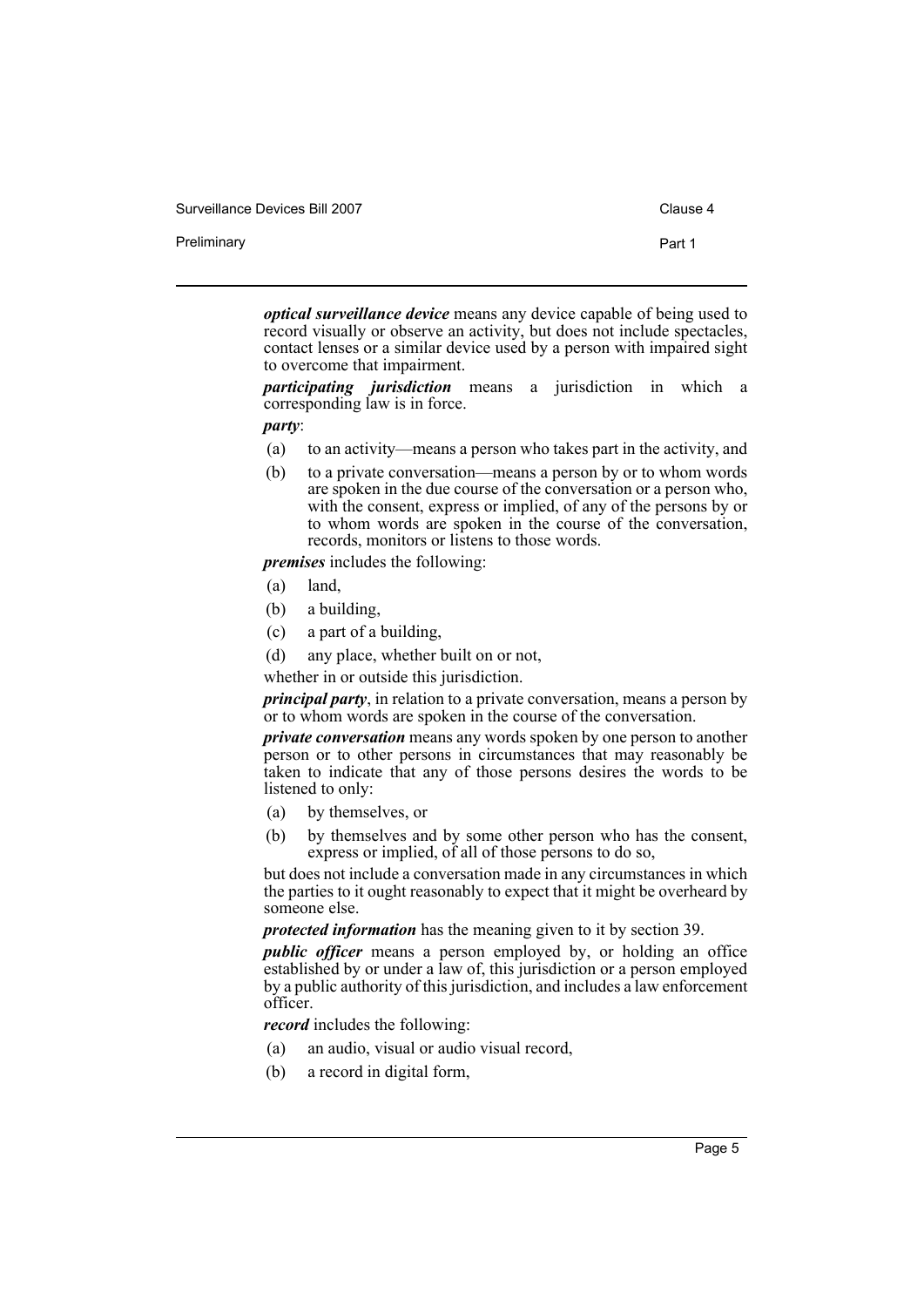#### Clause 4 Surveillance Devices Bill 2007

Part 1 Preliminary

(c) a documentary record prepared from a record referred to in paragraph  $(a)$  or  $(b)$ .

#### *relevant offence* means:

- (a) an offence against a law of this jurisdiction or of the Commonwealth or another State or Territory that may be prosecuted on indictment, or
- (b) an offence against the law of this jurisdiction that is prescribed by the regulations for the purposes of this definition.

*relevant proceeding* means the following:

- (a) the prosecution of a relevant offence,
- (b) a proceeding for the confiscation, forfeiture or restraint of property or for the imposition of a pecuniary penalty in connection with a relevant offence,
- (c) a proceeding for the protection of a child or intellectually impaired person,
- (d) a proceeding concerning the validity of a warrant, emergency authorisation, corresponding warrant or corresponding emergency authorisation,
- (e) a disciplinary proceeding against a public officer,
- (f) a coronial inquest or inquiry if, in the opinion of the coroner, the event that is the subject of the inquest or inquiry may have resulted from the commission of a relevant offence,
- (g) a proceeding under section 13 of the *Mutual Assistance in Criminal Matters Act 1987* of the Commonwealth in relation to a criminal matter that concerns an offence against the laws of the foreign country that made the request resulting in the proceeding, being an offence that may be prosecuted on indictment,
- (h) a proceeding for the taking of evidence under section 43 of the *Extradition Act 1988* of the Commonwealth, in so far as the proceeding relates to a relevant offence,
- (i) a proceeding for the extradition of a person from another jurisdiction to this jurisdiction, in so far as the proceeding relates to a relevant offence,
- (j) a proceeding under Division 1 of Part 4 of the *International War Crimes Tribunals Act 1995* of the Commonwealth,
- (k) a proceeding of the International Criminal Court,
- (l) a compulsory examination or public inquiry before the Independent Commission Against Corruption or an inquiry before the Inspector of the Independent Commission Against Corruption,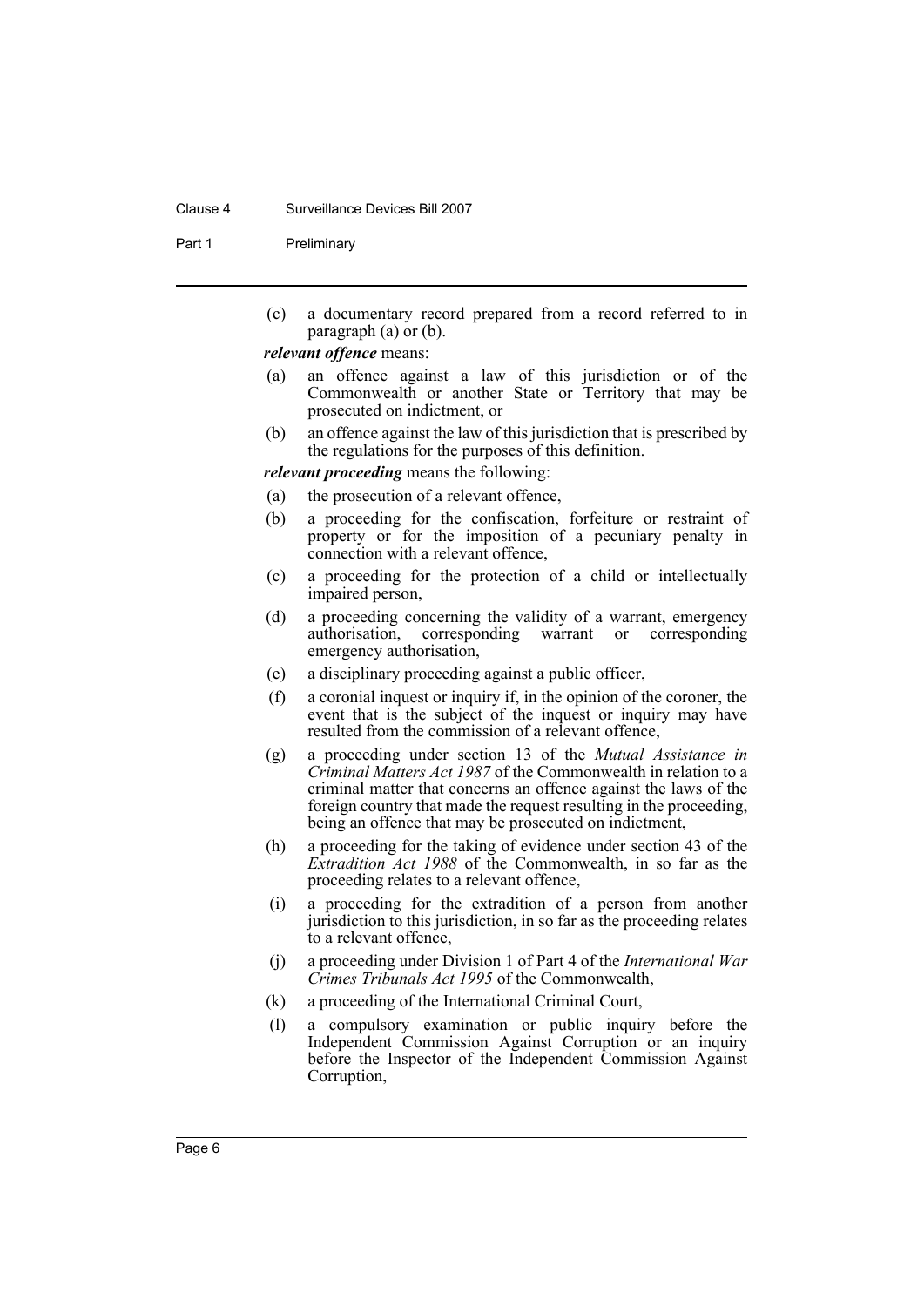Preliminary **Preliminary** Part 1

- (m) a public or private hearing before the Police Integrity Commission or an inquiry before the Inspector of the Police Integrity Commission,
- (n) a hearing before the New South Wales Crime Commission,
- (o) an examination before the Australian Crime Commission.

*remote application* for a warrant means an application referred to in section  $18$  or 26.

*report* of a conversation or activity includes a report of the substance, meaning or purport of the conversation or activity.

*retrieval warrant* means a warrant issued under Division 3 of Part 3. *senior officer* means the following:

- (a) in relation to the NSW Police Force:
	- (i) the Commissioner of Police, or
	- (ii) any Deputy Commissioner of Police, or
	- (iii) any Assistant Commissioner of Police, or
	- (iv) any Superintendent of Police,
- (b) in relation to the New South Wales Crime Commission—the Commissioner for the New South Wales Crime Commission,
- (c) in relation to the Independent Commission Against Corruption the Commissioner for the Independent Commission Against Corruption,
- (d) in relation to the Police Integrity Commission—the Commissioner for the Police Integrity Commission,
- (e) in relation to any other agency prescribed by the regulations for the purposes of the definition of *law enforcement agency*—any officer prescribed by the regulations for the purposes of this definition for that agency.

*serious narcotics offence* means an offence under Division 2 of Part 2 of the *Drug Misuse and Trafficking Act 1985* but does not include an offence that is declared by the regulations not to be a serious narcotics offence for the purposes of this Act.

# *surveillance device* means:

- (a) a data surveillance device, a listening device, an optical surveillance device or a tracking device, or
- (b) a device that is a combination of any 2 or more of the devices referred to in paragraph (a), or
- (c) a device of a kind prescribed by the regulations.

*surveillance device warrant* means a warrant issued under Division 2 of Part 3 or under section 35 (3).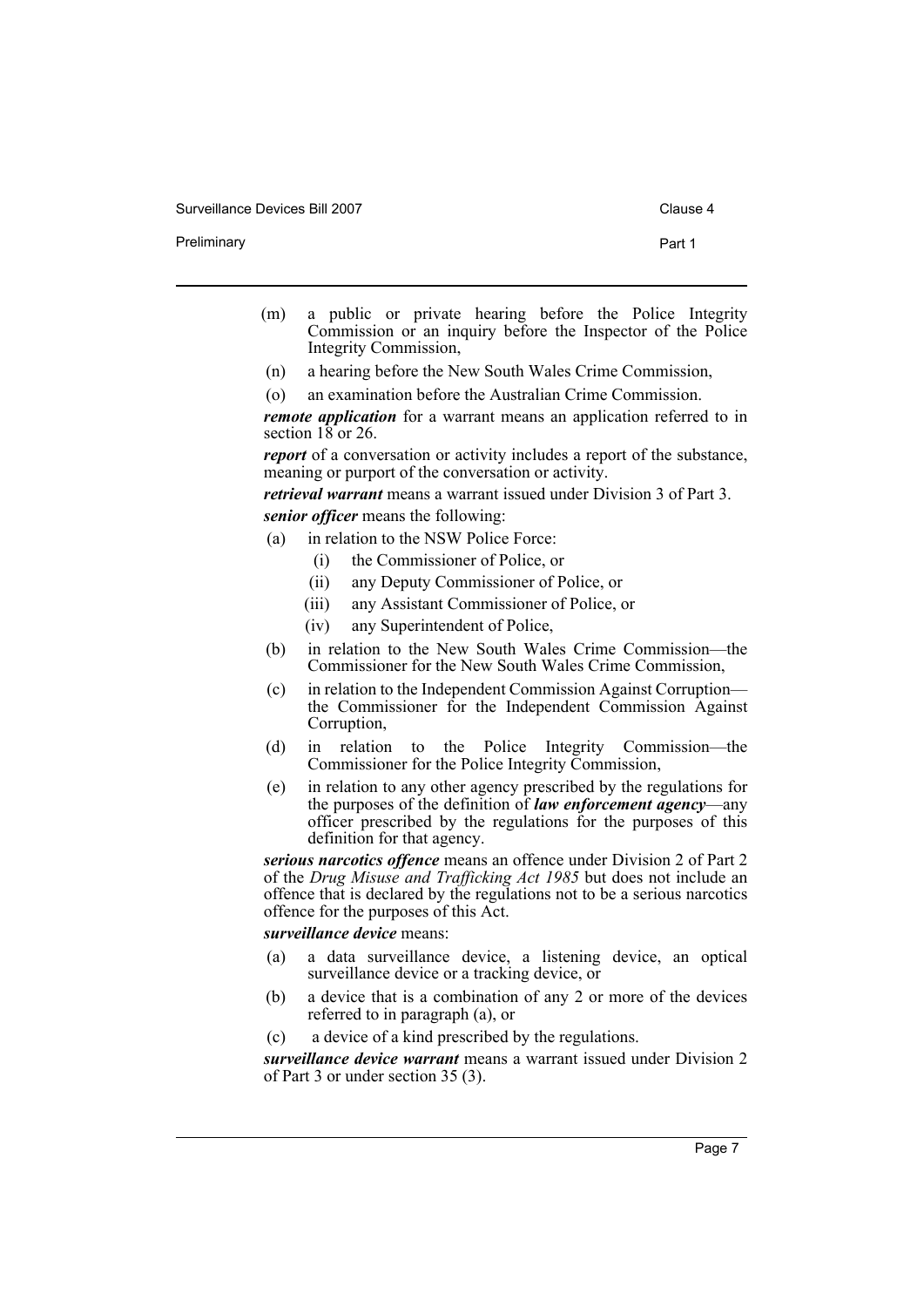# Clause 4 Surveillance Devices Bill 2007

Part 1 Preliminary

*this jurisdiction* means New South Wales.

*tracking device* means any electronic device capable of being used to determine or monitor the geographical location of a person or an object. *unsworn application* for a warrant means an application referred to in section  $17(\hat{4})$  or  $25(4)$ .

*use* of a surveillance device includes use of the device to record a conversation or other activity.

*vehicle* includes the following:

- (a) an aircraft,
- (b) a vessel,
- (c) a part of a vehicle,

whether in or outside this jurisdiction.

*warrant* means surveillance device warrant or retrieval warrant.

- (2) For the purposes of this Act, an investigation into an offence against the law of this jurisdiction is taken to be conducted in this jurisdiction (whether or not it is also conducted in another jurisdiction) if a law enforcement officer of this jurisdiction participates in the investigation. **Note.** Subsection (2) is intended to cover the situation where an officer of this jurisdiction is conducting or participating in an investigation wholly in another jurisdiction for the purposes of an offence against a law of this jurisdiction (eg a NSW officer is investigating a conspiracy to import drugs into NSW from Victoria, and all the evidence of the offence is in Victoria).
- (3) A thing is not precluded from being a listening device within the meaning of this Act merely because it is also capable of:
	- (a) recording or transmitting visual images (for example a video camera), or
	- (b) recording or transmitting its own position.
- (4) A reference in this Act to:
	- (a) a report of a private conversation includes a reference to a report of the substance, meaning or purport of the conversation, and
	- (b) a record of a private conversation includes a reference to a statement prepared from such a record.
- (5) A reference in this Act to the retrieval of a surveillance device includes, in relation to a data surveillance device, a reference to the removal or erasure of the device.
- (6) Notes included in this Act do not form part of this Act.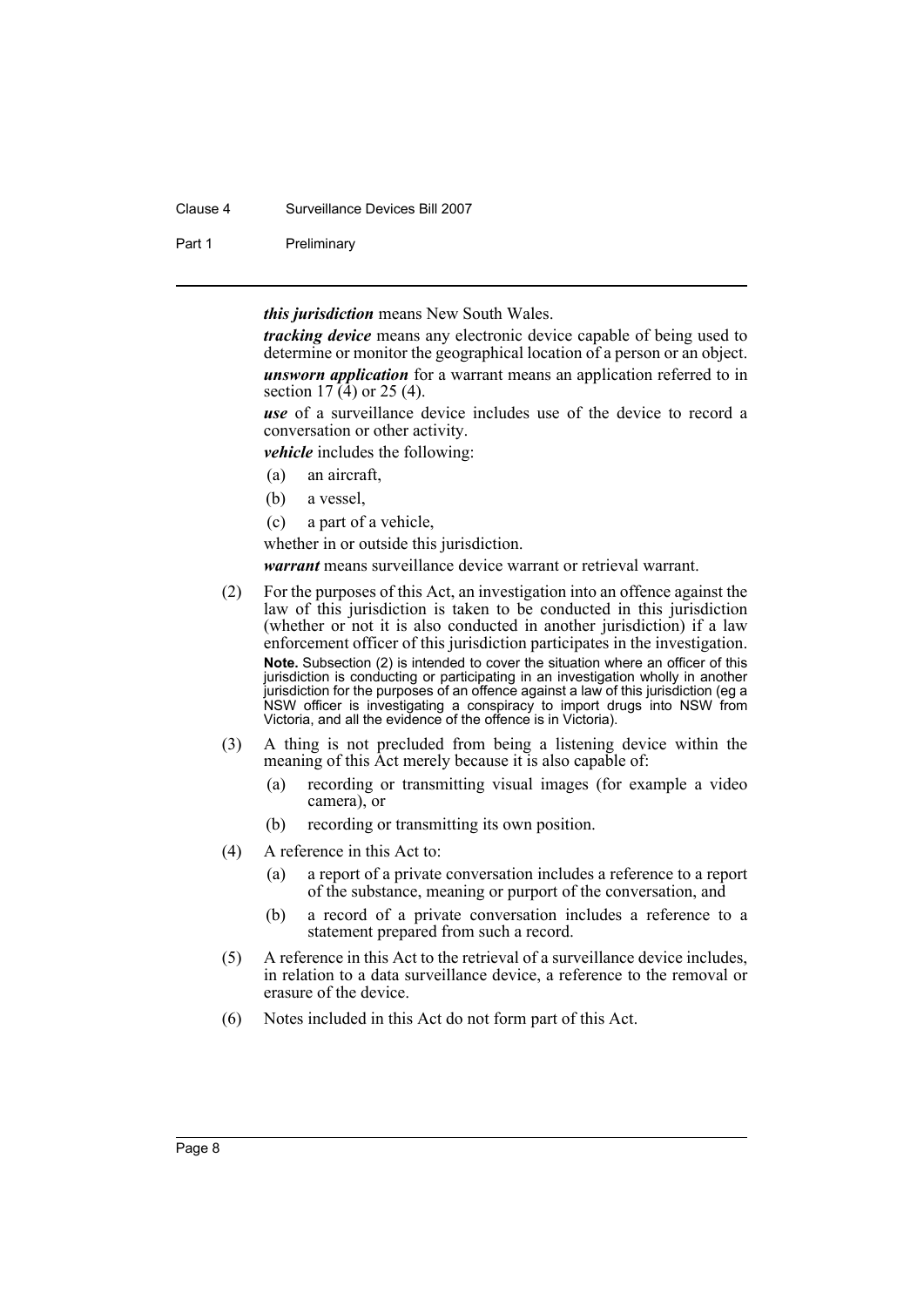Preliminary **Preliminary Part 1** 

# <span id="page-12-0"></span>**5 Eligible Judges and Magistrates**

(1) In this Act: *eligible Judge* means a Judge in relation to whom a consent under subsection  $(\tilde{2})$  and a declaration under subsection  $(3)$  are in force. *eligible Magistrate* means a Magistrate in relation to whom a consent under subsection (2) and a declaration under subsection (3) are in force. *Judge* means a person who is a Judge of the Supreme Court.

- (2) A Judge or Magistrate may, by instrument in writing, consent to being the subject of a declaration by the Attorney General under subsection (3).
- (3) The Attorney General may, by instrument in writing, declare Judges or Magistrates in relation to whom consents are in force under subsection (2) to be eligible Judges and eligible Magistrates, respectively, for the purposes of this Act.
- (4) An eligible Judge has, in relation to the exercise of a function conferred on an eligible Judge by this Act, the same protection and immunity as a Judge of the Supreme Court has in relation to proceedings in the Supreme Court.
- (5) An eligible Magistrate has, in relation to the exercise of a function conferred on an eligible Magistrate by this Act, the same protection and immunity as a Magistrate has in relation to proceedings in a Local Court.
- (6) A Judge or Magistrate who has given consent under this section may, by instrument in writing, revoke the consent.
- (7) The Attorney General may, by instrument in writing, amend or revoke a declaration under this section.

# <span id="page-12-1"></span>**6 Act to bind Crown**

This Act binds the Crown in right of New South Wales and, in so far as the legislative power of the Parliament of New South Wales permits, the Crown in all its other capacities.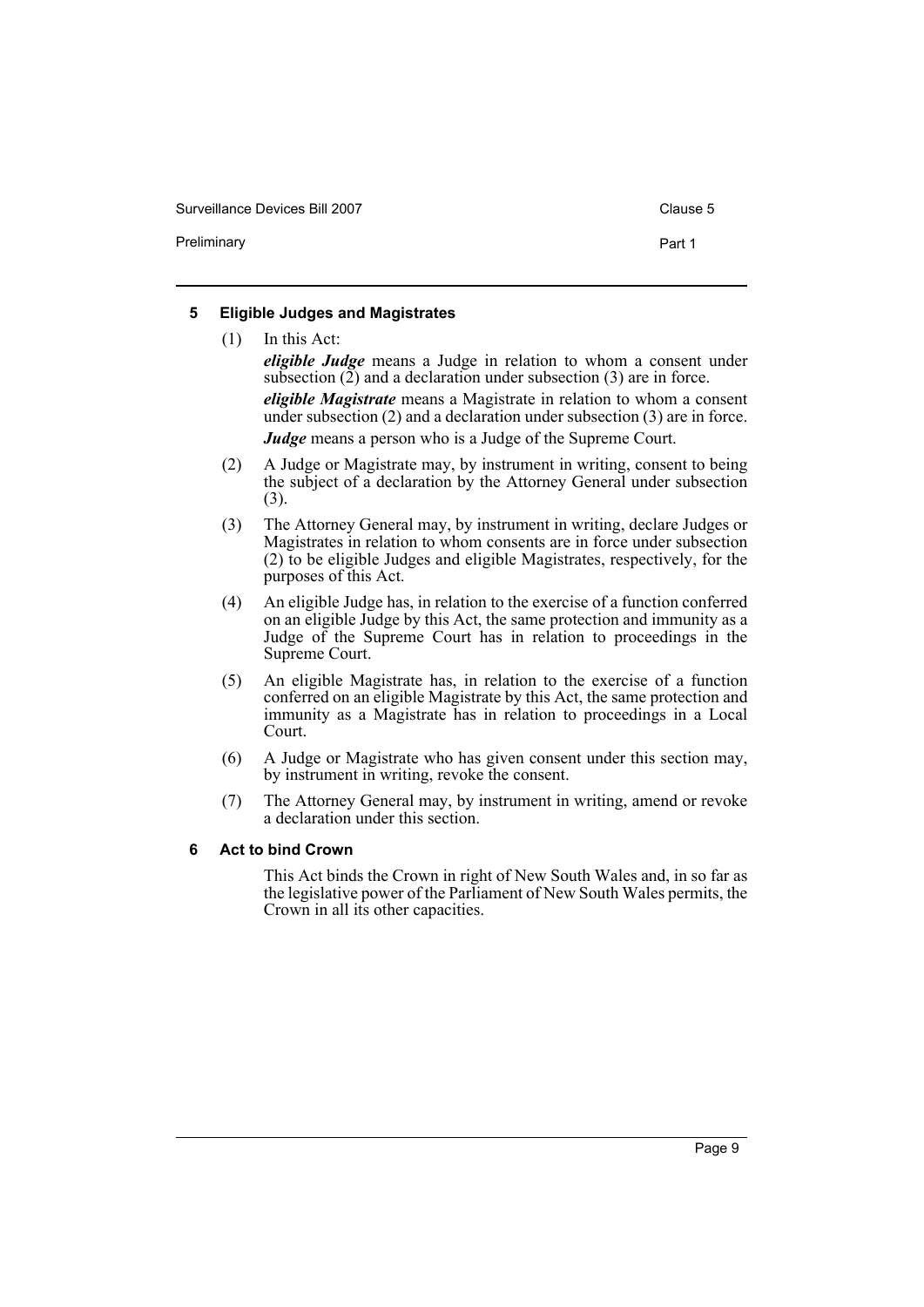Clause 7 Surveillance Devices Bill 2007

Part 2 Regulation of installation, use and maintenance of surveillance devices

# <span id="page-13-0"></span>**Part 2 Regulation of installation, use and maintenance of surveillance devices**

**Note.** Offences in this Part must be dealt with on indictment (see section 5 of the *Criminal Procedure Act 1986*). However, those listed in Part 10 of Table 2 of Schedule 1 to that Act may be dealt with summarily.

# <span id="page-13-1"></span>**7 Prohibition on installation, use and maintenance of listening devices**

- (1) A person must not knowingly install, use or cause to be used or maintain a listening device:
	- (a) to overhear, record, monitor or listen to a private conversation to which the person is not a party, or
	- (b) to record a private conversation to which the person is a party.

- (2) Subsection (1) does not apply to the following:
	- (a) the installation, use or maintenance of a listening device in accordance with a warrant, emergency authorisation, corresponding warrant or corresponding emergency authorisation,
	- (b) the installation, use or maintenance of a listening device in accordance with the *Telecommunications (Interception and Access) Act 1979*, or any other law, of the Commonwealth,
	- (c) the unintentional hearing of a private conversation by means of a listening device,
	- (d) the use of a listening device to record a refusal to consent to the recording of an interview by a member of the NSW Police Force in connection with the commission of an offence by a person suspected of having committed the offence,
	- (e) the use of a listening device and any enhancement equipment in relation to the device solely for the purposes of the location and retrieval of the device or equipment.
- (3) Subsection (1) (b) does not apply to the use of a listening device by a party to a private conversation if:
	- (a) all of the principal parties to the conversation consent, expressly or impliedly, to the listening device being so used, or
	- (b) a principal party to the conversation consents to the listening device being so used and the recording of the conversation:
		- (i) is reasonably necessary for the protection of the lawful interests of that principal party, or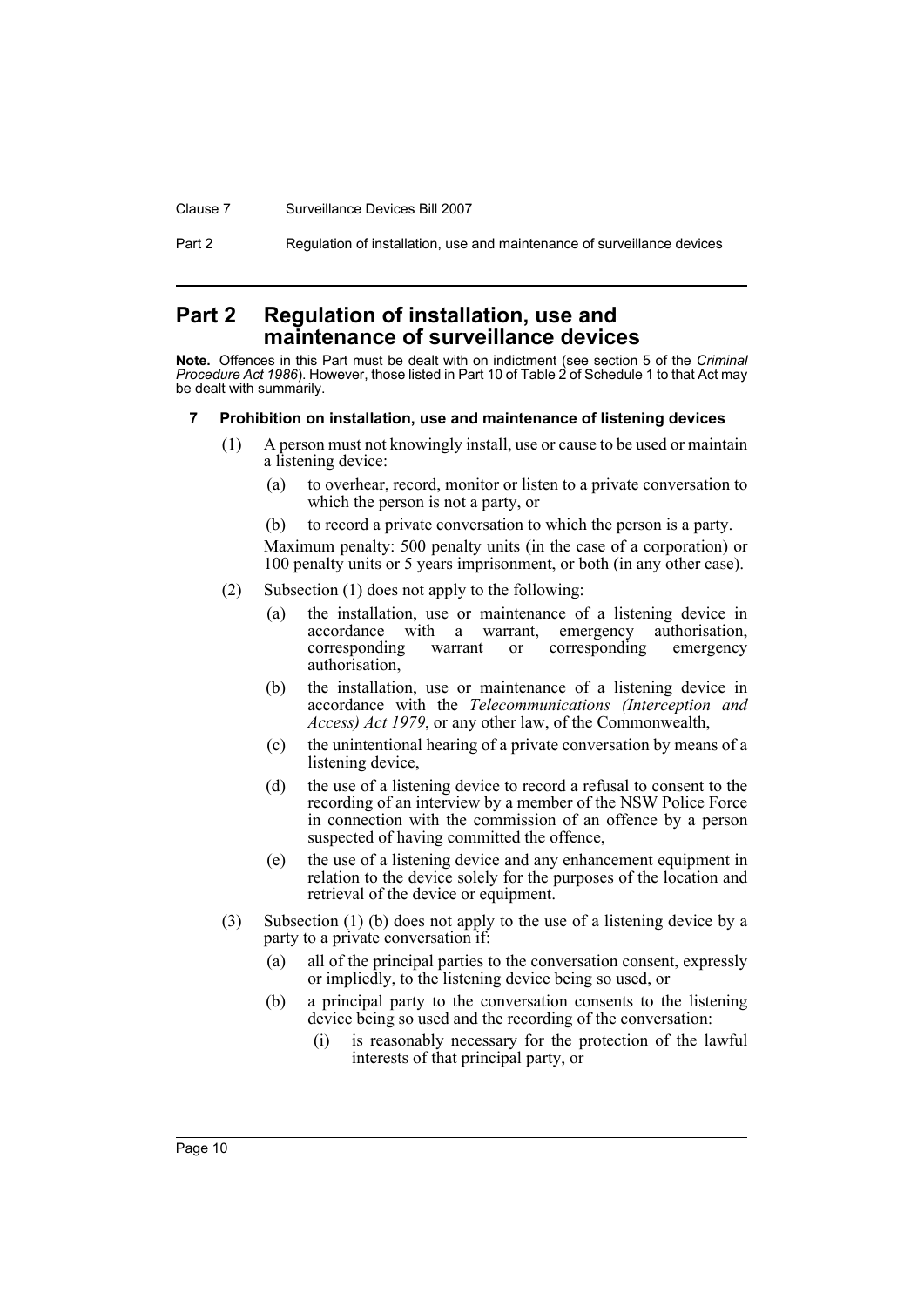- (ii) is not made for the purpose of communicating or publishing the conversation, or a report of the conversation, to persons who are not parties to the conversation.
- (4) Subsection (1) does not apply to the use of a listening device to record, monitor or listen to a private conversation if:
	- (a) a law enforcement officer is a party to the private conversation, and
	- (b) the law enforcement officer is a participant (within the meaning of the *Law Enforcement (Controlled Operations) Act 1997*) in an authorised operation (within the meaning of that Act) who is using an assumed name or assumed identity.

#### <span id="page-14-0"></span>**8 Installation, use and maintenance of optical surveillance devices without consent**

- (1) A person must not knowingly install, use or maintain an optical surveillance device on or within premises or a vehicle or on any other object, to record visually or observe the carrying on of an activity if the installation, use or maintenance of the device involves:
	- (a) entry onto or into the premises or vehicle without the express or implied consent of the owner or occupier of the premises or vehicle, or
	- (b) interference with the vehicle or other object without the express or implied consent of the person having lawful possession or lawful control of the vehicle or object.

- (2) Subsection (1) does not apply to the following:
	- (a) the installation, use or maintenance of an optical surveillance device in accordance with a warrant, emergency authorisation, corresponding warrant or corresponding emergency authorisation,
	- (b) the installation, use or maintenance of an optical surveillance device in accordance with a law of the Commonwealth,
	- (c) the use of an optical surveillance device and any enhancement equipment in relation to the device solely for the purpose of the location and retrieval of the device or equipment.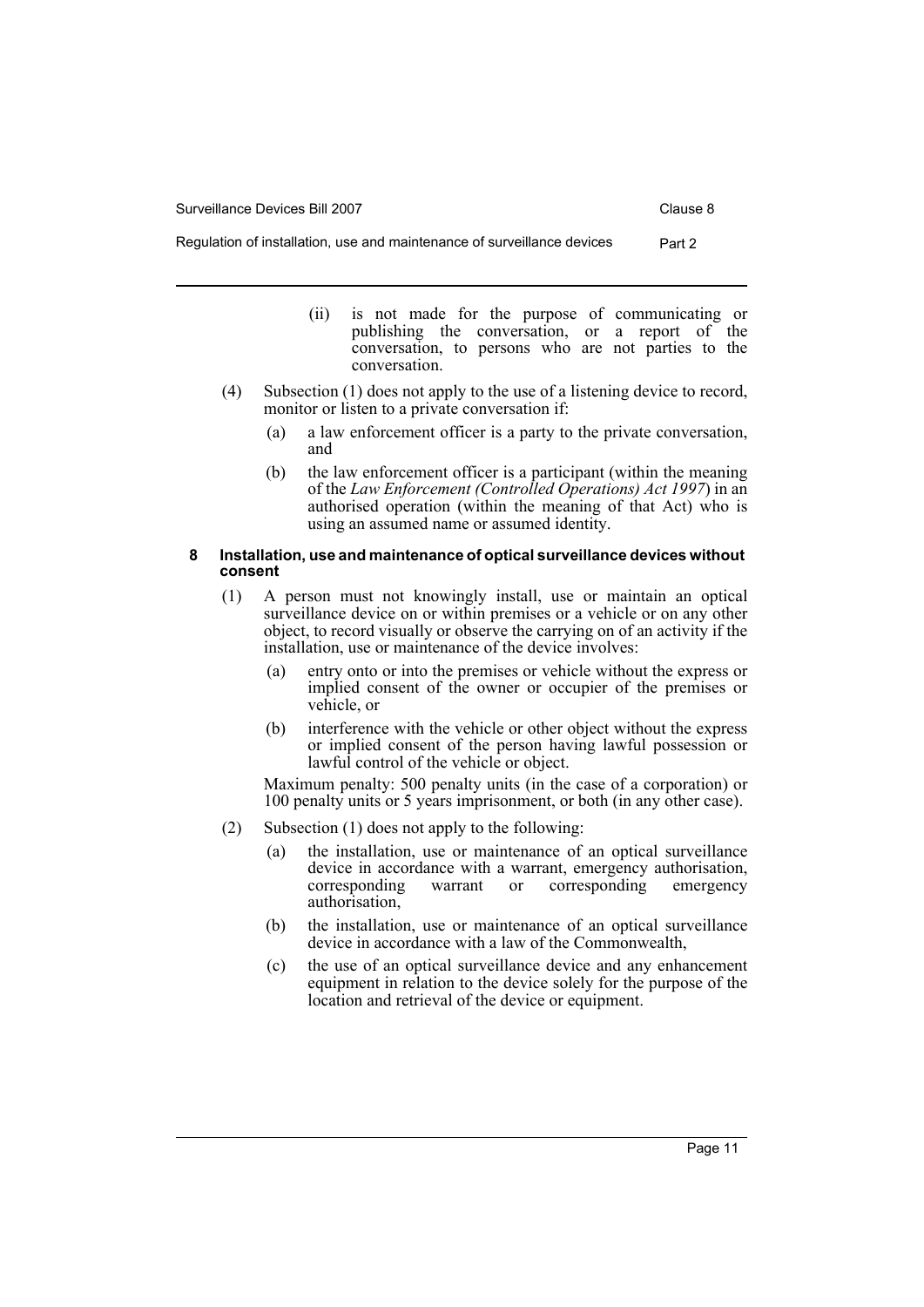#### Clause 9 Surveillance Devices Bill 2007

Part 2 Regulation of installation, use and maintenance of surveillance devices

#### <span id="page-15-0"></span>**9 Prohibition on installation, use and maintenance of tracking devices**

- (1) A person must not knowingly install, use or maintain a tracking device to determine the geographical location of:
	- (a) a person—without the express or implied consent of that person, or
	- (b) an object—without the express or implied consent of a person in lawful possession or having lawful control of that object.

Maximum penalty: 500 penalty units (in the case of a corporation) or 100 penalty units or 5 years imprisonment, or both (in any other case).

- (2) Subsection (1) does not apply to the following:
	- (a) the installation, use or maintenance of a tracking device in accordance with a warrant, emergency authorisation, corresponding warrant or corresponding emergency corresponding warrant or corresponding emergency authorisation,
	- (b) the installation, use or maintenance of a tracking device in accordance with a law of the Commonwealth,
	- (c) the installation, use or maintenance of a tracking device for a lawful purpose.

#### <span id="page-15-1"></span>**10 Prohibition on installation, use and maintenance of data surveillance devices**

- (1) A person must not knowingly install, use or maintain a data surveillance device on or in premises to record or monitor the input of information into, or the output of information from, a computer on the premises if the installation, use or maintenance of the device involves:
	- (a) entry onto or into the premises without the express or implied consent of the owner or occupier of the premises, or
	- (b) interference with the computer or a computer network on the premises without the express or implied consent of the person having lawful possession or lawful control of the computer or computer network.

- (2) Subsection (1) does not apply to the following:
	- (a) the installation, use or maintenance of a data surveillance device in accordance with a warrant, emergency authorisation, corresponding warrant or corresponding emergency authorisation,
	- (b) the installation, use or maintenance of a data surveillance device in accordance with a law of the Commonwealth.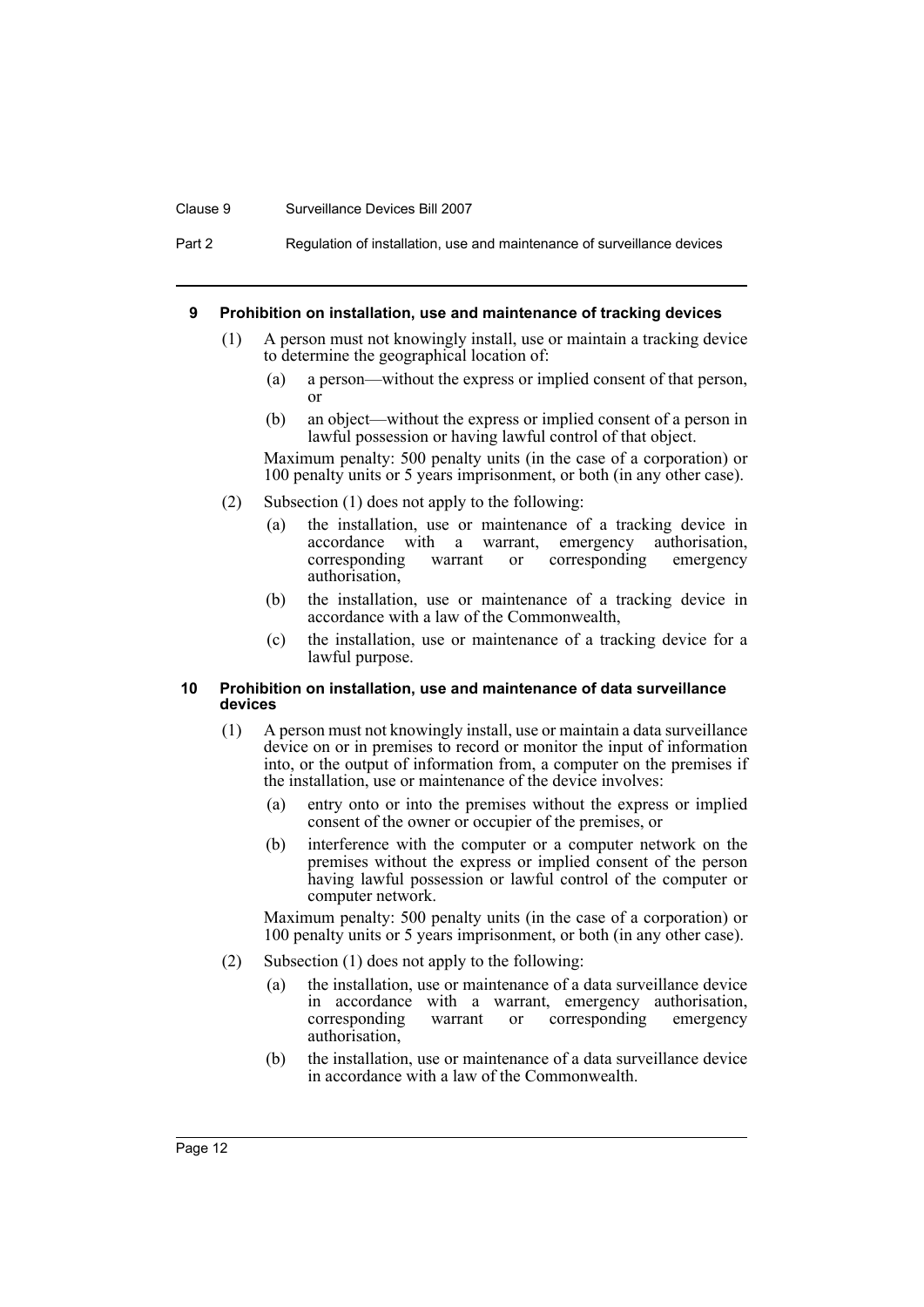Regulation of installation, use and maintenance of surveillance devices Part 2

#### <span id="page-16-0"></span>**11 Prohibition on communication or publication of private conversations or recordings of activities**

(1) A person must not publish, or communicate to any person, a private conversation or a record of the carrying on of an activity, or a report of a private conversation or carrying on of an activity, that has come to the person's knowledge as a direct or indirect result of the use of a listening device, an optical surveillance device or a tracking device in contravention of a provision of this Part.

Maximum penalty: 500 penalty units (in the case of a corporation) or 100 penalty units or 5 years imprisonment, or both (in any other case).

- (2) Subsection (1) does not apply to the following:
	- (a) if the communication or publication is made:
		- (i) to a party to the private conversation or activity, or
		- (ii) with the consent, express or implied, of all the principal parties to the private conversation or activity, or
		- (iii) for the purpose of investigating or prosecuting an offence against this section, or
		- (iv) in the course of proceedings for an offence against this Act or the regulations,
	- (b) if the communication or publication is no more than is reasonably necessary in connection with an imminent threat of:
		- (i) serious violence to persons or of substantial damage to property, or
		- (ii) commission of a serious narcotics offence.
- (3) A person who obtains knowledge of a private conversation or activity in a manner that does not involve a contravention of a provision of this Part is not prevented from communicating or publishing the knowledge so obtained even if the same knowledge was also obtained in a manner that contravened this Part.

# <span id="page-16-1"></span>**12 Possession of record of private conversation or activity**

(1) A person must not possess a record of a private conversation or the carrying on of an activity knowing that it has been obtained, directly or indirectly, by the use of a listening device, optical surveillance device or tracking device in contravention of this Part.

Maximum penalty: 500 penalty units (in the case of a corporation) or 100 penalty units or 5 years imprisonment, or both (in any other case).

(2) Subsection (1) does not apply where the record is in the possession of the person: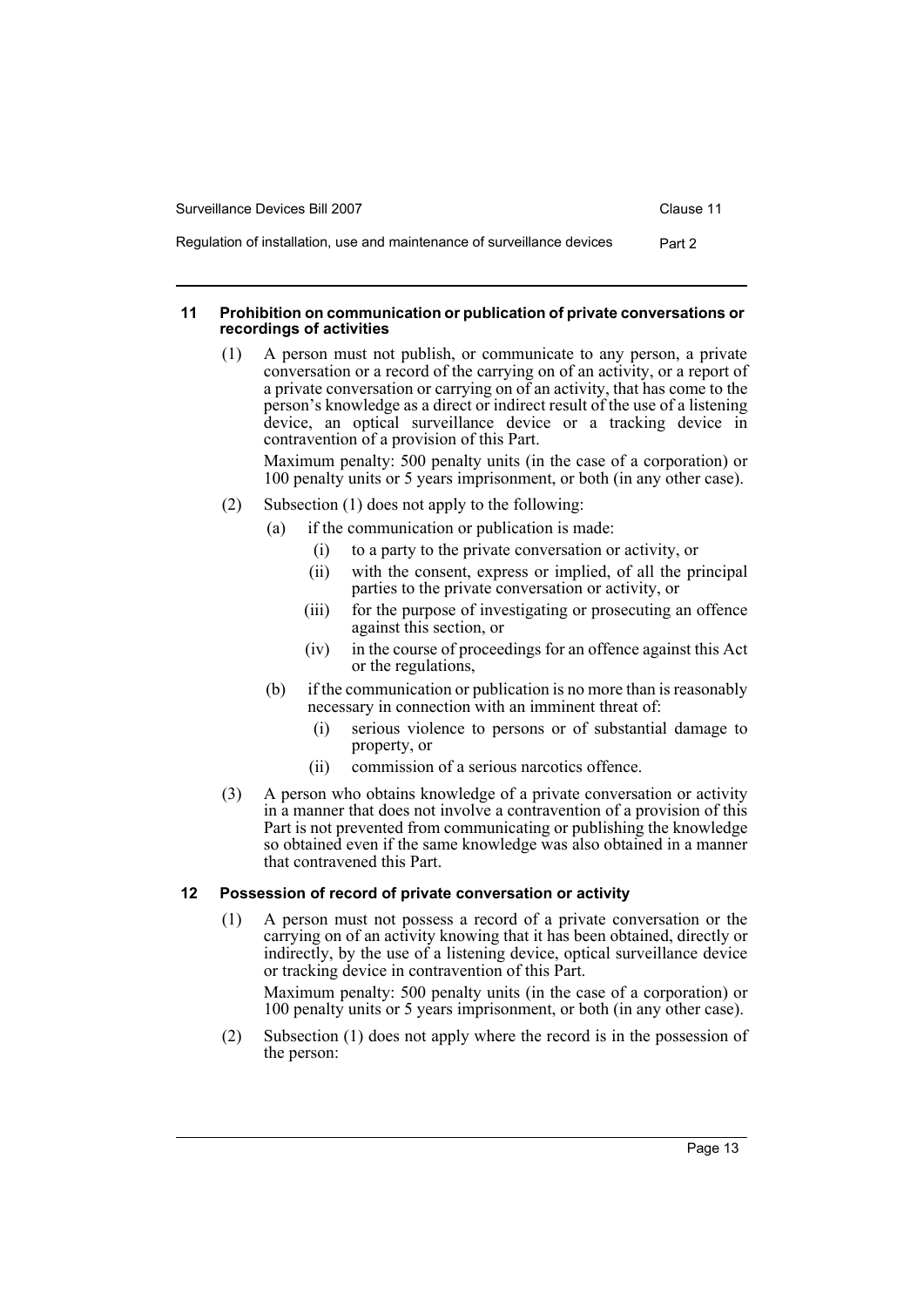#### Clause 13 Surveillance Devices Bill 2007

Part 2 Regulation of installation, use and maintenance of surveillance devices

- (a) in connection with proceedings for an offence against this Act or the regulations, or
- (b) with the consent, express or implied, of all of the principal parties to the private conversation or persons who took part in the activity, or
- (c) as a consequence of a communication or publication of that record to that person in circumstances that do not constitute a contravention of this Part.

#### <span id="page-17-0"></span>**13 Manufacture, supply and possession of listening and other devices for unlawful use**

- (1) A person must not:
	- (a) manufacture, or
	- (b) supply or offer to supply, or
	- (c) possess,

a data surveillance device, listening device, optical surveillance device or tracking device with the intention of using it, or it being used, in contravention of this Part.

Maximum penalty: 500 penalty units (in the case of a corporation) or 100 penalty units or 5 years imprisonment, or both (in any other case).

(2) In subsection (1), *supply* includes sell and distribute.

#### <span id="page-17-1"></span>**14 Communication and publication of information from the use of a data surveillance device**

(1) A person must not publish, or communicate to any person, any information regarding the input of information into, or the output of information from, a computer obtained as a direct or indirect result of the use of a data surveillance device in contravention of this Part.

- (2) Subsection (1) does not apply to the following:
	- (a) to a communication or publication made:
		- (i) to the person having lawful possession or control of the computer, or
		- (ii) with the consent, express or implied, of the person having lawful possession or lawful control of the computer, or
		- (iii) for the purpose of investigating or prosecuting an offence against this section, or
		- (iv) in the course of proceedings for an offence against this Act or the regulations,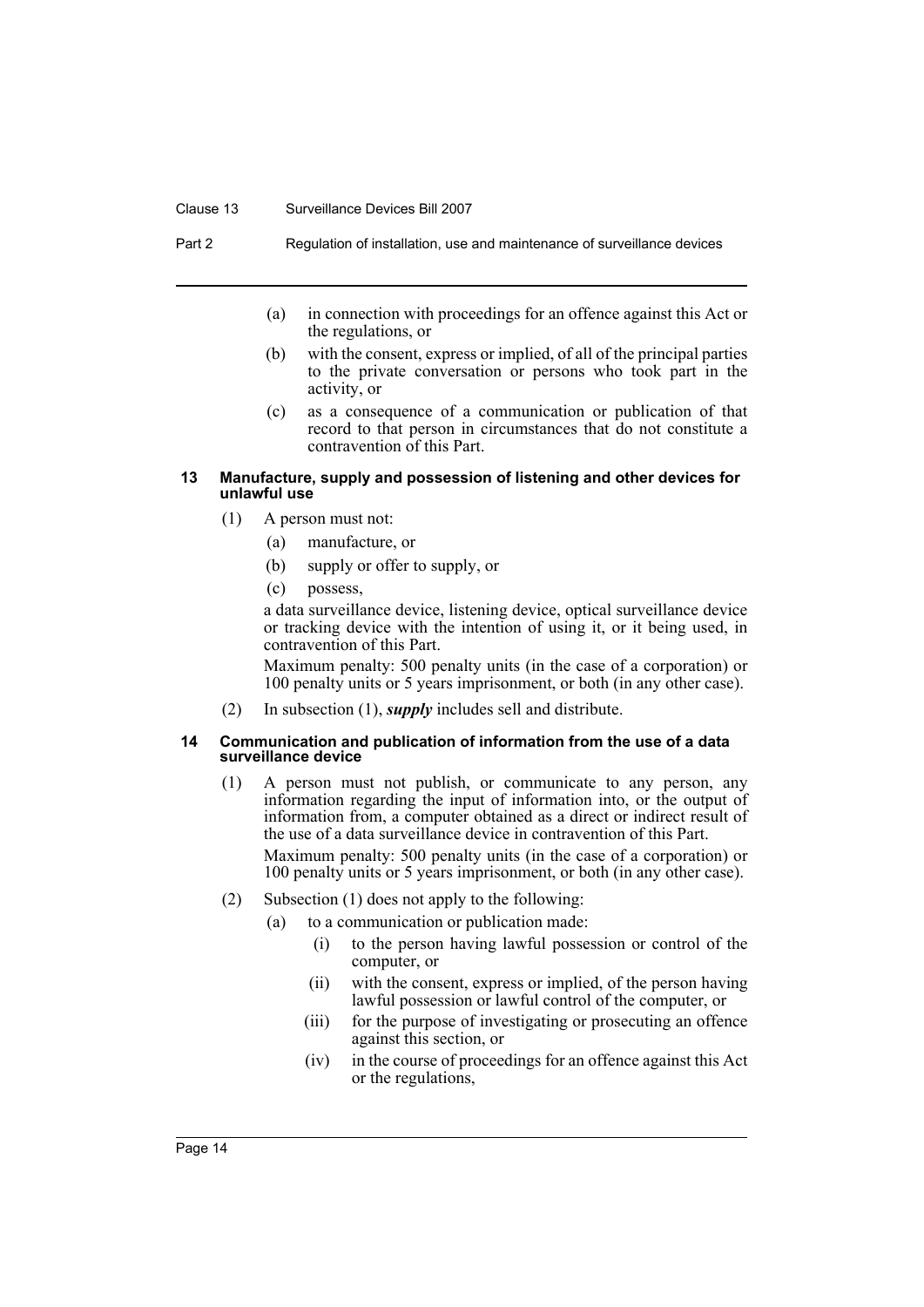- (b) if the communication or publication is no more than is reasonably necessary in connection with an imminent threat of:
	- (i) serious violence to persons or substantial damage to property, or
	- (ii) the commission of a serious narcotics offence.
- (3) A person who obtains information in a manner that does not involve a contravention of this Part is not prevented from publishing or communicating the information so obtained even if the same information was also obtained in a manner that contravened this Part.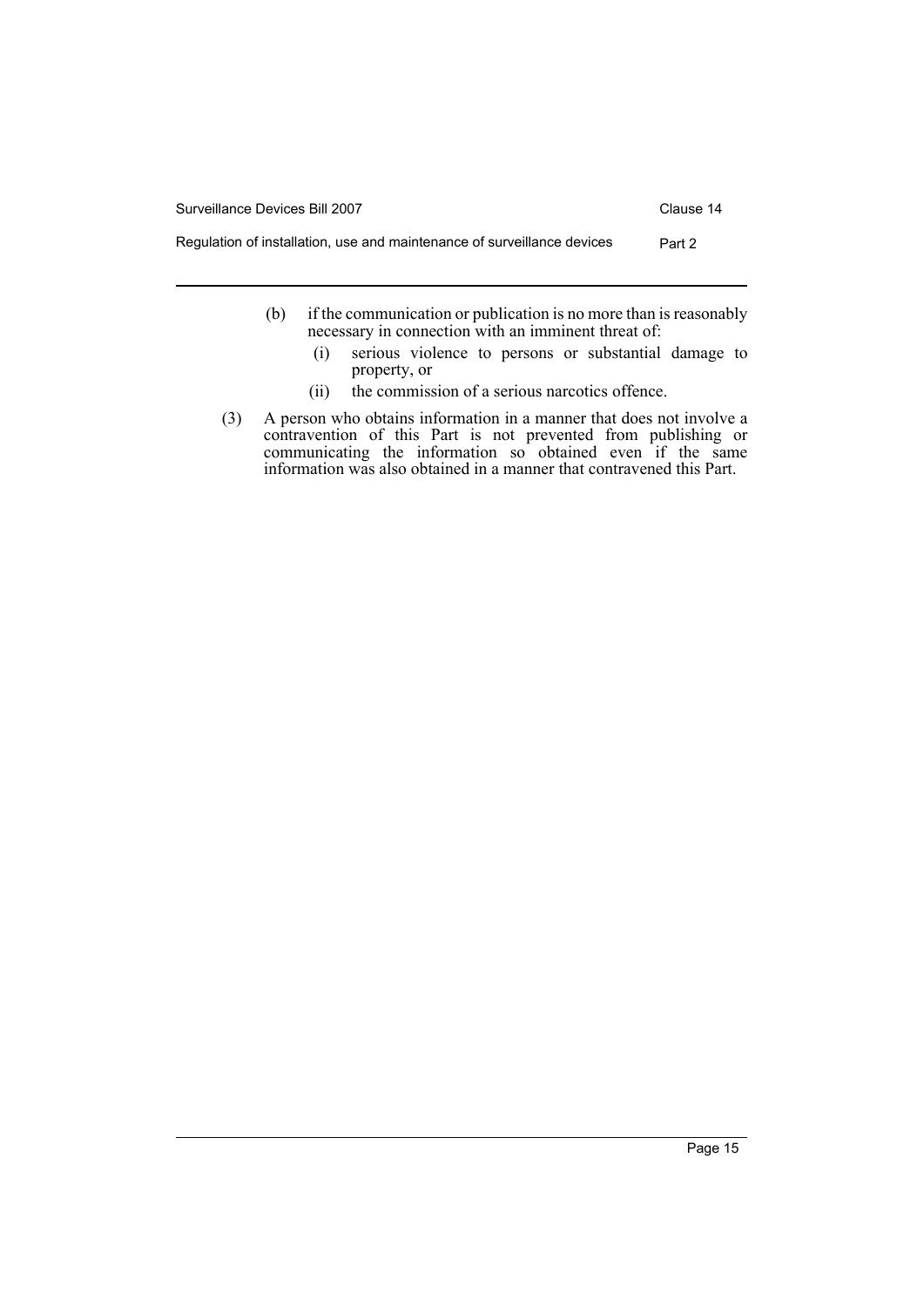#### Clause 15 Surveillance Devices Bill 2007

Part 3 Warrants

# <span id="page-19-0"></span>**Part 3 Warrants**

# <span id="page-19-1"></span>**Division 1 Preliminary**

# <span id="page-19-2"></span>**15 Types of warrant**

- (1) The following types of warrant may be issued under this Part:
	- (a) a surveillance device warrant,
	- (b) a retrieval warrant.
- (2) A warrant may be issued in respect of one or more kinds of surveillance devices and more than one surveillance device of the same kind.

# <span id="page-19-3"></span>**16 Who may issue warrants?**

- (1) An eligible Judge may issue any warrant under this Part.
- (2) An eligible Magistrate may issue:
	- (a) a surveillance device warrant that authorises the use of a tracking device only, or
	- (b) a retrieval warrant in respect of a tracking device under a warrant referred to in paragraph (a) if an eligible Magistrate issued the original warrant.

# <span id="page-19-4"></span>**Division 2 Surveillance device warrants**

# <span id="page-19-5"></span>**17 Application for a surveillance device warrant**

- (1) A law enforcement officer (or another person on his or her behalf) may apply for the issue of a surveillance device warrant if the law enforcement officer on reasonable grounds suspects or believes that:
	- (a) a relevant offence has been, is being, is about to be or is likely to be committed, and
	- (b) an investigation into that offence is being, will be or is likely to be conducted in this jurisdiction or in this jurisdiction and in one or more participating jurisdictions, and
	- (c) the use of a surveillance device is necessary for the purpose of an investigation into that offence to enable evidence to be obtained of the commission of that offence or the identity or location of the offender.
- (2) The application may be made to:
	- (a) an eligible Judge in any case, or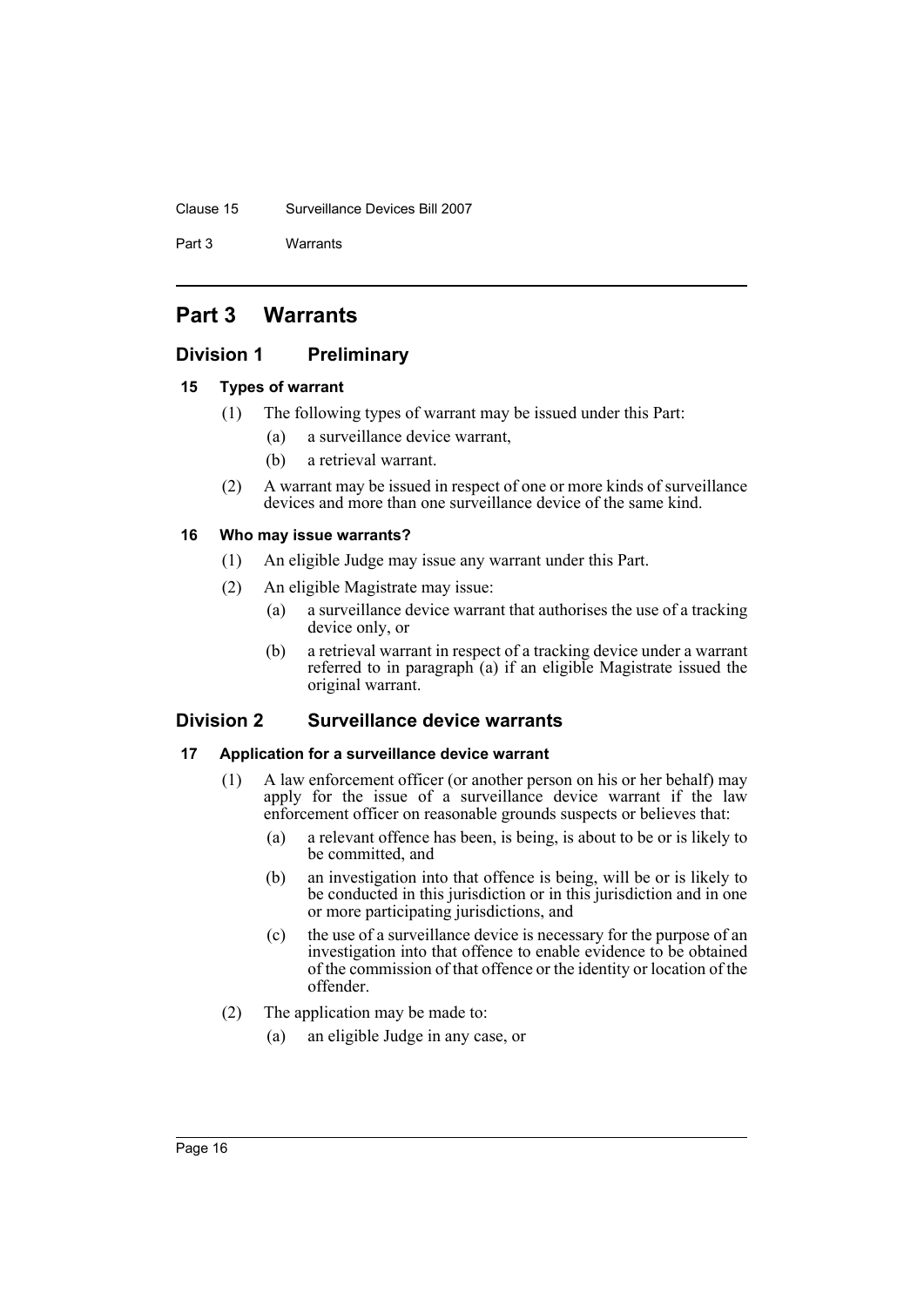Warrants **Part 3** 

- 
- (b) an eligible Magistrate in the case of an application for a surveillance device warrant authorising the use of a tracking device only.
- (3) An application:
	- (a) must specify:
		- (i) the name of the applicant, and
		- (ii) the nature and duration of the warrant sought, including the kind of surveillance device sought to be authorised, and
	- (b) subject to this section, must be supported by an affidavit setting out the grounds on which the warrant is sought.
- (4) If a law enforcement officer believes that:
	- (a) the immediate use of a surveillance device is necessary for a purpose referred to in subsection (1) (c), and
	- (b) it is impracticable for an affidavit to be sworn before an application for a warrant is made,

an application for a warrant may be made before an affidavit is prepared or sworn.

- (5) If subsection (4) applies, the applicant must:
	- (a) provide as much information as the eligible Judge or eligible Magistrate considers is reasonably practicable in the circumstances, and
	- (b) not later than 72 hours following the making of the application, send a duly sworn affidavit to the eligible Judge or eligible Magistrate, whether or not a warrant has been issued.
- (6) An application for a warrant is not to be heard in open court.

# <span id="page-20-0"></span>**18 Remote application**

- (1) If a law enforcement officer believes that it is impracticable for an application for a surveillance device warrant to be made in person or that the immediate use of a surveillance device is necessary, the application may be made under section 17 by telephone, fax, e-mail or any other means of communication.
- (2) If transmission by fax is available and an affidavit has been prepared, the person applying must transmit a copy of the affidavit, whether sworn or unsworn, to the eligible Judge or eligible Magistrate who is to determine the application.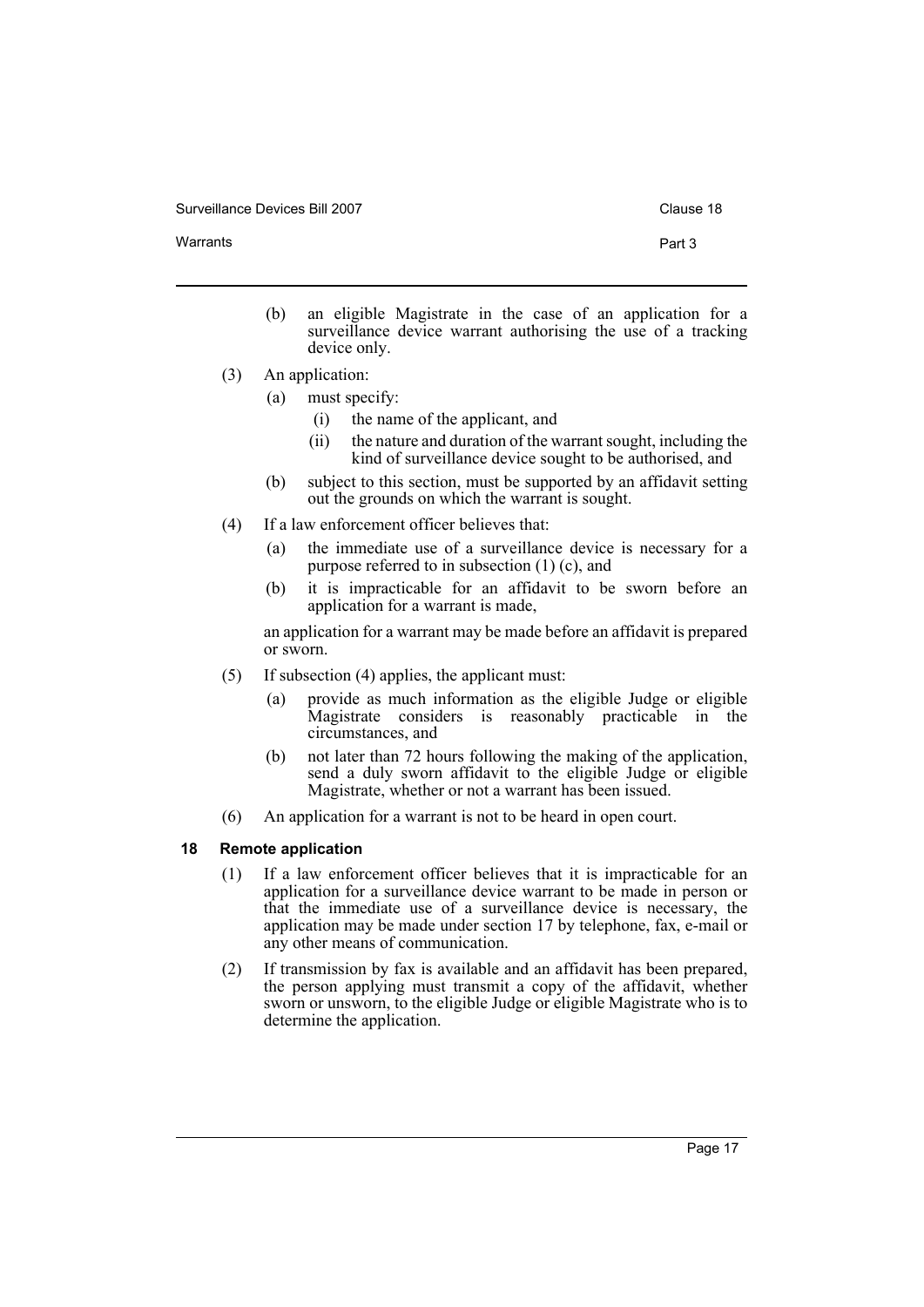#### Clause 19 Surveillance Devices Bill 2007

Part 3 Warrants

# <span id="page-21-0"></span>**19 Determining the application**

- (1) An eligible Judge or eligible Magistrate may issue a surveillance device warrant if satisfied:
	- (a) that there are reasonable grounds for the suspicion or belief founding the application for the warrant, and
	- (b) in the case of an unsworn application—that it would have been impracticable for the application to have been prepared or sworn before the application was made, and
	- (c) in the case of a remote application—that it would have been impracticable for the application to have been made in person or that the application could not be made in person because the surveillance device needed to be used immediately.
- (2) In determining whether a surveillance device warrant should be issued, the eligible Judge or eligible Magistrate must have regard to:
	- (a) the nature and gravity of the alleged offence in respect of which the warrant is sought, and
	- (b) the extent to which the privacy of any person is likely to be affected, and
	- (c) the existence of any alternative means of obtaining the evidence or information sought to be obtained and the extent to which those means may assist or prejudice the investigation, and
	- (d) the extent to which the information sought to be obtained would assist the investigation, and
	- (e) the evidentiary value of any information sought to be obtained, and
	- (f) any previous warrant sought or issued under this Part or a corresponding law (if known) in connection with the same offence.

# <span id="page-21-1"></span>**20 What must a surveillance device warrant contain?**

- (1) A surveillance device warrant must:
	- (a) state that the eligible Judge or eligible Magistrate is satisfied of the matters referred to in section  $19(1)$  and has had regard to the matters referred to in section 19 (2), and
	- (b) specify:
		- (i) the name of the applicant, and
		- (ii) the alleged offence in respect of which the warrant is issued, and
		- (iii) the date the warrant is issued, and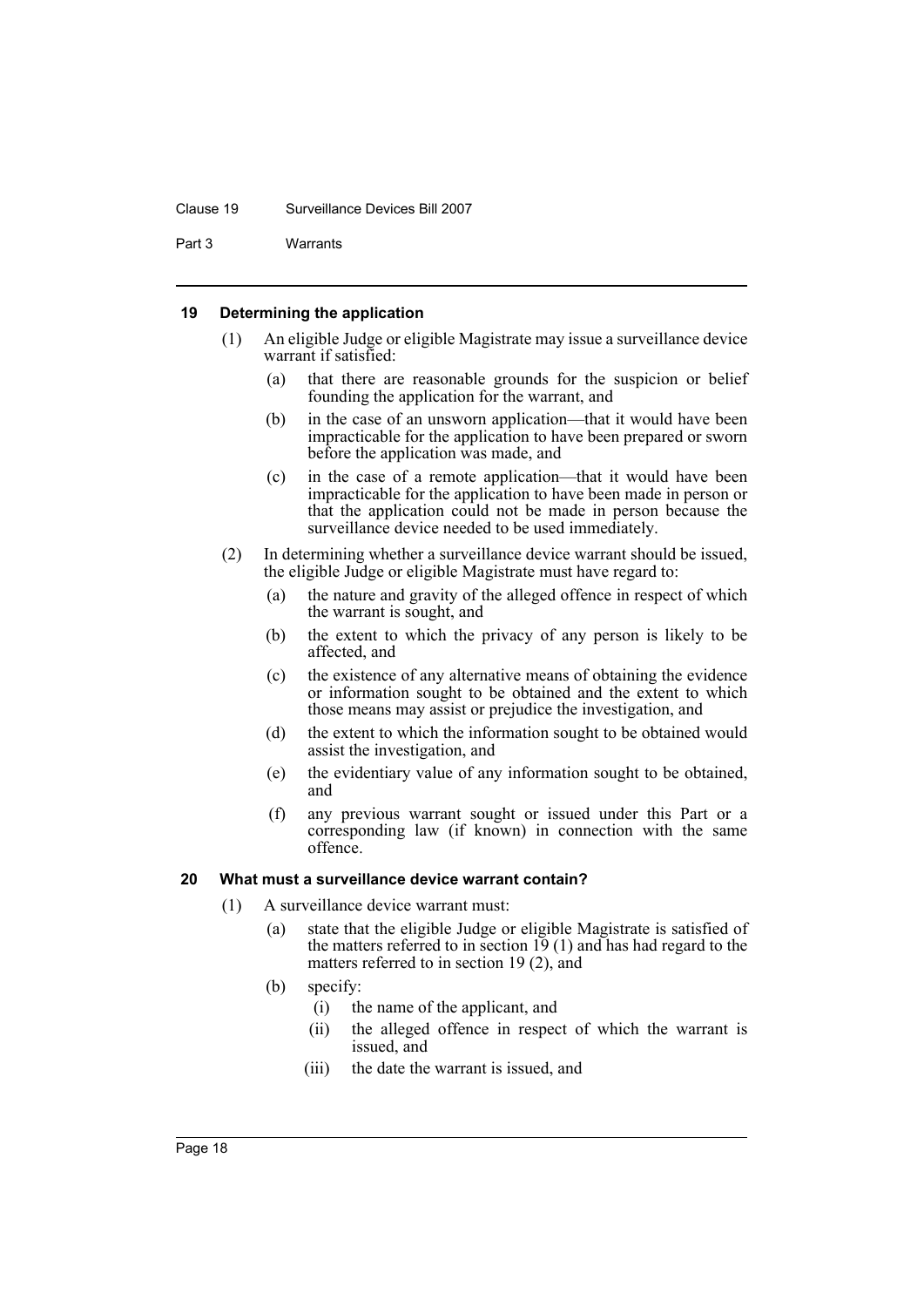| Surveillance Devices Bill 2007 |  |  |
|--------------------------------|--|--|
|--------------------------------|--|--|

|  |  | Varrants |
|--|--|----------|
|  |  |          |

- (iv) the kind of surveillance device authorised to be used, and
- (v) if the warrant authorises the use of a surveillance device on or in premises or a vehicle—the premises or vehicle on or in which the use of the surveillance device is authorised, and
- (vi) if the warrant authorises the use of a surveillance device in or on an object or class of object—the object or class of object in or on which the use of the surveillance device is authorised, and
- (vii) if the warrant authorises the use of a surveillance device on or about the body of a person—the name of the person, and
- (viii) if the warrant authorises the use of a surveillance device in respect of the conversations, activities or geographical location of a person—the name of the person (if known), and
	- (ix) the period during which the warrant is in force, being a period not exceeding 90 days, and
	- (x) the name of the law enforcement officer primarily responsible for executing the warrant, and
- (xi) any conditions subject to which premises or vehicle may be entered, or a surveillance device used, under the warrant.
- (2) In the case of a warrant referred to in subsection (1) (b) (vii), if the identity of the person is unknown, the warrant must state that fact.
- (3) A warrant must be signed by the eligible Judge or eligible Magistrate issuing it and include his or her name.
- (4) If an eligible Judge or eligible Magistrate issues a warrant on a remote application:
	- (a) the eligible Judge or eligible Magistrate must inform the applicant of:
		- (i) the terms of the warrant, and
		- (ii) the date on which and the time at which the warrant was issued,

and cause those details to be entered in a register kept by the Judge or Magistrate for that purpose, and

(b) the Judge or Magistrate must provide the applicant with a copy of the warrant as soon as possible.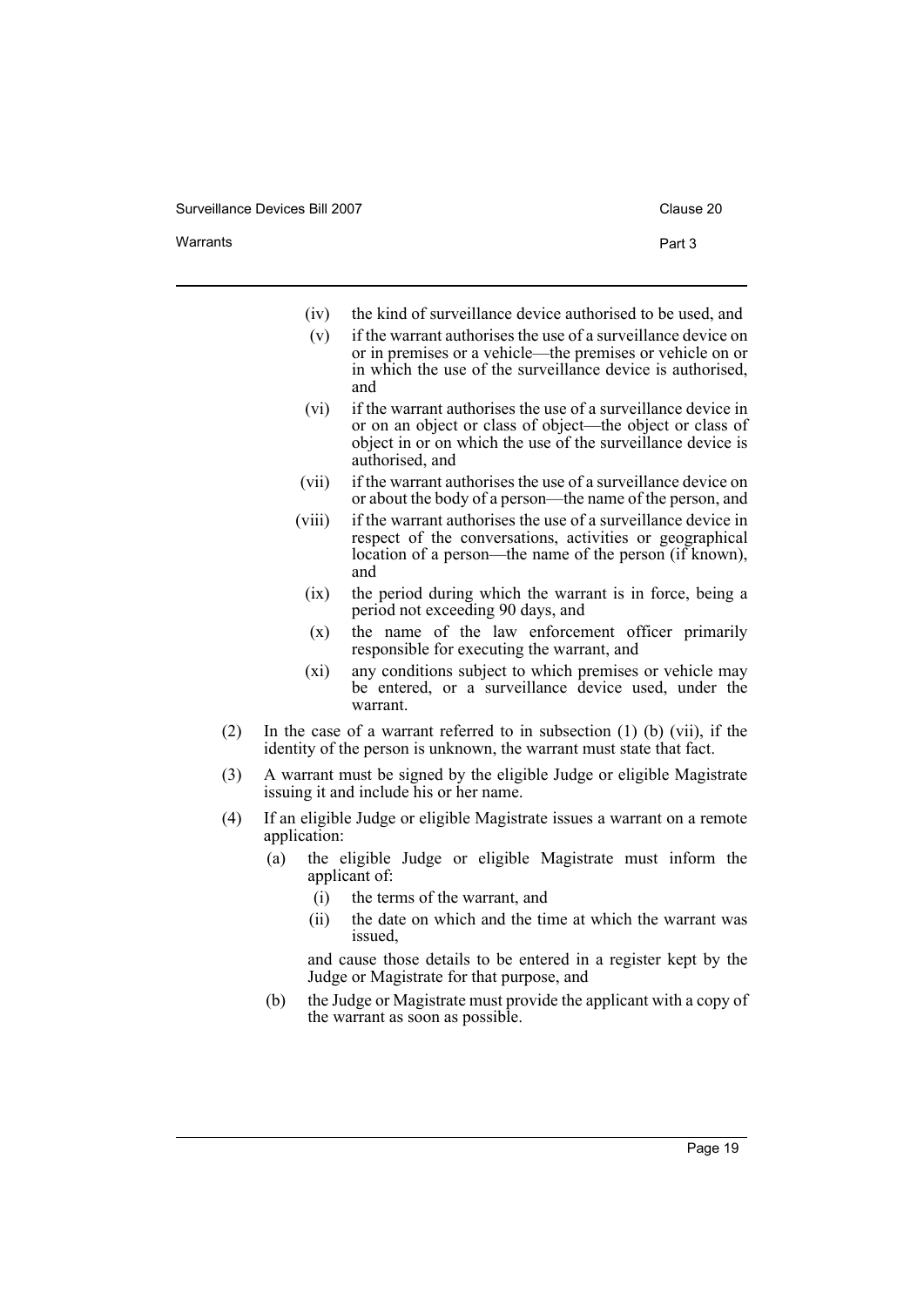#### Clause 21 Surveillance Devices Bill 2007

Part 3 Warrants

#### <span id="page-23-0"></span>**21 What a surveillance device warrant authorises**

- (1) A surveillance device warrant may authorise, as specified in the warrant, any one or more of the following:
	- (a) the use of a surveillance device on or in specified premises or a vehicle,
	- (b) the use of a surveillance device in or on a specified object or class of object,
	- (c) the use of a surveillance device in respect of the conversations, activities or geographical location of a specified person or a person whose identity is unknown,
	- (d) the use of a surveillance device on or about the body of a specified person.
- (2) A surveillance device warrant authorises:
	- (a) for a warrant of a kind referred to in subsection  $(1)$  (a):
		- (i) the installation, use and maintenance of a surveillance device of the kind specified in the warrant on or in the specified premises or vehicle, and
		- (ii) the entry, by force if necessary, onto or into the premises or vehicle, or other specified premises adjoining or providing access to the premises, for any of the purposes referred to in subparagraph (i) or subsection (3), and
	- (b) for a warrant of a kind referred to in subsection  $(1)$  (b):
		- (i) the installation, use and maintenance of a surveillance device of the kind specified in the warrant in or on the specified object or an object of the specified class, and
		- (ii) the entry, by force if necessary, onto or into any premises or vehicle where the object, or an object of the specified class, is reasonably believed to be or is likely to be, or other premises adjoining or providing access to those premises, for any of the purposes referred to in subparagraph (i) or subsection (3), and
	- (c) for a warrant of a kind referred to in subsection  $(1)$  (c):
		- (i) the installation, use and maintenance of a surveillance device of the kind specified in the warrant, on or in premises or a vehicle where the person is reasonably believed to be or likely to be in the future, and
		- (ii) the entry, by force if necessary, onto or into the premises or vehicle referred to in subparagraph (i), or other premises adjoining or providing access to those premises, for any of the purposes referred to in subparagraph (i) or subsection (3), and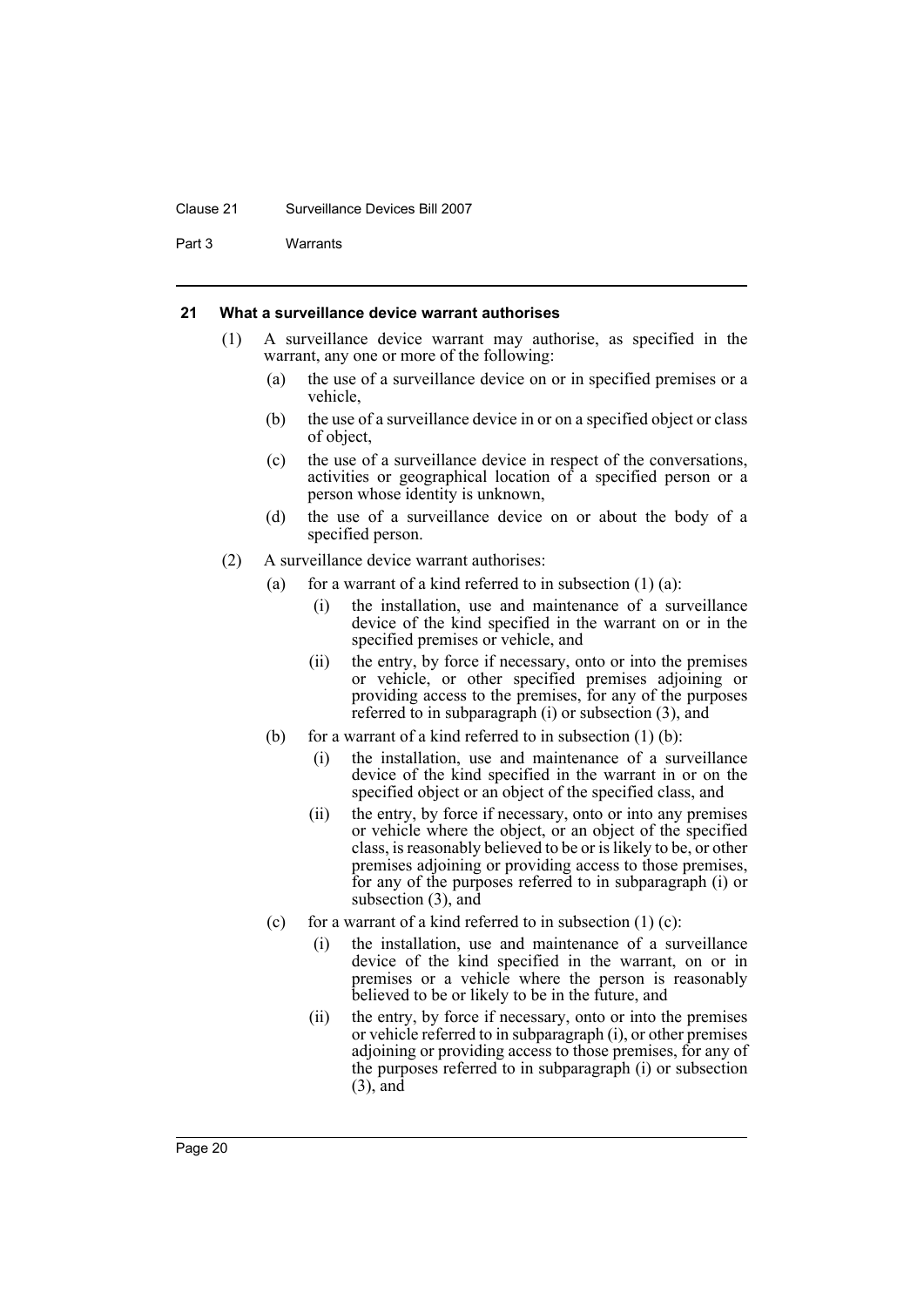- Warrants **Part 3** 
	- (d) for a warrant of a kind referred to in subsection  $(1)$  (d)—the use of the surveillance device of the kind specified in the warrant on or about the body of the person specified in the warrant.
	- (3) Each warrant also authorises:
		- (a) the retrieval of the surveillance device, and
		- (b) the installation, use, maintenance and retrieval of any enhancement equipment in relation to the surveillance device, and
		- (c) the use of an assumed identity for the purpose of the installation, use, maintenance or retrieval of the surveillance device or enhancement equipment, and
		- (d) the disconnection of, or otherwise making inoperative, any security system for the purpose of the installation, maintenance or retrieval of the surveillance device or enhancement equipment, and
		- (e) the temporary removal of an object or vehicle from premises for the purpose of the installation, maintenance or retrieval of the surveillance device or enhancement equipment and the return of the object or vehicle to the premises, and
		- (f) the breaking open of anything for the purpose of the installation, maintenance or retrieval of the surveillance device or enhancement equipment, and
		- (g) the connection of the device or enhancement equipment to an electricity supply system and the use of electricity from that system to operate the surveillance device or enhancement equipment, and
		- (h) the connection of the device or equipment to a telecommunications system or network and the use of that system or network in connection with the operation of the surveillance device or enhancement equipment, and
		- (i) the provision of assistance or technical expertise to the law enforcement officer named in the warrant in the installation, use, maintenance or retrieval of the surveillance device or enhancement equipment under the warrant.
	- (4) If a surveillance device remains on or in premises or a vehicle after the expiry of the surveillance device warrant authorising its installation, use and maintenance, the warrant is taken also to authorise, for the period of 10 days after that expiry, any action to be taken in respect of the retrieval of the device that would be authorised if the surveillance device warrant were a retrieval warrant.

**Note.** Section 29 specifies the action that is authorised to be taken by a retrieval warrant. If a surveillance device remains on or in premises or vehicle for more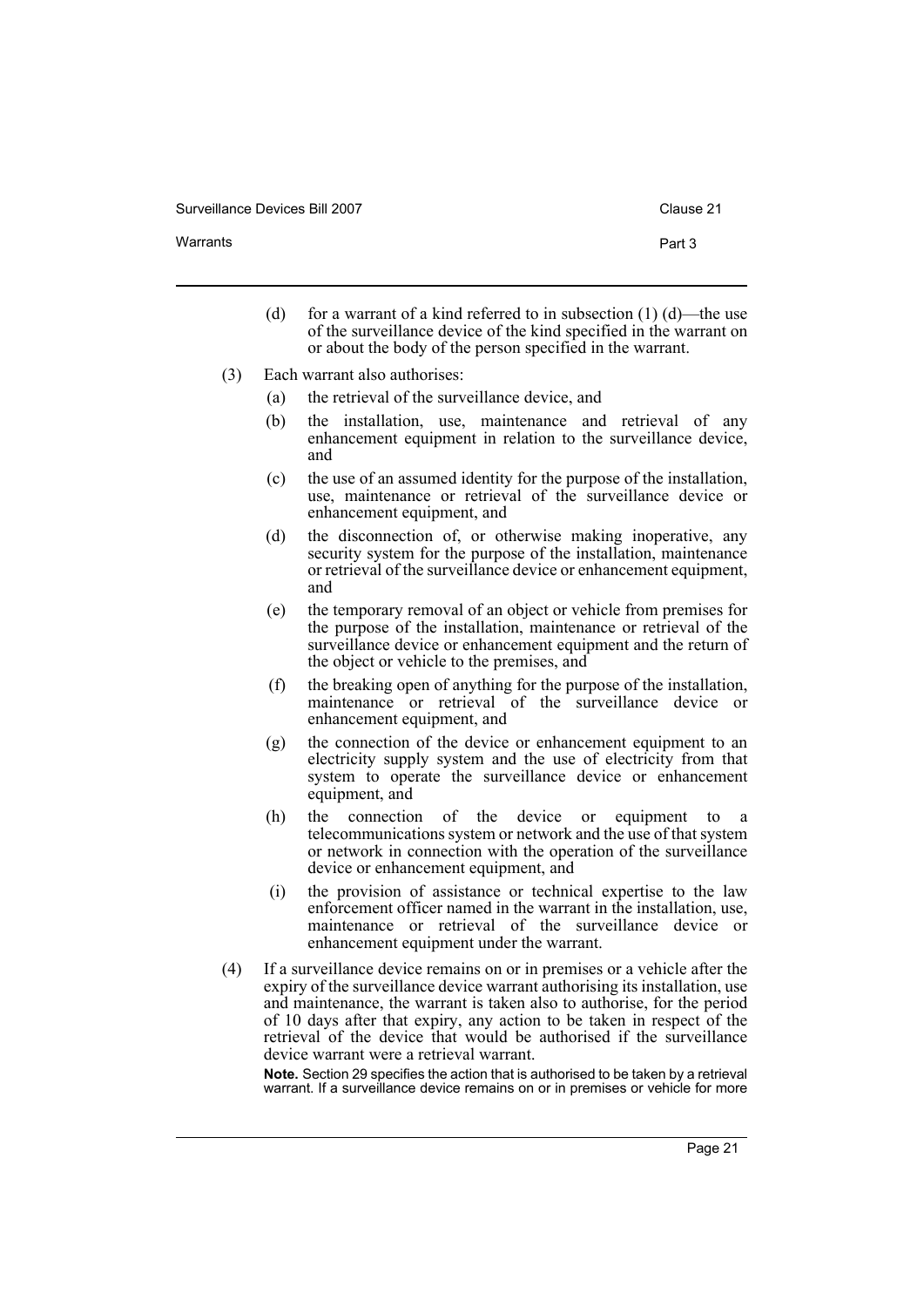#### Clause 22 Surveillance Devices Bill 2007

Part 3 Warrants

than 10 days after its expiry, a retrieval warrant must be obtained under Division 3 to authorise retrieval of the device and any enhancement equipment in relation to it.

- (5) A surveillance device warrant may authorise the doing of anything reasonably necessary to conceal the fact that anything has been done in relation to the installation, use, maintenance or retrieval of a surveillance device or enhancement equipment under the warrant.
- (6) A law enforcement officer may use a surveillance device under a warrant only if he or she is acting in the performance of his or her duty.
- (7) This section applies to a warrant subject to any conditions specified in the warrant.
- (8) Nothing in this section authorises the doing of anything for which a warrant would be required under the *Telecommunications (Interception and Access) Act 1979* of the Commonwealth.

# <span id="page-25-0"></span>**22 Extension and variation of surveillance device warrant**

- (1) A law enforcement officer to whom a surveillance device warrant has been issued (or another person on his or her behalf) may apply, at any time before expiry of the warrant:
	- (a) for an extension of the warrant for a period not exceeding 90 days from the day on which it would otherwise expire, or
	- (b) for a variation of any of the other terms of the warrant.
- (2) The application is to be made to:
	- (a) an eligible Judge, if the warrant was issued by an eligible Judge, or
	- (b) an eligible Magistrate, if the warrant was issued by an eligible Magistrate.
- (3) Sections 17 and 18 apply, with any necessary changes, to an application under this section as if it were an application for a warrant.
- (4) The eligible Judge or eligible Magistrate may grant an application, subject to any conditions he or she thinks fit, if satisfied that the matters referred to in section 19 (1) still exist, having regard to the matters in section 19 (2).
- (5) An eligible Judge or eligible Magistrate who grants an application must endorse the new expiry date or the other varied term on the original warrant.
- (6) An application in respect of a warrant may be made under this section more than once.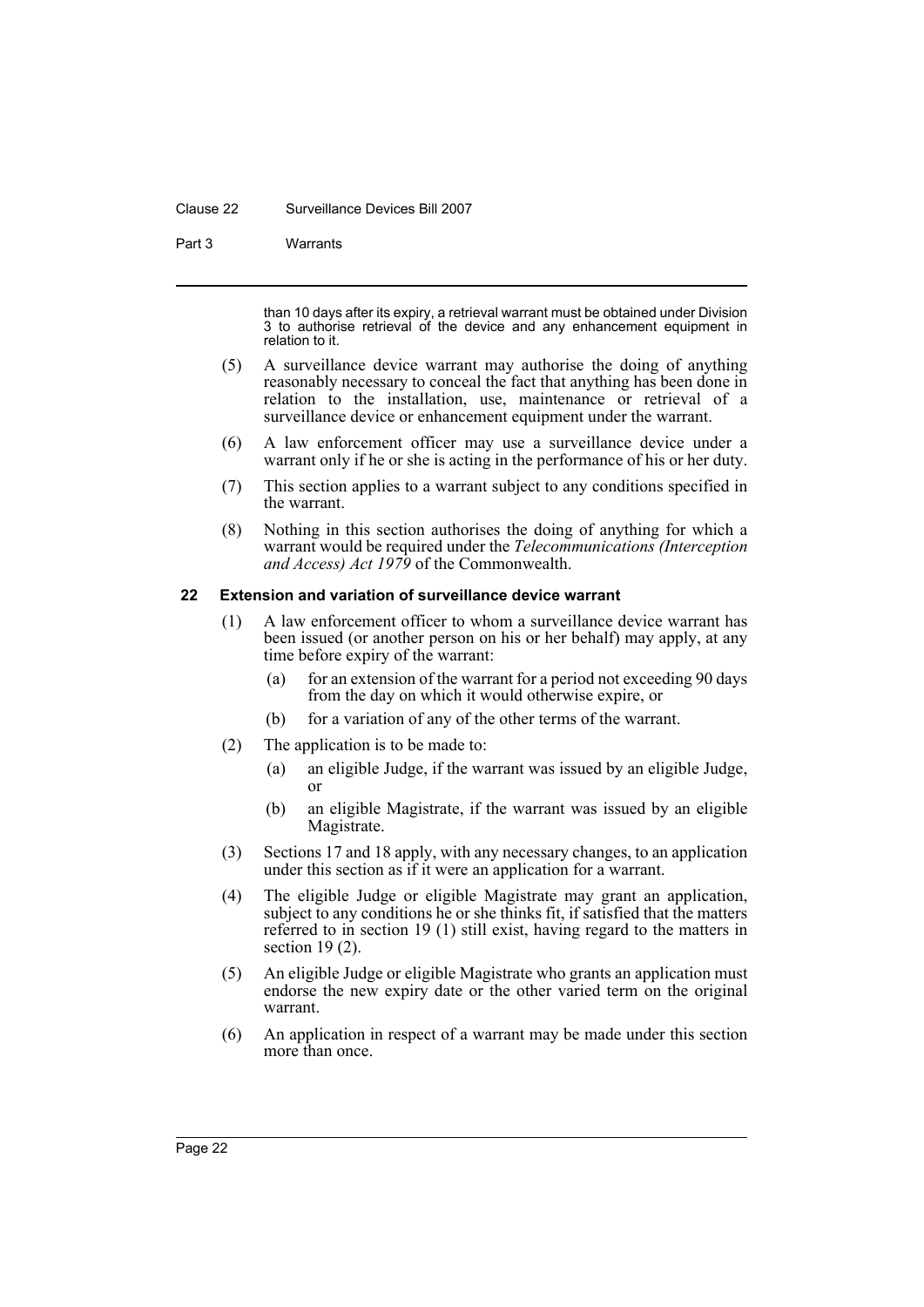| Surveillance Devices Bill 2007 | Clause 23 |
|--------------------------------|-----------|
| Warrants                       | Part 3    |

# <span id="page-26-0"></span>**23 Revocation of surveillance device warrant**

- (1) A surveillance device warrant may be revoked at any time before the expiration of the period of validity specified in it by:
	- (a) an eligible Judge, if an eligible Judge issued the warrant, or
	- (b) an eligible Magistrate, if an eligible Magistrate issued the warrant.
- (2) An eligible Judge or eligible Magistrate may revoke a surveillance device warrant on application by or on behalf of a law enforcement officer.
- (3) The eligible Judge or eligible Magistrate who revokes a warrant on the application of a law enforcement officer is taken to have notified the chief officer of the law enforcement agency of which the law enforcement officer to whom the warrant was issued is a member when the eligible Judge or eligible Magistrate revokes the warrant.

# <span id="page-26-1"></span>**24 Discontinuance of use of surveillance device under warrant**

- (1) This section applies if a surveillance device warrant is issued to a law enforcement officer.
- (2) If the chief officer of the law enforcement agency of which the law enforcement officer concerned is a member is satisfied that the use of a surveillance device under the warrant is no longer necessary for the purpose of enabling evidence to be obtained of the commission of the relevant offence or the identity or location of the offender, the chief officer must:
	- (a) take the steps necessary to ensure that use of the surveillance device authorised by the warrant is discontinued as soon as practicable, and
	- (b) cause an application to be made for the revocation of the warrant under section 23.
- (3) If the chief officer is notified that the warrant has been revoked under section 23, he or she must take the steps necessary to ensure that use of the surveillance device authorised by the warrant is discontinued immediately.
- (4) If the law enforcement officer to whom the warrant is issued, or who is primarily responsible for executing the warrant, believes that the use of a surveillance device under the warrant is no longer necessary for the purpose of enabling evidence to be obtained of the commission of the relevant offence or the identity or location of the offender, he or she must inform the chief officer of the law enforcement agency immediately.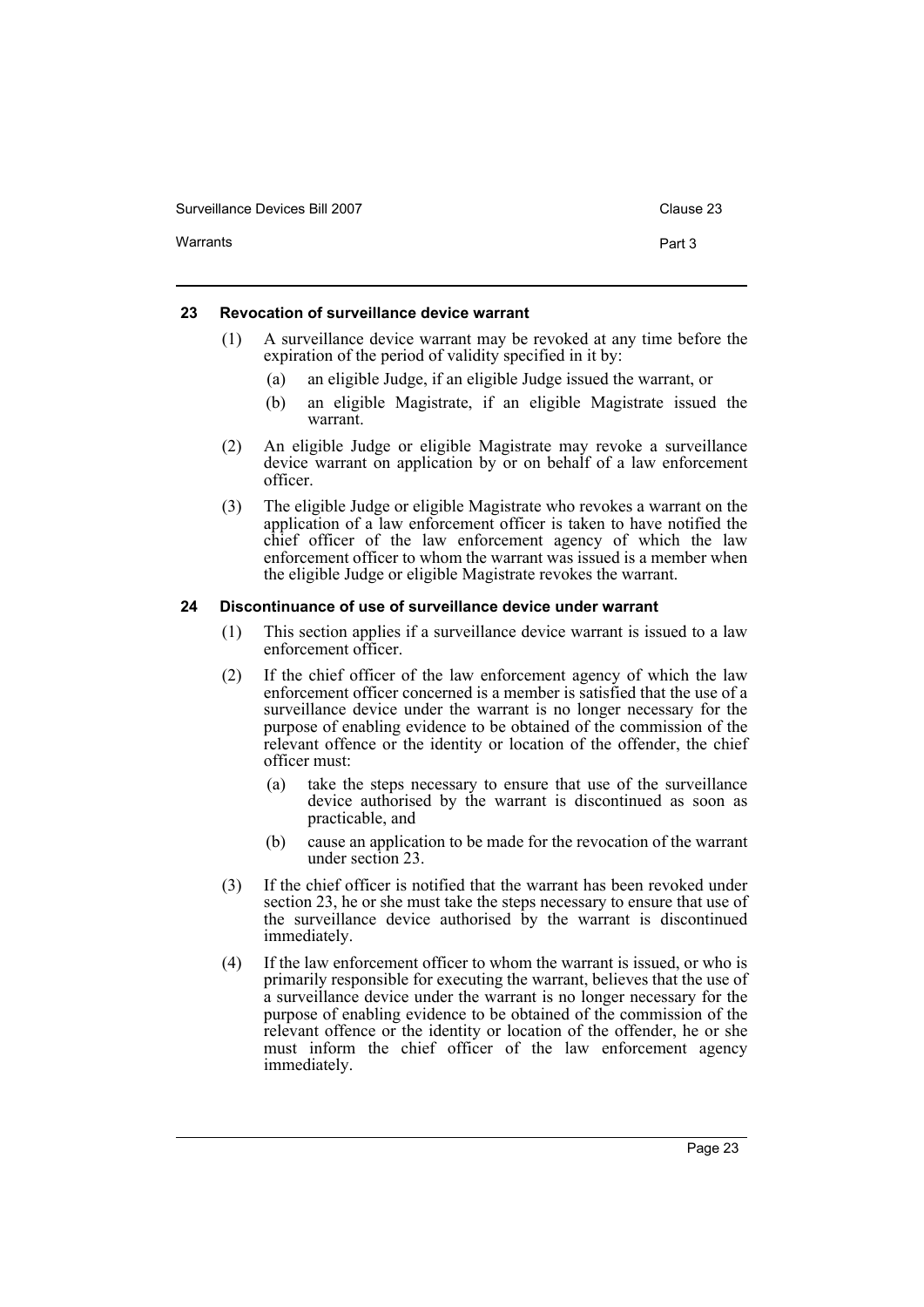#### Clause 25 Surveillance Devices Bill 2007

Part 3 Warrants

# <span id="page-27-0"></span>**Division 3 Retrieval warrants**

# <span id="page-27-1"></span>**25 Application for a retrieval warrant**

- (1) A law enforcement officer (or another person on his or her behalf) may apply for the issue of a retrieval warrant in respect of a surveillance device that was lawfully installed on premises, or in or on a vehicle or other object, under a surveillance device warrant and which the law enforcement officer on reasonable grounds suspects or believes is still on those premises or in or on that vehicle or object, or on other premises or in or on another vehicle or other object.
- (2) The application may be made to:
	- (a) an eligible Judge in any case, or
	- (b) an eligible Magistrate in the case of an application for a retrieval warrant authorising the retrieval of a tracking device only.
- (3) Subject to this section, an application must be supported by an affidavit setting out the grounds on which the warrant is sought.
- (4) If a law enforcement officer believes that:
	- (a) the immediate retrieval of a surveillance device is necessary, and
	- (b) it is impracticable for an affidavit to be prepared or sworn before an application for a warrant is made,

an application for a warrant may be made before an affidavit is prepared or sworn.

- (5) If subsection (4) applies, the applicant must:
	- (a) provide as much information as the eligible Judge or eligible Magistrate considers is reasonably practicable in the circumstances, and
	- (b) not later than 72 hours following the making of the application, send a duly sworn affidavit to the eligible Judge or eligible Magistrate who determined the application, whether or not a warrant has been issued.
- (6) An application for a retrieval warrant is not to be heard in open court.

# <span id="page-27-2"></span>**26 Remote application**

- (1) If a law enforcement officer believes that it is impracticable for an application for a retrieval warrant to be made in person, the application may be made under section 25 by telephone, fax, e-mail or any other means of communication.
- (2) If transmission by fax is available and an affidavit has been prepared, the person applying must transmit a copy of the affidavit, whether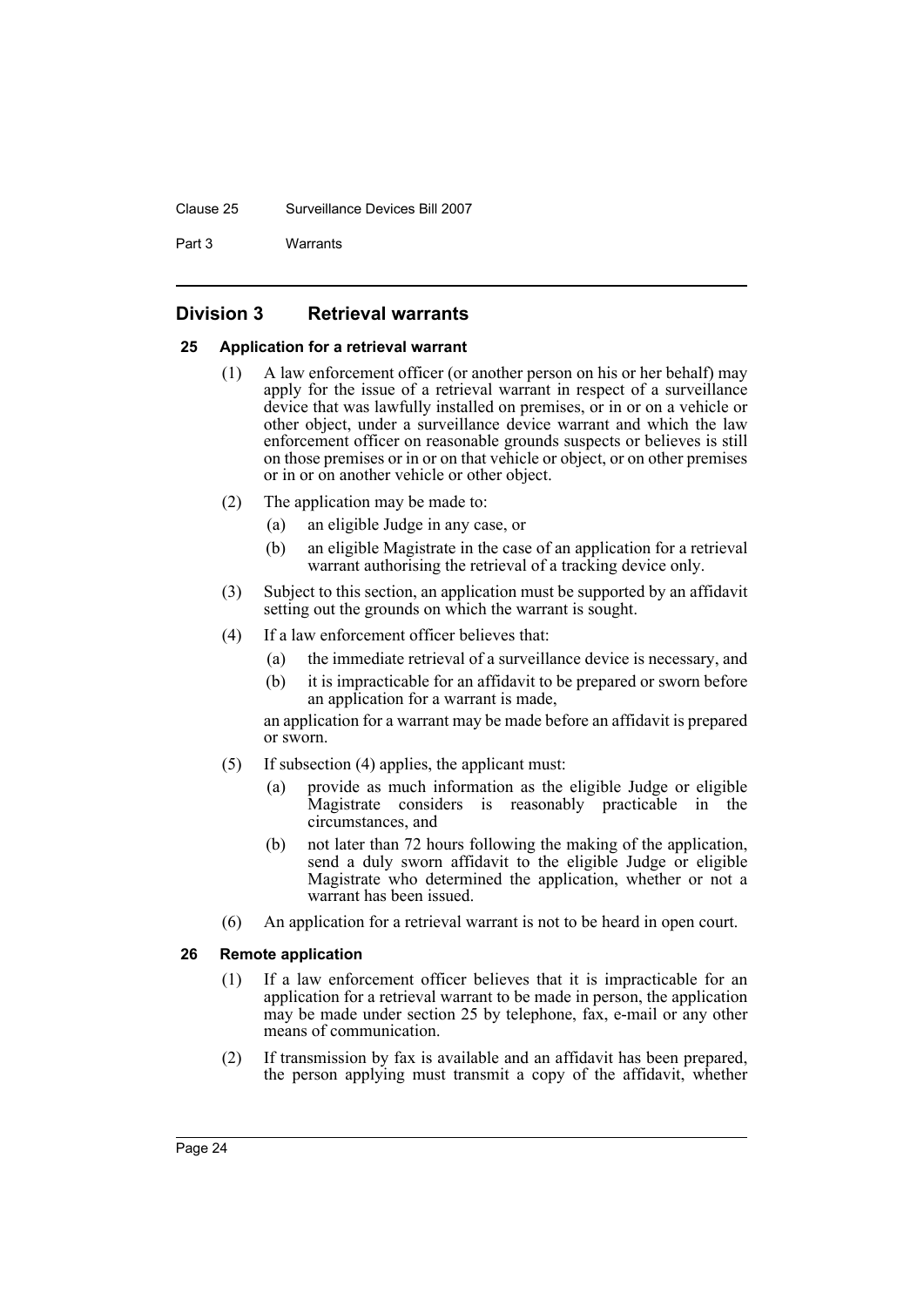| Surveillance Devices Bill 2007 |
|--------------------------------|
|--------------------------------|

| Part 3 |
|--------|
|        |

sworn or unsworn, to the eligible Judge or eligible Magistrate who is to determine the application.

# <span id="page-28-0"></span>**27 Determining the application**

- (1) An eligible Judge or eligible Magistrate may issue a retrieval warrant if the Judge or Magistrate is satisfied:
	- (a) that there are reasonable grounds for the suspicion or belief founding the application for the warrant, and
	- (b) in the case of an unsworn application—that it would be impracticable for an affidavit to have been sworn before the application was made, and
	- (c) in the case of a remote application—that it would have been impracticable for the application to have been made in person.
- (2) In determining whether a retrieval warrant should be issued, the eligible Judge or eligible Magistrate must have regard to:
	- (a) the extent to which the privacy of any person is likely to be affected, and
	- (b) the public interest in retrieving the device sought to be retrieved.

#### <span id="page-28-1"></span>**28 What must a retrieval warrant contain?**

- (1) A retrieval warrant must:
	- (a) state that the eligible Judge or eligible Magistrate is satisfied of the matters referred to in section  $27(1)$  and has had regard to the matters referred to in section 27 (2), and
	- (b) specify:
		- (i) the name of the applicant, and
		- (ii) the date the warrant is issued, and
		- (iii) the kind of surveillance device authorised to be retrieved, and
		- (iv) the premises or vehicle or other object from which the surveillance device is to be retrieved, and
		- (v) the period (not exceeding 90 days) during which the warrant is in force, and
		- (vi) the name of the law enforcement officer to whom the warrant is issued, or who is primarily responsible for executing the warrant, and
		- (vii) the conditions subject to which premises or a vehicle may be entered under the warrant.
- (2) A warrant must be signed by the eligible Judge or eligible Magistrate issuing it and include his or her name.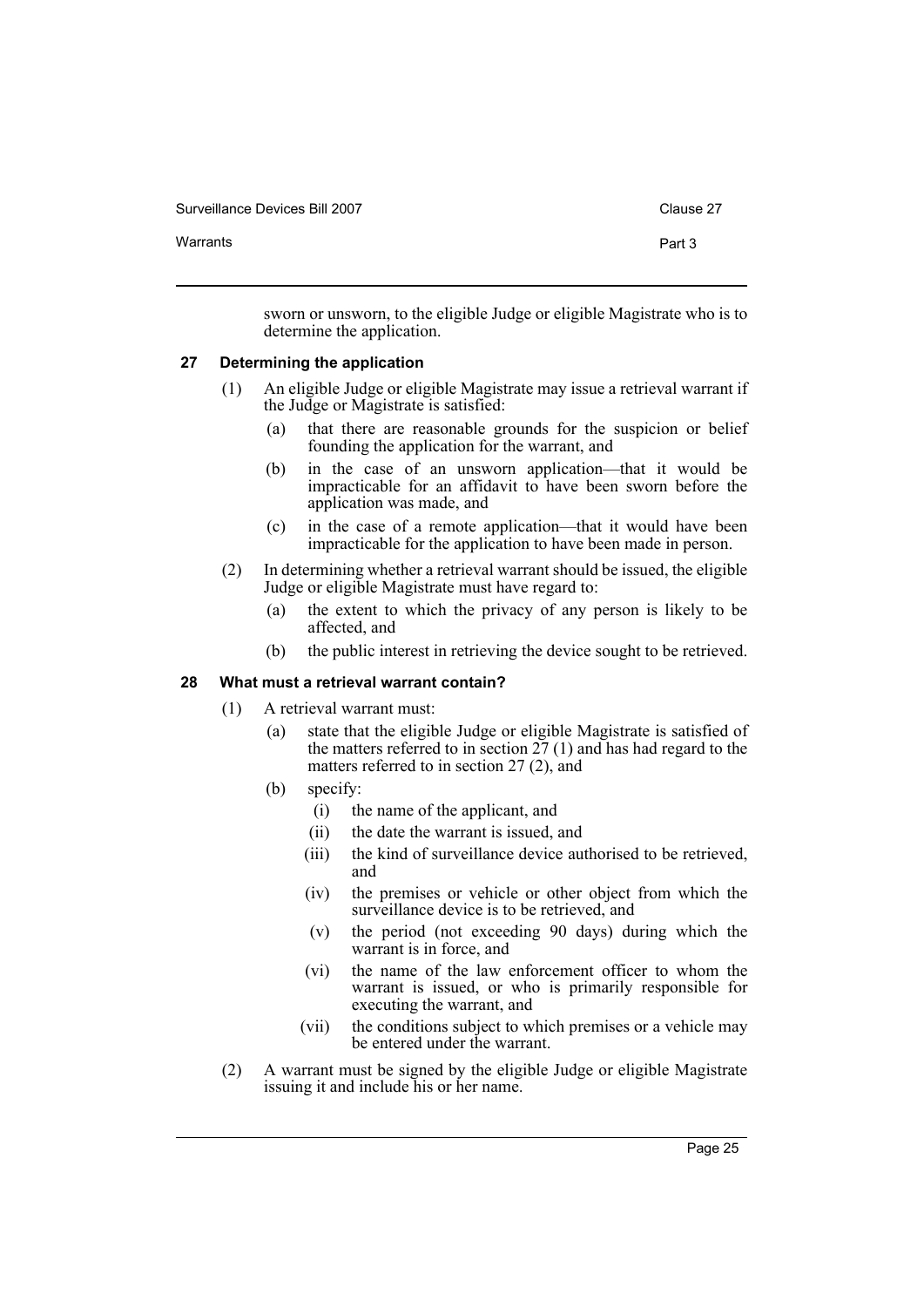#### Clause 29 Surveillance Devices Bill 2007

Part 3 Warrants

- (3) If the eligible Judge or eligible Magistrate issues a warrant on a remote application:
	- (a) the Judge or Magistrate must inform the applicant of:
		- (i) the terms of the warrant, and
		- (ii) the date on which and the time at which the warrant was issued,

and cause those details to be entered in a register kept by the eligible Judge or eligible Magistrate for that purpose, and

(b) the eligible Judge or eligible Magistrate must provide the applicant with a copy of the warrant as soon as practicable.

# <span id="page-29-0"></span>**29 What a retrieval warrant authorises**

- (1) A retrieval warrant (subject to any conditions specified in it) authorises:
	- (a) the retrieval of the surveillance device specified in the warrant and any enhancement equipment in relation to the device, and
	- (b) the entry, by force if necessary, onto or into the premises or vehicle where the surveillance device is reasonably believed to be, or other premises adjoining or providing access to those premises, for the purpose of retrieving the device and equipment, and
	- (c) the use of an assumed identity for the purpose of retrieval of the device and equipment, and
	- (d) the disconnection of, or otherwise making inoperative, any security system for the purpose of retrieving the device or equipment, and
	- (e) the temporary removal of an object or vehicle from premises for the purpose of retrieving the device or equipment and the return of the object or vehicle to the premises, and
	- (f) the breaking open of any thing for the purpose of the retrieval of the device and equipment, and
	- (g) if the device or equipment is installed on or in an object, the temporary removal of the object from any place where it is situated for the purpose of the retrieval of the device and equipment and the return of the object to that place, and
	- (h) the provision of assistance or technical expertise to the law enforcement officer named in the warrant in the retrieval of the device or equipment.
- (2) The warrant also authorises the use of the surveillance device and any enhancement equipment in relation to the device solely for the purposes of the location and retrieval of the device or equipment.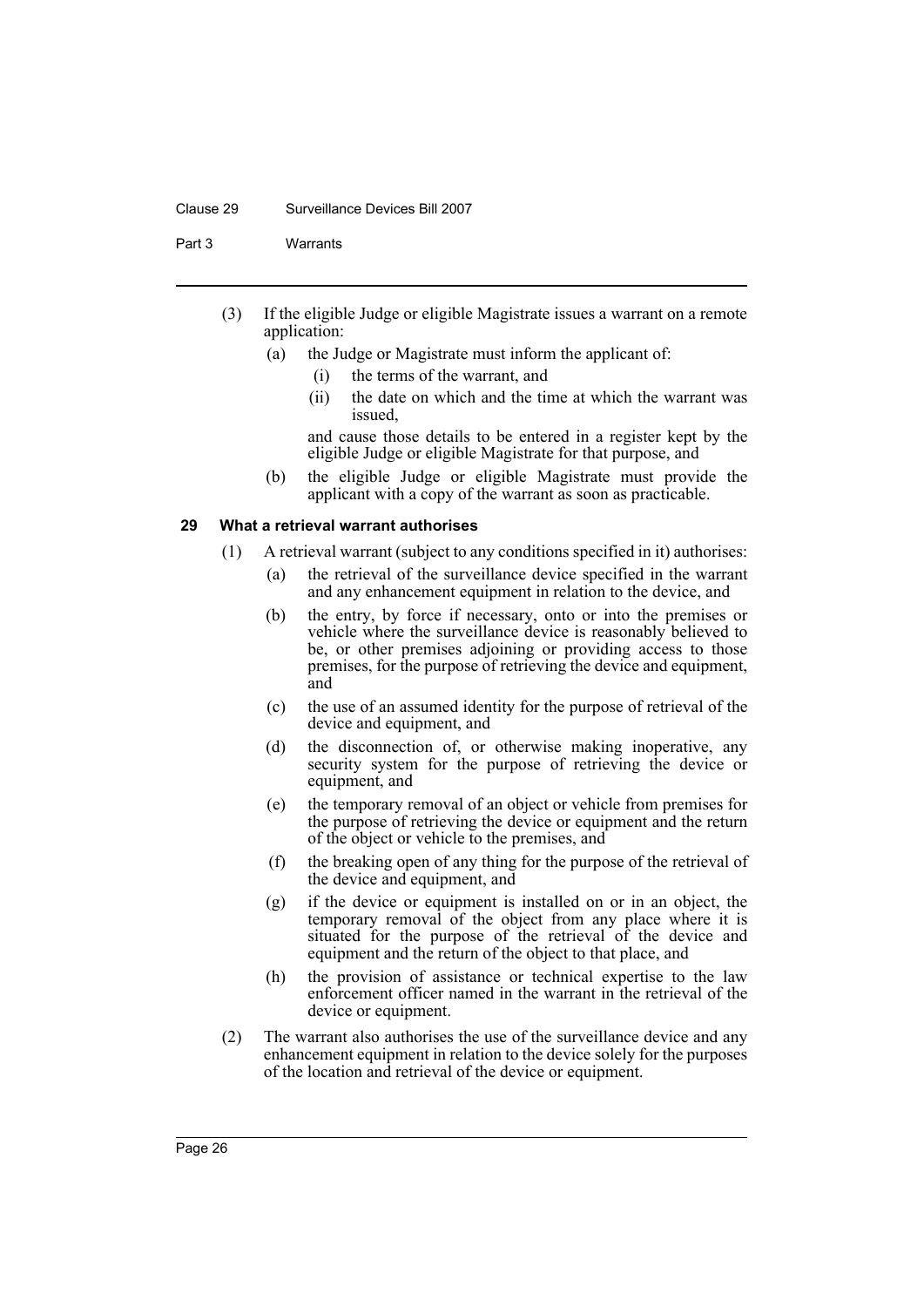Warrants **Part 3** 

- (3) Any information obtained from the use of a surveillance device and any enhancement equipment for the purposes of the location and retrieval of the device or equipment under subsection (2) must not be used, communicated or published for any other purpose and is inadmissible as evidence in any legal proceedings.
- (4) A retrieval warrant may authorise the doing of anything reasonably necessary to conceal the fact that anything has been done in relation to the retrieval of a surveillance device or enhancement equipment under the warrant.

# <span id="page-30-0"></span>**30 Revocation of retrieval warrant**

- (1) A retrieval warrant may be revoked at any time before the expiration of the period of validity specified in it by:
	- (a) an eligible Judge, if an eligible Judge issued the warrant, or
	- (b) an eligible Magistrate, if an eligible Magistrate issued the warrant.
- (2) An eligible Judge or eligible Magistrate may revoke a retrieval warrant on application by or on behalf of a law enforcement officer.
- (3) An eligible Judge or eligible Magistrate who revokes a warrant must give notice of the revocation to the chief officer of the law enforcement agency of which the law enforcement officer to whom the warrant was issued is a member.
- (4) If the eligible Judge or eligible Magistrate revokes the warrant on the application of a law enforcement officer, the Judge or Magistrate is taken to have notified the chief officer under subsection (3) when the Judge or Magistrate revokes the warrant.
- (5) If the chief officer of a law enforcement agency is satisfied that the grounds for issue of a retrieval warrant to a law enforcement officer of the agency no longer exist, the chief officer must cause an application to be made for the revocation of the warrant under this section.
- (6) If the law enforcement officer to whom a retrieval warrant has been issued, or who is primarily responsible for executing a retrieval warrant, believes that the grounds for issue of the warrant no longer exist, he or she must inform the chief officer of the law enforcement agency immediately.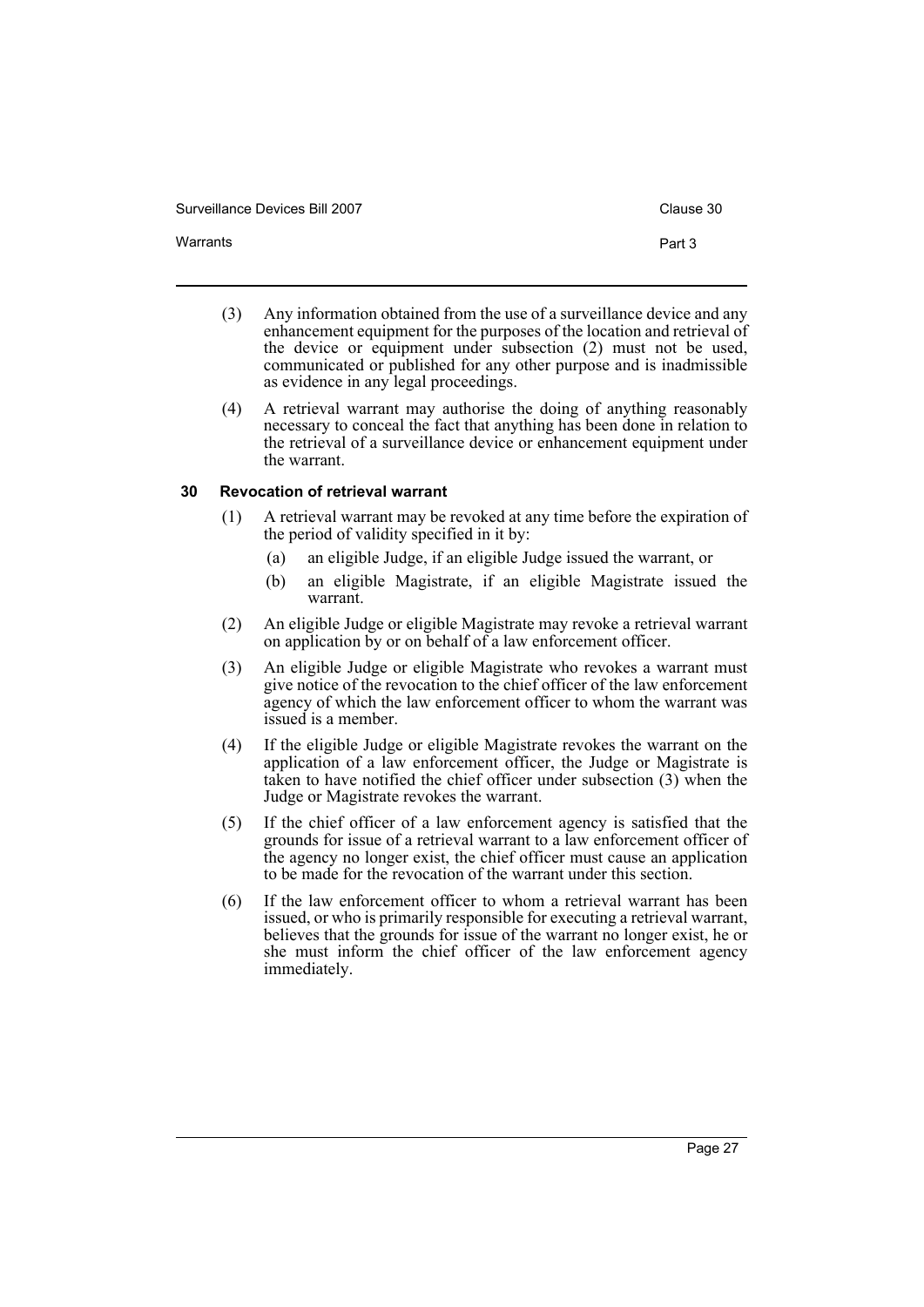#### Clause 31 Surveillance Devices Bill 2007

Part 3 Warrants

# <span id="page-31-0"></span>**Division 4 Emergency authorisations**

#### <span id="page-31-1"></span>**31 Emergency use of surveillance devices—threat of serious personal violence or substantial property damage**

- (1) A law enforcement officer may use a surveillance device without a surveillance device warrant if the law enforcement officer on reasonable grounds suspects or believes that:
	- (a) an imminent threat of serious violence to a person or substantial damage to property or that a serious narcotics offence will be committed exists, and
	- (b) the use of a surveillance device is immediately necessary for the purpose of dealing with that threat, and
	- (c) the circumstances are so serious and the matter is of such urgency that the use of a surveillance device is warranted, and
	- (d) it is not practicable in the circumstances to apply for a surveillance device warrant.
- (2) A law enforcement officer authorised to use a surveillance device by subsection (1) may do anything that the officer could be authorised to do by a surveillance device warrant.
- (3) A law enforcement officer is not authorised by this section to use a surveillance device outside this jurisdiction.

#### <span id="page-31-2"></span>**32 Emergency authorisation—continued use of authorised surveillance device in participating jurisdiction**

- (1) A law enforcement officer may apply to a senior officer of the agency of which the officer is a member for an emergency authorisation for the use of a surveillance device if:
	- (a) use of a surveillance device in this jurisdiction is authorised by section 31 in connection with an investigation into a relevant offence, and
	- (b) the law enforcement officer on reasonable grounds suspects or believes that:
		- (i) the investigation in relation to which the surveillance device is authorised in this jurisdiction is likely to extend to a participating jurisdiction, and
		- (ii) the use of the surveillance device in a participating jurisdiction is immediately necessary to prevent the loss of any evidence, and
		- (iii) the circumstances are so serious and the matter is of such urgency that the use of the surveillance device in the participating jurisdiction is warranted, and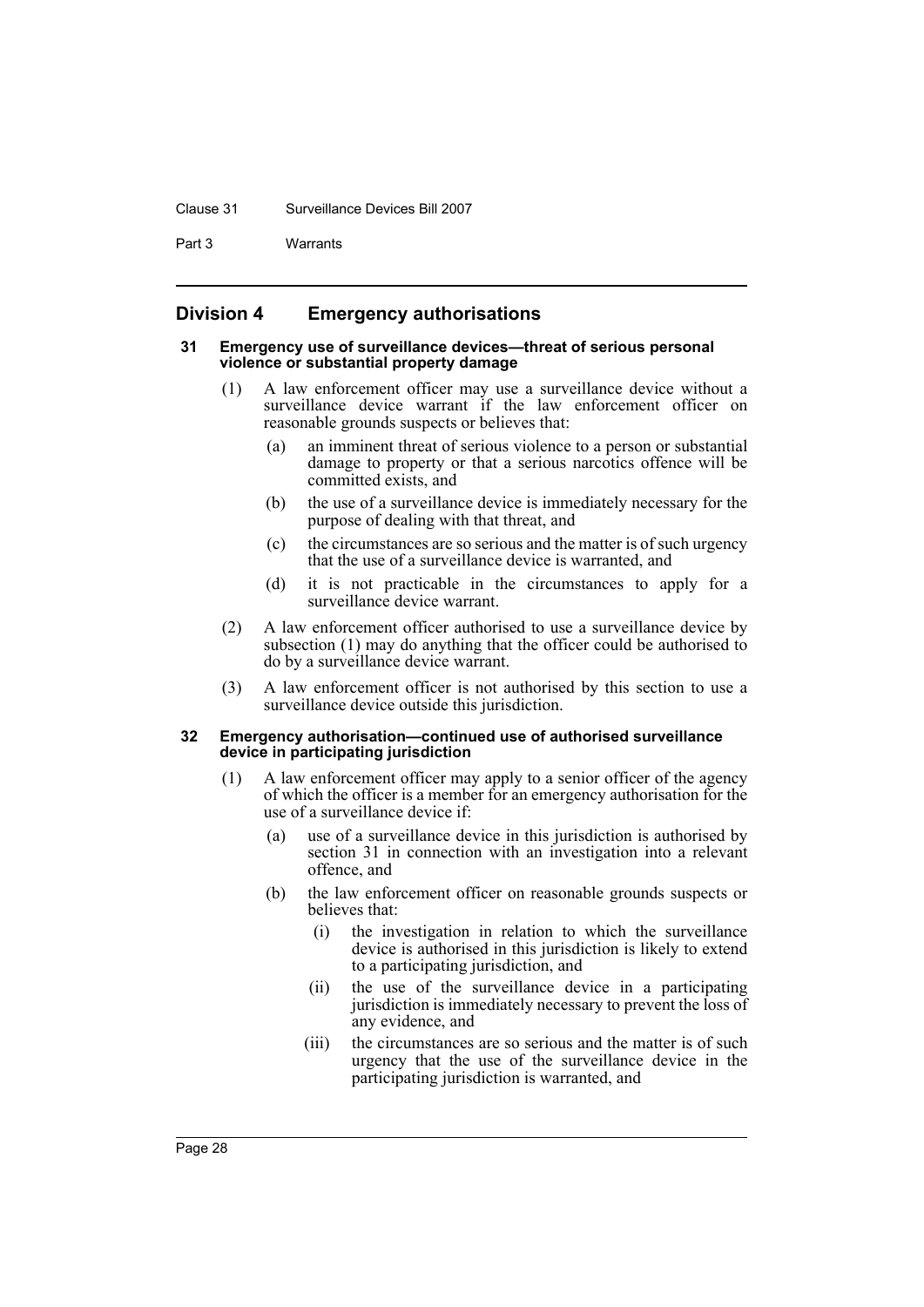Warrants **Part 3** 

- (iv) it is not practicable in the circumstances to apply for a surveillance device warrant.
- (2) An application may be made orally, in writing or by telephone, fax, e-mail or any other means of communication.
- (3) A senior officer may give an emergency authorisation for the use of a surveillance device on an application under subsection (1) if satisfied that:
	- (a) use of the surveillance device in this jurisdiction is authorised under a law of this jurisdiction, in connection with an investigation into a relevant offence, and
	- (b) there are reasonable grounds for the suspicion or belief founding the application.
- (4) An emergency authorisation given under this section may authorise the law enforcement officer to whom it is given to do anything that a surveillance device warrant may authorise the officer to do.

#### <span id="page-32-0"></span>**33 Application for approval after use of surveillance device without warrant or under emergency authorisation**

- (1) Within 2 business days after a law enforcement officer uses a surveillance device without a warrant in an emergency under section 31, the law enforcement officer (or another person on his or her behalf) must apply to an eligible Judge for approval of the exercise of powers under that section.
- (2) Within 2 business days after giving an emergency authorisation under section 32, a senior officer (or another person on his or her behalf) must apply to an eligible Judge for approval of the exercise of powers under the emergency authorisation.
- (3) An application must specify:
	- (a) the name of the applicant, and
	- (b) the kind of surveillance device sought to be approved and, if a warrant is sought, the nature and duration of the warrant,

and must be supported by an affidavit setting out the grounds on which the approval (and warrant, if any) is sought.

- (4) The eligible Judge may refuse to consider the application until the applicant gives the eligible Judge all the information the eligible Judge requires about the application in the way the eligible Judge requires.
- (5) An application is not to be heard in open court.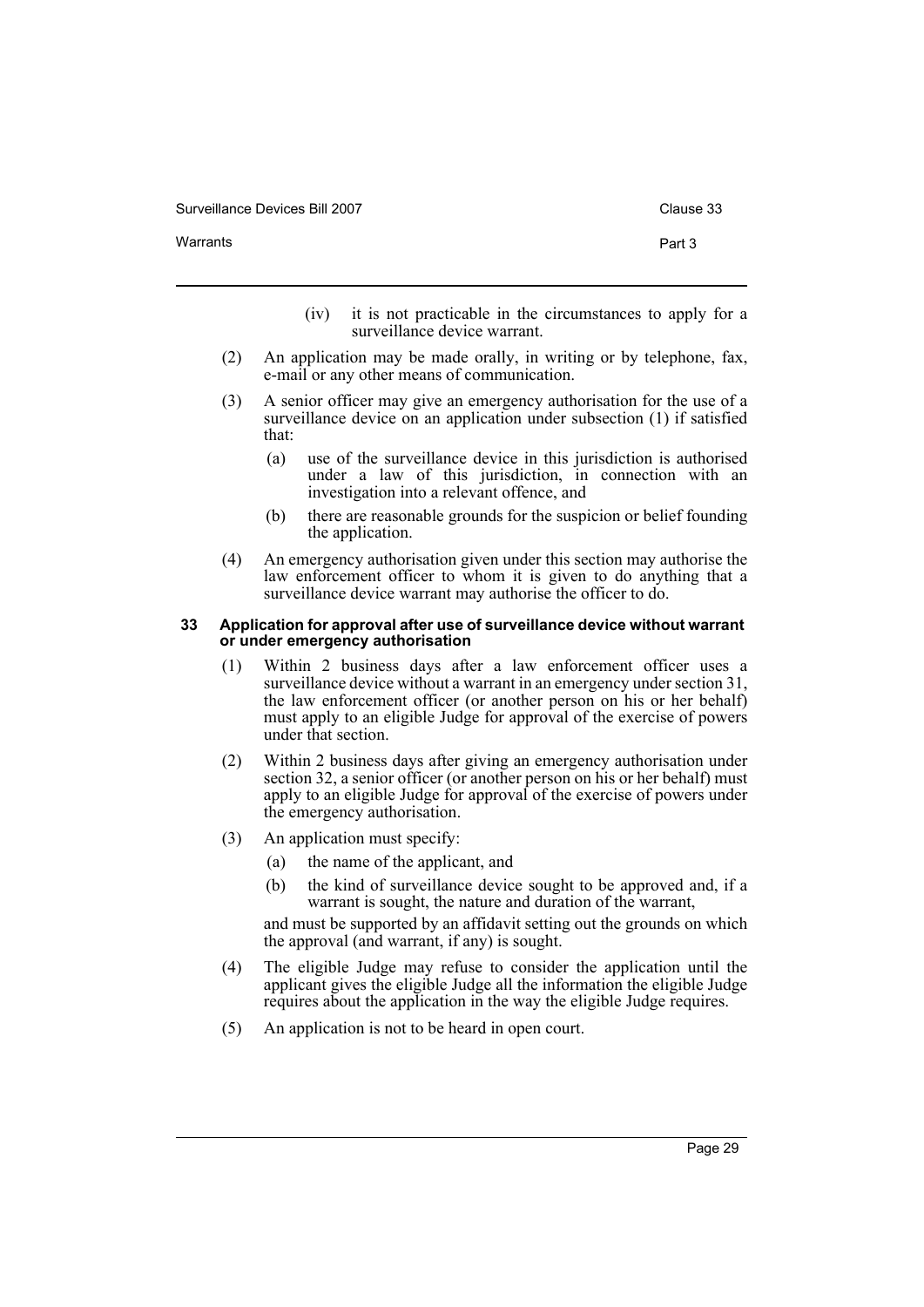#### Clause 34 Surveillance Devices Bill 2007

Part 3 Warrants

# <span id="page-33-0"></span>**34 Consideration of application**

- (1) Before deciding an application for approval in respect of the use of a surveillance device without a warrant in an emergency under section 31, the eligible Judge must, in particular, and being mindful of the intrusive nature of using a surveillance device, consider the following:
	- (a) the nature of the threat of serious violence to a person or substantial damage to property or of the commission of a serious narcotics offence,
	- (b) the extent to which issuing a surveillance device warrant would have helped reduce or avoid the threat,
	- (c) the extent to which law enforcement officers could have used alternative methods of investigation to help reduce or avoid the threat,
	- (d) how much the use of alternative methods of investigation could have helped reduce or avoid the threat,
	- (e) how much the use of alternative methods of investigation would have prejudiced the safety of the person or property because of delay or for another reason,
	- (f) whether or not it was practicable in the circumstances to apply for a surveillance device warrant.
- (2) Before deciding an application for approval in respect of an emergency authorisation given under section 32, the eligible Judge must, in particular, and being mindful of the intrusive nature of using a surveillance device, consider the following:
	- (a) the nature of the risk of the loss of evidence,
	- (b) the extent to which issuing a surveillance device warrant would have helped reduce or avoid the risk,
	- (c) the terms of the existing authorisation for the use of the surveillance device,
	- (d) whether or not it was practicable in the circumstances to apply for a surveillance device warrant.

# <span id="page-33-1"></span>**35 Eligible Judge may approve emergency use of powers**

- (1) After considering an application for approval in respect of the use of a surveillance device without a warrant in an emergency under section 31, the eligible Judge may approve the application if satisfied that there are reasonable grounds to suspect or believe that:
	- (a) there was a threat of serious violence to a person or substantial damage to property or of the commission of a serious narcotics offence, and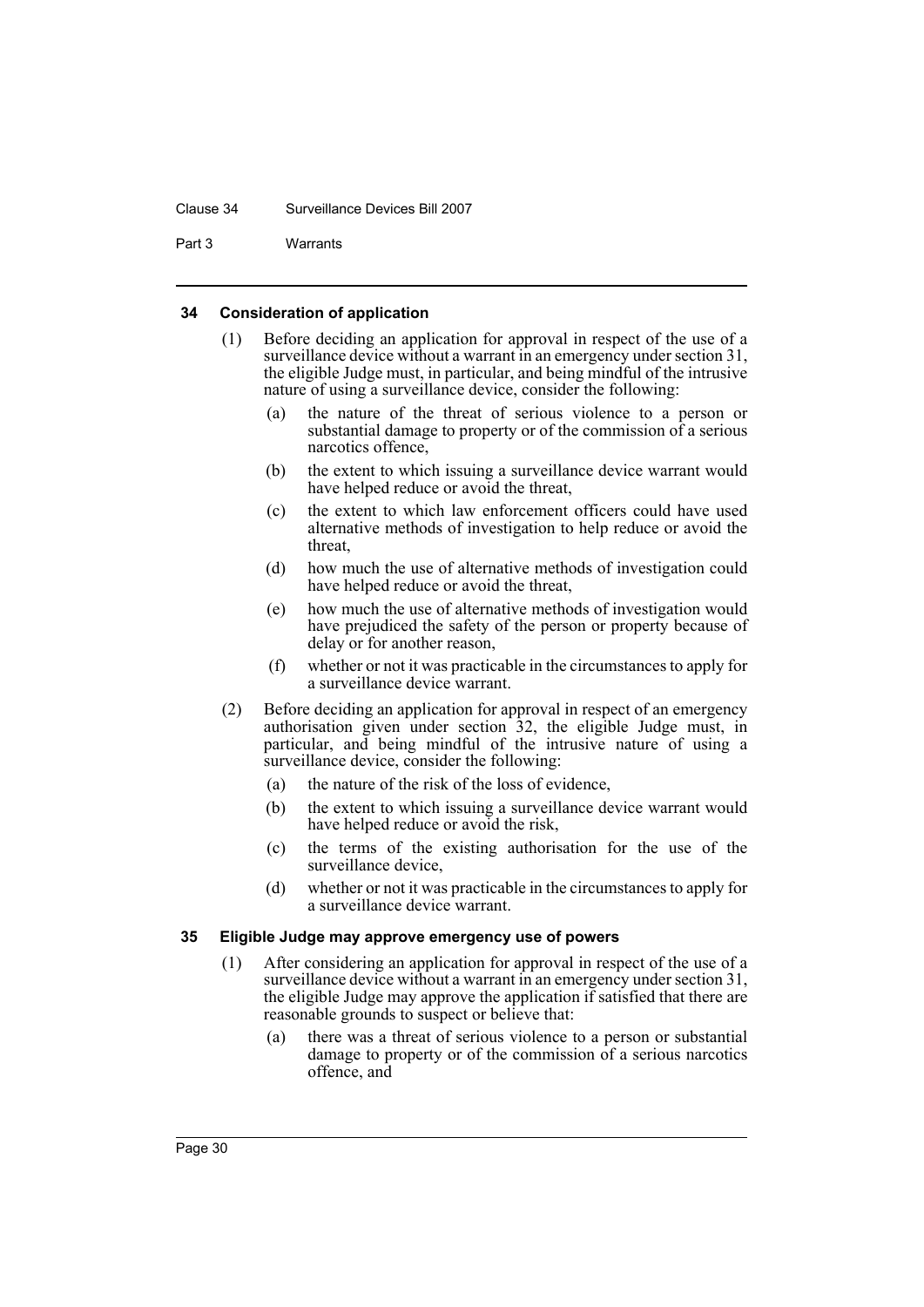Warrants **Part 3** 

- (b) using a surveillance device may have helped reduce the threat, and
- (c) it was not practicable in the circumstances to apply for a surveillance device warrant.
- (2) After considering an application for approval in respect of an emergency authorisation given under section 32, the eligible Judge may approve the application if satisfied that:
	- (a) use of the surveillance device in this jurisdiction was authorised under a law of this jurisdiction, in connection with an investigation into a relevant offence, and
	- (b) there were reasonable grounds to suspect or believe that:
		- (i) there was a risk of loss of evidence, and
		- (ii) using the surveillance device in a participating jurisdiction may have helped reduce the risk, and
	- (c) it was not practicable in the circumstances to apply for a surveillance device warrant.
- (3) If the eligible Judge approves an application under this section, the Judge may issue a surveillance device warrant for the continued use of the surveillance device as if the application were an application for a surveillance device warrant under Division 2.
- (4) If the eligible Judge does not approve an application under this section, the Judge may:
	- (a) order that the use of the surveillance device cease, and
	- (b) authorise, subject to any conditions the eligible Judge thinks fit, the retrieval of the surveillance device.
- (5) In any case, the eligible Judge may order that any information obtained from or relating to the exercise of powers without a warrant or under the emergency authorisation, or any record of that information, be dealt with in the way specified in the order.

# <span id="page-34-0"></span>**36 Admissibility of evidence**

If the exercise of powers without a warrant in an emergency or under an emergency authorisation is approved under section 35, evidence obtained because of the exercise of those powers is not inadmissible in any proceeding merely because the evidence was obtained before the approval.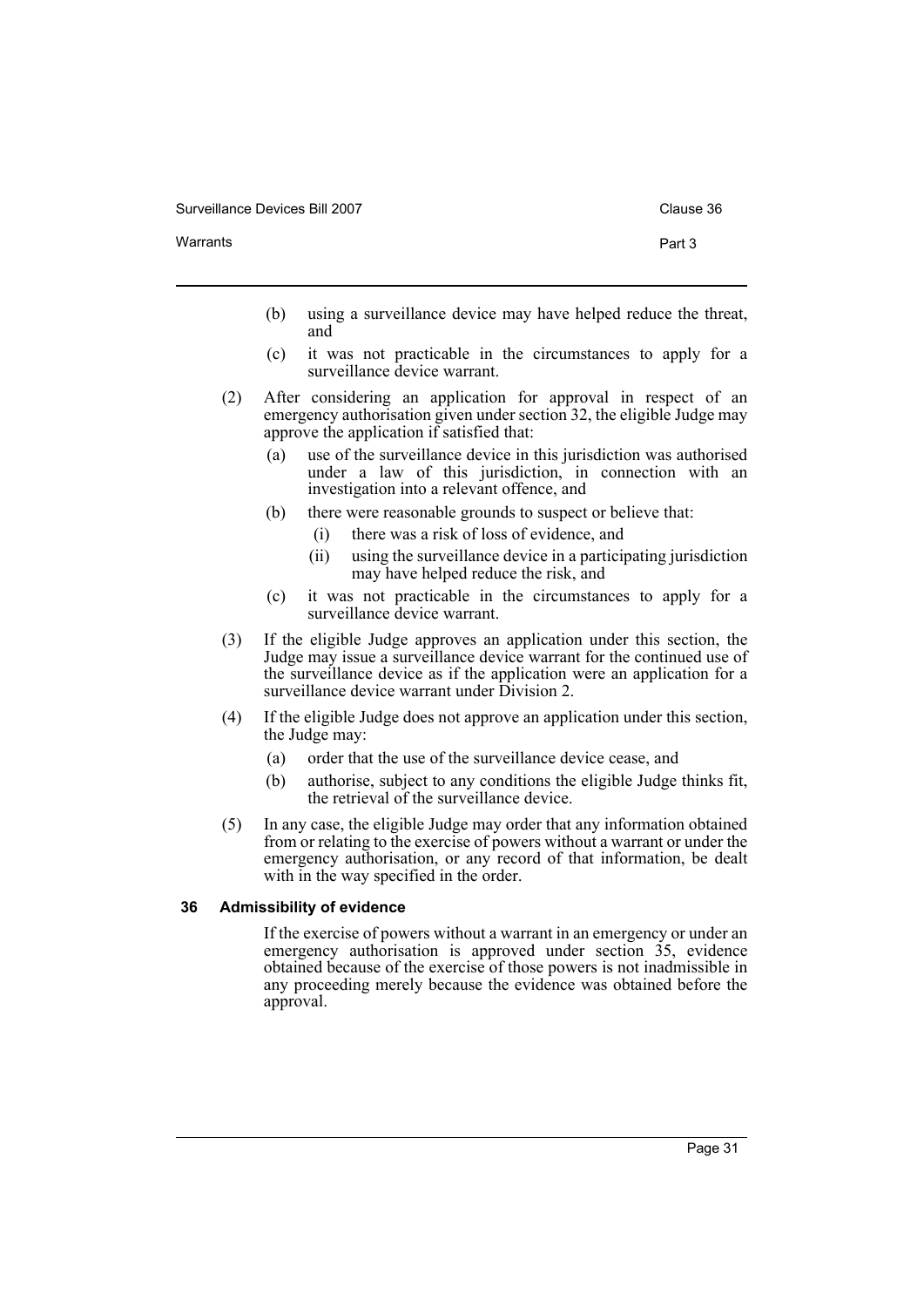#### Clause 37 Surveillance Devices Bill 2007

Part 4 Recognition of corresponding warrants and authorisations

# <span id="page-35-0"></span>**Part 4 Recognition of corresponding warrants and authorisations**

# <span id="page-35-1"></span>**37 Corresponding warrants**

A corresponding warrant may be executed in this jurisdiction in accordance with its terms as if it were a surveillance device warrant or retrieval warrant (as the case requires) issued under Part 3.

#### <span id="page-35-2"></span>**38 Corresponding emergency authorisation**

- (1) A corresponding emergency authorisation authorises the use of a surveillance device in accordance with its terms in this jurisdiction as if it were an emergency authorisation given under Part 3.
- (2) Subsection (1) does not apply at any time after a Judge orders, under a provision of a corresponding law that corresponds to section 35 (4), that the use of a surveillance device under the corresponding emergency authorisation cease.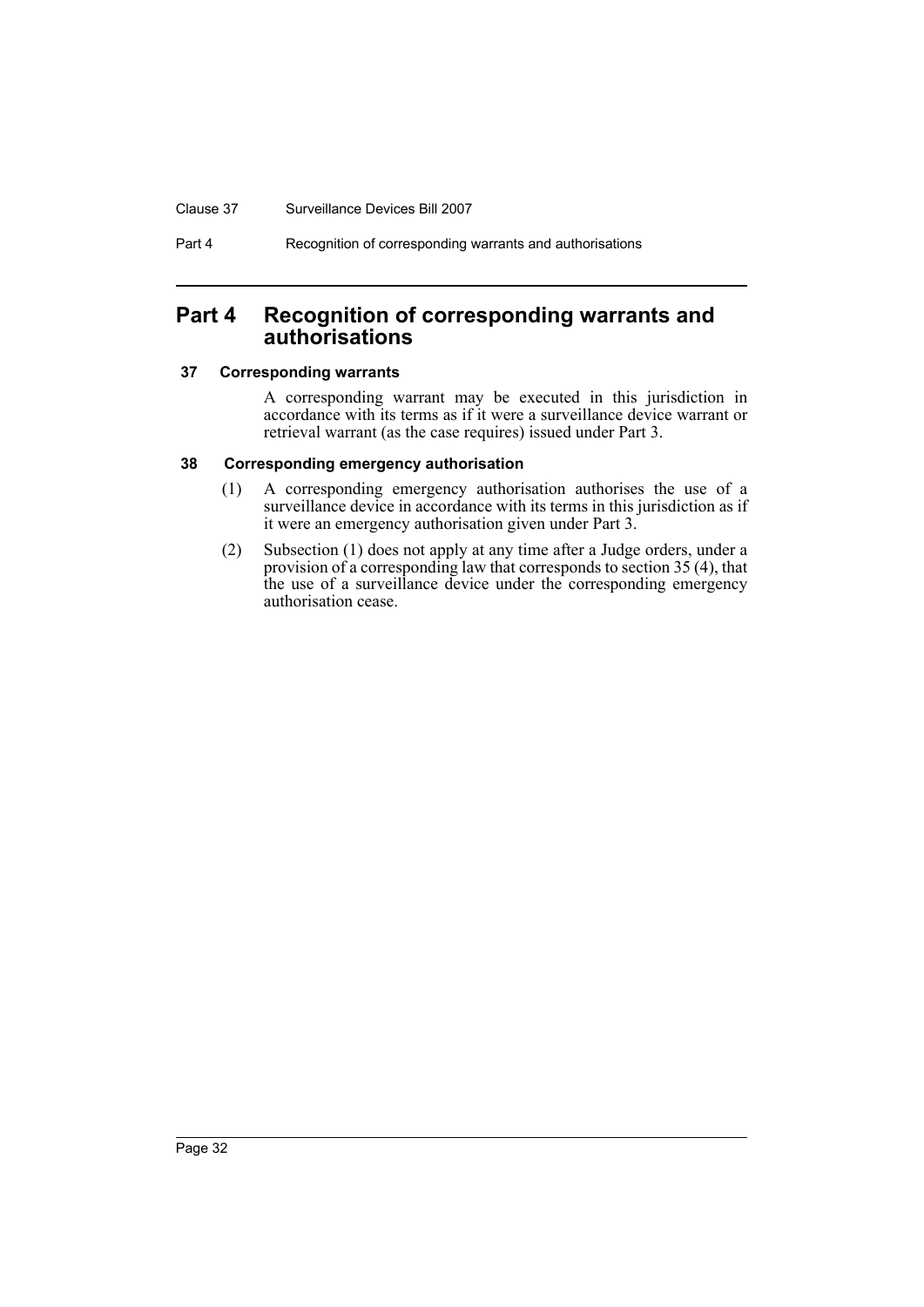Compliance and monitoring example of the compliance and monitoring example of the Part 5

# <span id="page-36-0"></span>**Part 5 Compliance and monitoring**

# <span id="page-36-1"></span>**Division 1 Restrictions on use, communication and publication of information**

# <span id="page-36-2"></span>**39 What is protected information?**

In this Division:

*protected information* means:

- (a) any information obtained from the use of a surveillance device under a warrant, emergency authorisation, corresponding warrant or corresponding emergency authorisation, or
- (b) any information relating to:
	- (i) an application for, issue of, existence or expiry of, a warrant, emergency authorisation, corresponding warrant or corresponding emergency authorisation, or
	- (ii) an application for approval of powers exercised in an emergency without a warrant under section 31 or under an emergency authorisation, or
	- (iii) an application under a corresponding law for approval of powers exercised under a corresponding emergency authorisation, or
- (c) any information obtained from use of a surveillance device as referred to in section 7 (4).

# <span id="page-36-3"></span>**40 Prohibition on use, communication or publication of protected information**

- (1) A person is guilty of an offence if:
	- (a) the person intentionally, knowingly or recklessly uses, communicates or publishes any information, and
	- (b) the person knows that, or is reckless as to whether, the information is protected information, and
	- (c) the person knows that, or is reckless as to whether, the use, communication or publication of the information is prohibited by this section.

Maximum penalty: Imprisonment for 2 years.

**Note.** Under section 16 of the *Crimes (Sentencing Procedure) Act 1999*, a court may impose a fine on a body corporate that commits this offence or an offence under subsection (2).

(2) A person is guilty of an offence against this subsection if the person commits an offence against subsection (1) in circumstances in which the person: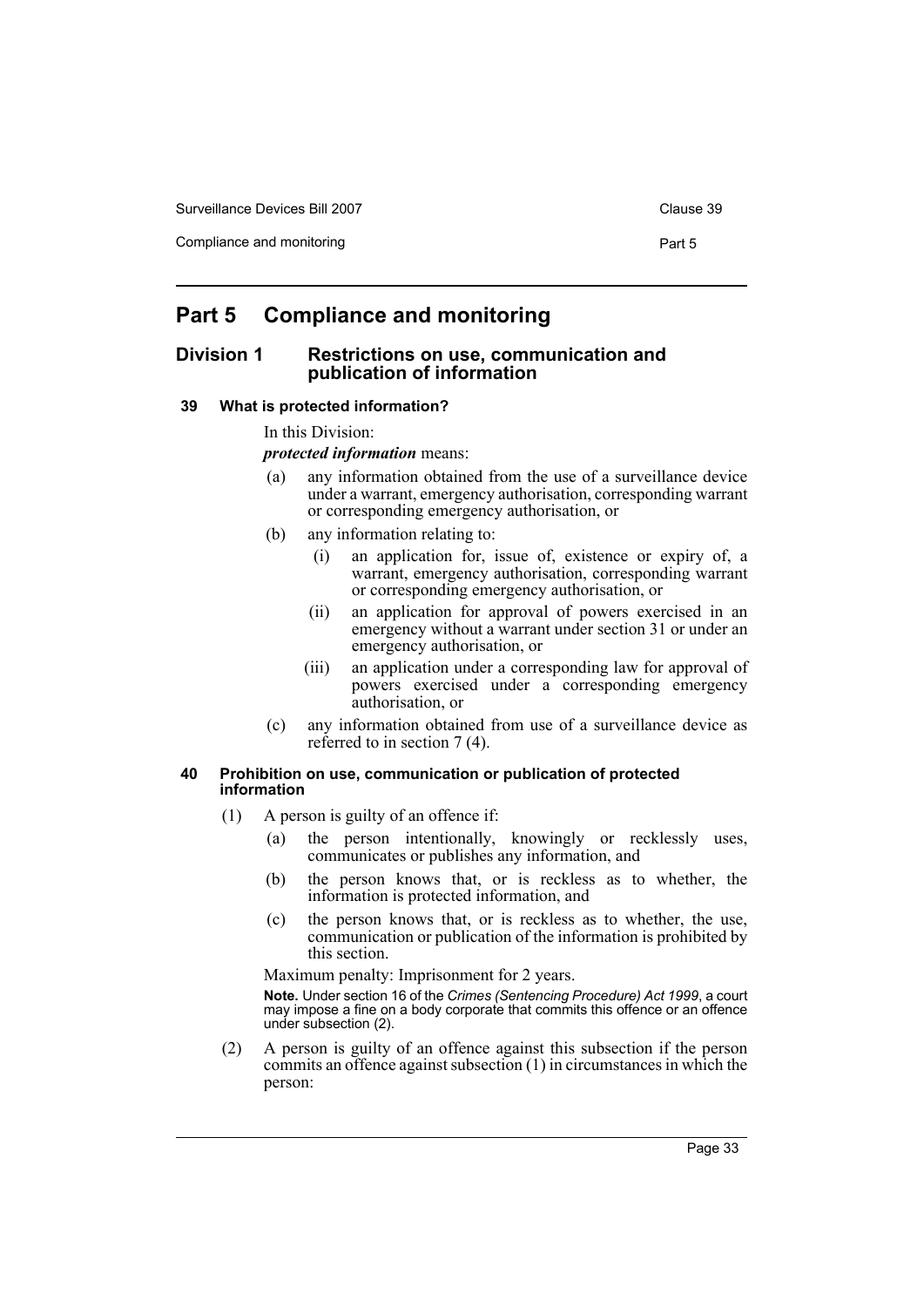#### Clause 40 Surveillance Devices Bill 2007

Part 5 Compliance and monitoring

- (a) intends to endanger the health or safety of any person or prejudice the effective conduct of an investigation into a relevant offence, or
- (b) knows that, or is reckless as to whether, the disclosure of the information:
	- (i) endangers or will endanger the health or safety of any person, or
	- (ii) prejudices or will prejudice the effective conduct of an investigation into a relevant offence.

Maximum penalty: Imprisonment for 7 years.

- (3) Subsections (1) and (2) do not apply to:
	- (a) the use, communication or publication of:
		- (i) any information that has been disclosed in proceedings in open court, or
		- (ii) any information that has entered the public domain, or
	- (b) the use or communication of protected information by a person who believes on reasonable grounds that the use or communication is necessary to help prevent or reduce the threat of serious violence to a person, substantial damage to property or the commission of a serious narcotics offence, or
	- (c) the communication to the Director-General (within the meaning of the *Australian Security Intelligence Organisation Act 1979* of the Commonwealth) of protected information that relates or appears to relate to activities prejudicial to security (within the meaning of that Act), or
	- (d) the use or communication of information referred to in paragraph (c) by an officer of the Australian Security Intelligence Organisation in the performance of his or her official functions, or
	- (e) the use or communication of information to a foreign country or an appropriate authority of a foreign country in accordance with the *Mutual Assistance in Criminal Matters Act 1987* of the Commonwealth.
- (4) Protected information may be used, published or communicated if it is necessary to do so for any of the following purposes:
	- (a) the investigation of a relevant offence within the meaning of this Act or a relevant offence within the meaning of a corresponding law,
	- (b) the making of a decision whether or not to bring a prosecution for a relevant offence within the meaning of this Act or a relevant offence within the meaning of a corresponding law,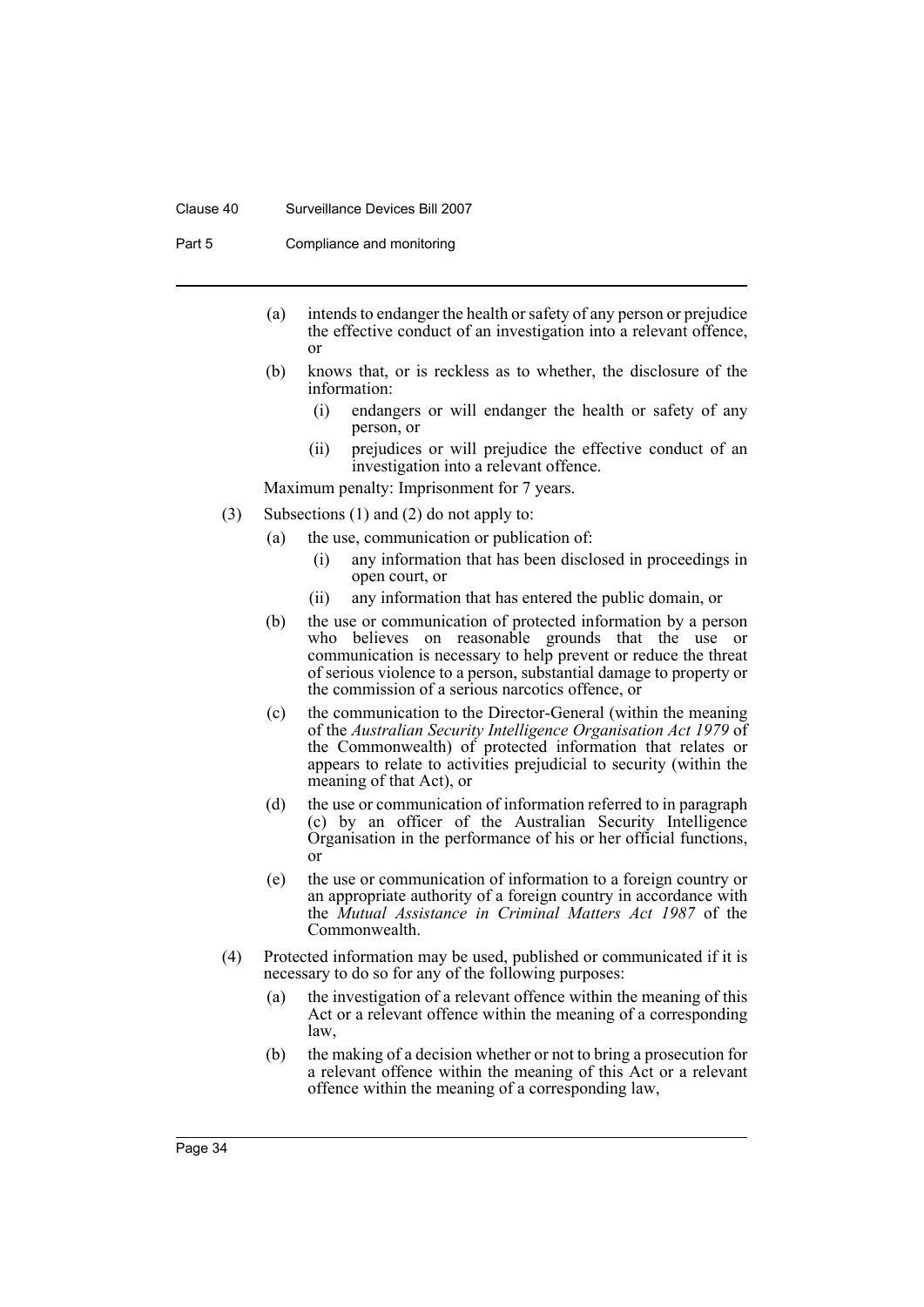Compliance and monitoring example of the compliance and monitoring example of the Part 5

- (c) a relevant proceeding within the meaning of this Act or a relevant proceeding within the meaning of a corresponding law,
- (d) an investigation of a complaint against, or the conduct of, a public officer within the meaning of this Act or a public officer within the meaning of a corresponding law and the oversight of such an investigation,
- (e) the making of a decision in relation to the appointment, re-appointment, term of appointment, promotion or retirement of a person referred to in paragraph (d) or the making of any managerial decision with respect to such a person,
- (f) the keeping of records and making of reports by:
	- (i) a law enforcement agency in accordance with the obligations imposed by Division 2, or
	- (ii) a law enforcement agency (within the meaning of a corresponding law) in accordance with the obligations imposed by provisions of the corresponding law that correspond to Division 2,
- (g) an inspection by the Ombudsman under section 48 or an inspection under a provision of a corresponding law that corresponds to section 48,
- (h) an inquiry or investigation under the *Privacy and Personal Information Protection Act 1998* or of the law of a participating jurisdiction or of the Commonwealth concerning the privacy of personal information.
- (5) Without limiting subsection (4), protected information may be communicated or published by a law enforcement officer to any person with the consent of the chief officer of the law enforcement agency of which the officer is a member.
- (6) A chief officer may consent to the communication of protected information under subsection (5) only if satisfied that it is necessary or desirable in the public interest for the protected information to be communicated to the person concerned and that the public interest in communicating the information outweighs any intrusion on the privacy of the person to whom it relates or of any other person who may be affected by its communication.
- (7) In deciding whether to give consent the chief officer must take into consideration the manner in which the protected information will be dealt with after it is communicated to the person concerned.
- (8) Subsections (3) (c) and (d) and (4) (a), (b) and (c) do not authorise the use, communication or publication of protected information in respect of the use of a surveillance device in an emergency without a warrant or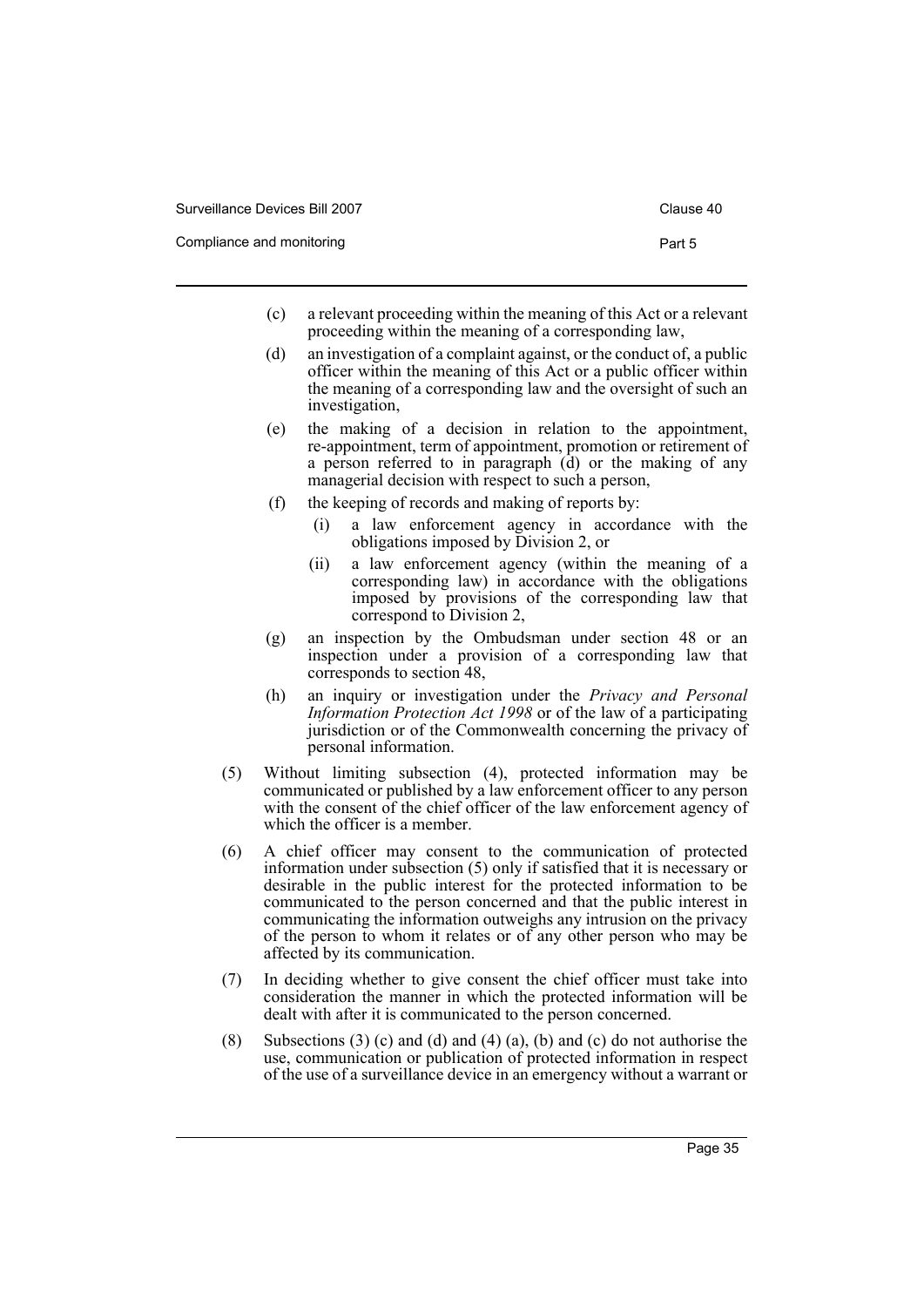#### Clause 41 Surveillance Devices Bill 2007

Part 5 Compliance and monitoring

in respect of an emergency authorisation or corresponding emergency authorisation unless the use of powers without the warrant or under that authorisation has been approved under section 35 or the provisions of a corresponding law that correspond to section 35.

(9) A reference in subsection (4) to a relevant offence is a reference to any relevant offence, whether or not it is the offence in respect of which the relevant surveillance device was used or the warrant or emergency authorisation was issued or given.

# <span id="page-39-0"></span>**41 Dealing with records obtained by use of surveillance devices**

- (1) The chief executive officer of a law enforcement agency:
	- (a) must ensure that every record or report obtained by the use of a surveillance device by a law enforcement officer of the agency under a warrant, emergency authorisation, corresponding warrant or corresponding emergency authorisation or without a warrant in an emergency, is kept, in accordance with guidelines established by the chief executive officer, in a secure place that is not accessible to people who are not entitled to deal with the record or report, and
	- (b) must destroy or cause to be destroyed any record or report referred to in paragraph (a) if he or she is satisfied that it is not likely to be required in connection with a purpose referred to in section 40 (4) or (5).
- (2) Subsection (1) does not apply to a record or report that is received into evidence in legal proceedings or disciplinary proceedings.

# <span id="page-39-1"></span>**42 Protection of surveillance device technologies and methods**

- (1) In any proceeding, a person may object to the disclosure of information on the ground that the information, if disclosed, could reasonably be expected to reveal details of surveillance device technology or methods of installation, use or retrieval of surveillance devices.
- (2) If the person conducting or presiding over the proceeding is satisfied that the ground of objection is made out, he or she may order that the person who has the information not be required to disclose it in the proceeding.
- (3) In determining whether or not to make an order under subsection (2), the person conducting or presiding over the proceeding must take into account whether disclosure of the information:
	- (a) is necessary for the fair trial of the defendant or to ensure procedural fairness in any disciplinary or civil proceeding, or
	- (b) is in the public interest.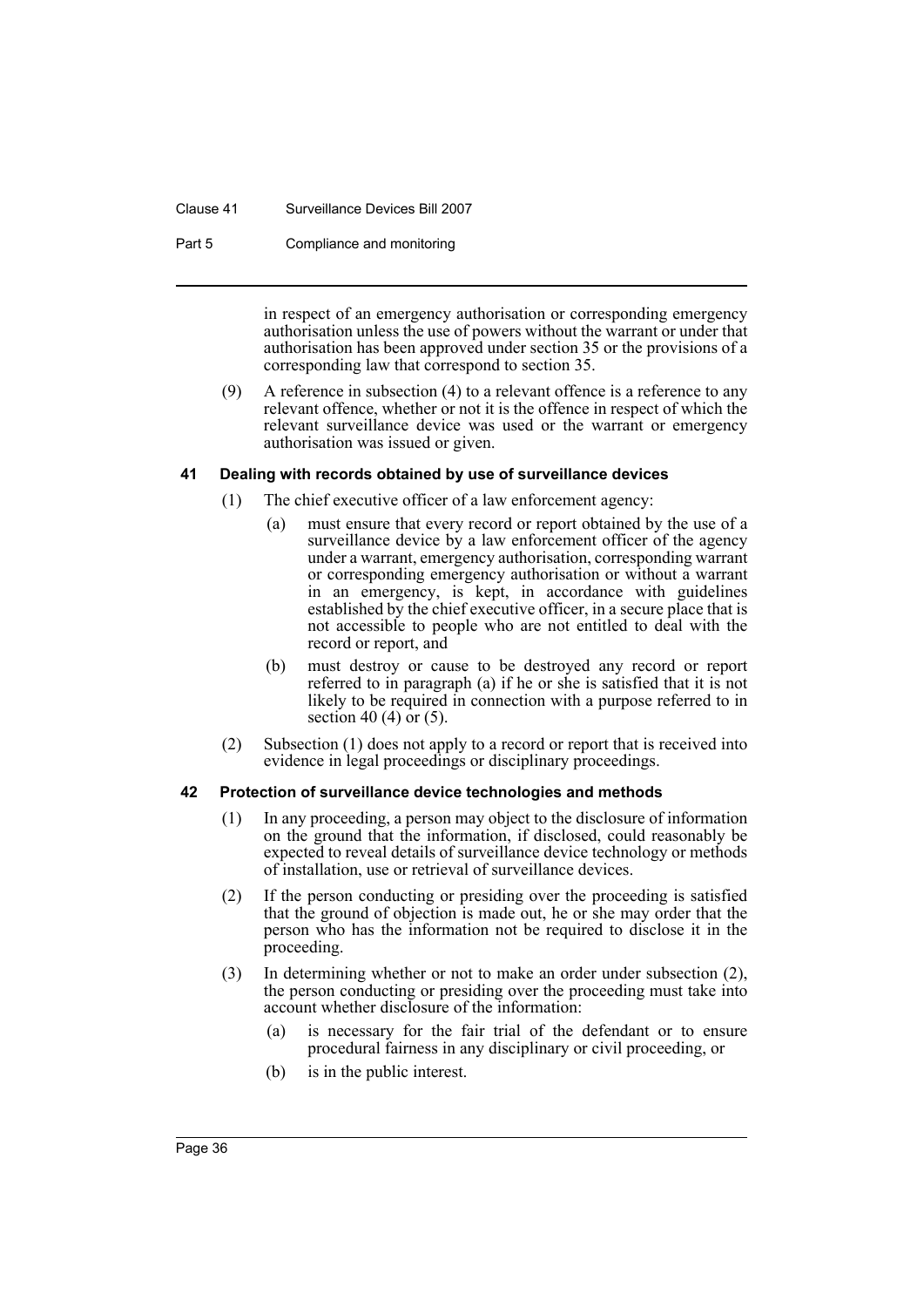| Surveillance Devices Bill 2007 | Clause 43 |
|--------------------------------|-----------|
| Compliance and monitoring      | Part 5    |

- (4) Subsection (2) does not affect a provision of another law under which a law enforcement officer cannot be compelled to disclose information or make statements in relation to the information.
- (5) If the person conducting or presiding over a proceeding is satisfied that publication of any information disclosed in the proceeding could reasonably be expected to reveal details of surveillance device technology or methods of installation, use or retrieval of surveillance devices, the person must make any orders prohibiting or restricting publication of the information that he or she considers necessary to ensure that those details are not revealed.
- (6) Subsection (5) does not apply to the extent that the person conducting or presiding over the proceeding considers that the interests of justice require otherwise.
- (7) In this section:

*proceeding* includes:

- (a) a proceeding before a court, tribunal, Royal Commission or special commission of inquiry, or
- (b) a proceeding before any other body or authority having power by law to require the production of documents or the answering of questions.

# <span id="page-40-0"></span>**43 Protected information in the custody of a court**

A person is not entitled to search any protected information in the custody of a court unless the court otherwise orders in the interests of justice.

# <span id="page-40-1"></span>**Division 2 Reporting and record-keeping**

# <span id="page-40-2"></span>**44 Reports to eligible Judge or eligible Magistrate and Attorney General**

- (1) A person to whom a surveillance device warrant is issued must, within the time specified in the warrant, furnish a report, in writing, to an eligible Judge (if the warrant was issued by an eligible Judge) or eligible Magistrate (if the warrant was issued by an eligible Magistrate) and to the Attorney General:
	- (a) stating whether or not a surveillance device was used pursuant to the warrant, and
	- (b) specifying the type of surveillance device (if any) used, and
	- (c) specifying the name, if known, of any person whose private conversation was recorded or listened to, or whose activity was recorded, by the use of the device, and
	- (d) specifying the period during which the device was used, and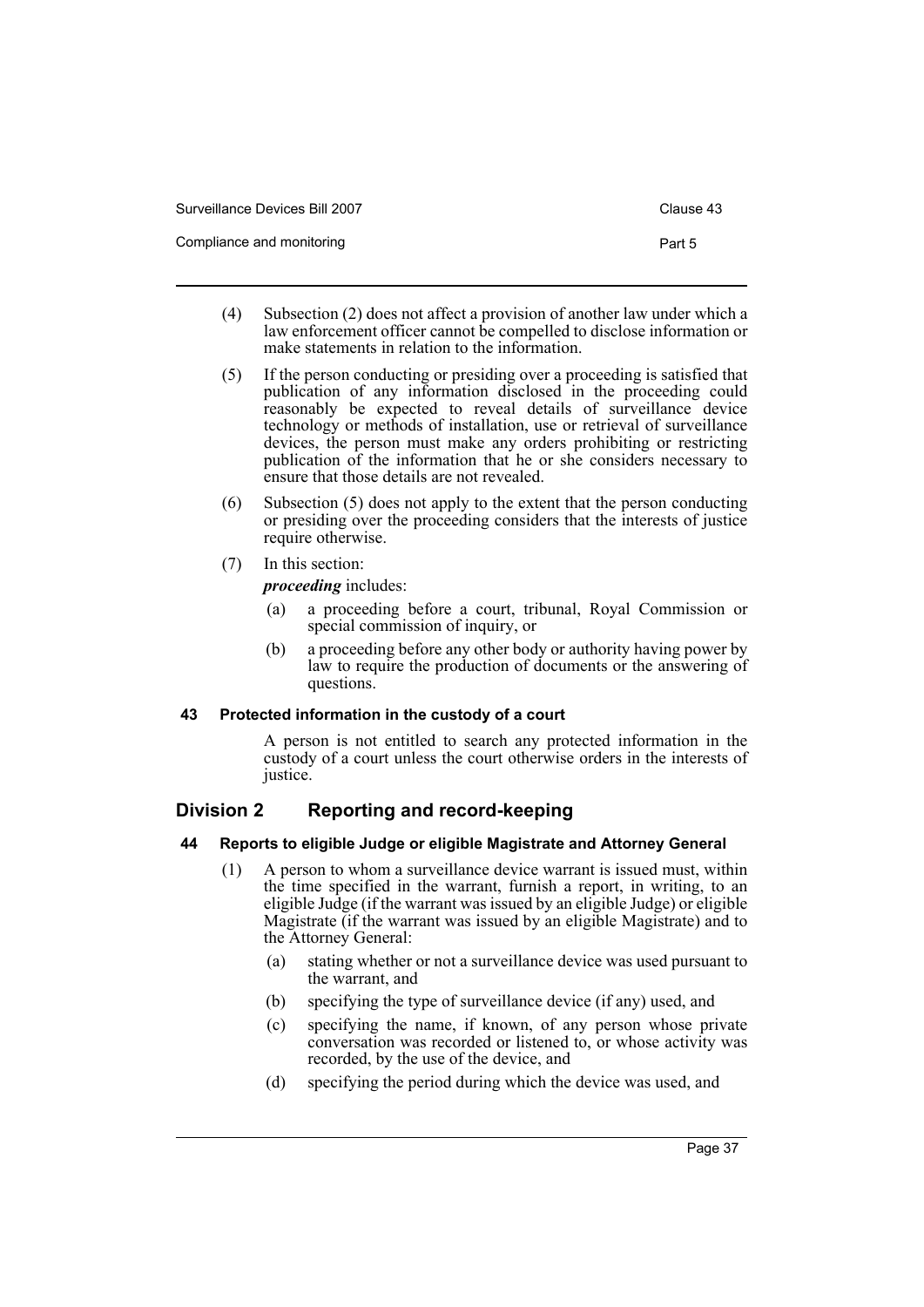#### Clause 44 Surveillance Devices Bill 2007

Part 5 Compliance and monitoring

- (e) containing particulars of any premises or vehicle on or in which the device was installed or any place at which the device was used, and
- (f) containing particulars of the general use made or to be made of any evidence or information obtained by the use of the device, and
- (g) containing particulars of any previous use of a surveillance device in connection with the relevant offence in respect of which the warrant was issued.
- (2) A person to whom an approval is given in respect of the use of a surveillance device in an emergency without a warrant must, within the time specified by the eligible Judge who gave the approval, furnish a report, in writing, to an eligible Judge and to the Attorney General:
	- (a) specifying the type of surveillance device used, and
	- (b) specifying the name, if known, of any person whose private conversation was recorded or listened to, or whose activity was recorded, by the use of the device, and
	- (c) specifying the period during which the device was used, and
	- (d) containing particulars of any premises or vehicle on or in which the device was installed or any place at which the device was used, and
	- (e) containing particulars of the general use made or to be made of any evidence or information obtained by the use of the device, and
	- (f) containing particulars of any previous use of a surveillance device in connection with the relevant offence in respect of which the approval was given.
- (3) If the person to whom a surveillance device warrant is issued or to whom approval has been given in respect of use of a surveillance device in an emergency without a warrant has died, is no longer a law enforcement officer, is absent or is otherwise unavailable to furnish a report under subsection (1) or (2), it may be furnished by another person on his or her behalf.
- (4) If a report is given to an eligible Judge or eligible Magistrate under subsection  $(1)$  or  $(2)$ , the eligible Judge or eligible Magistrate may direct that any record of evidence or information obtained by the use of the surveillance device to which the report relates be brought into the Court, and a person to whom any such direction is given must comply with the direction.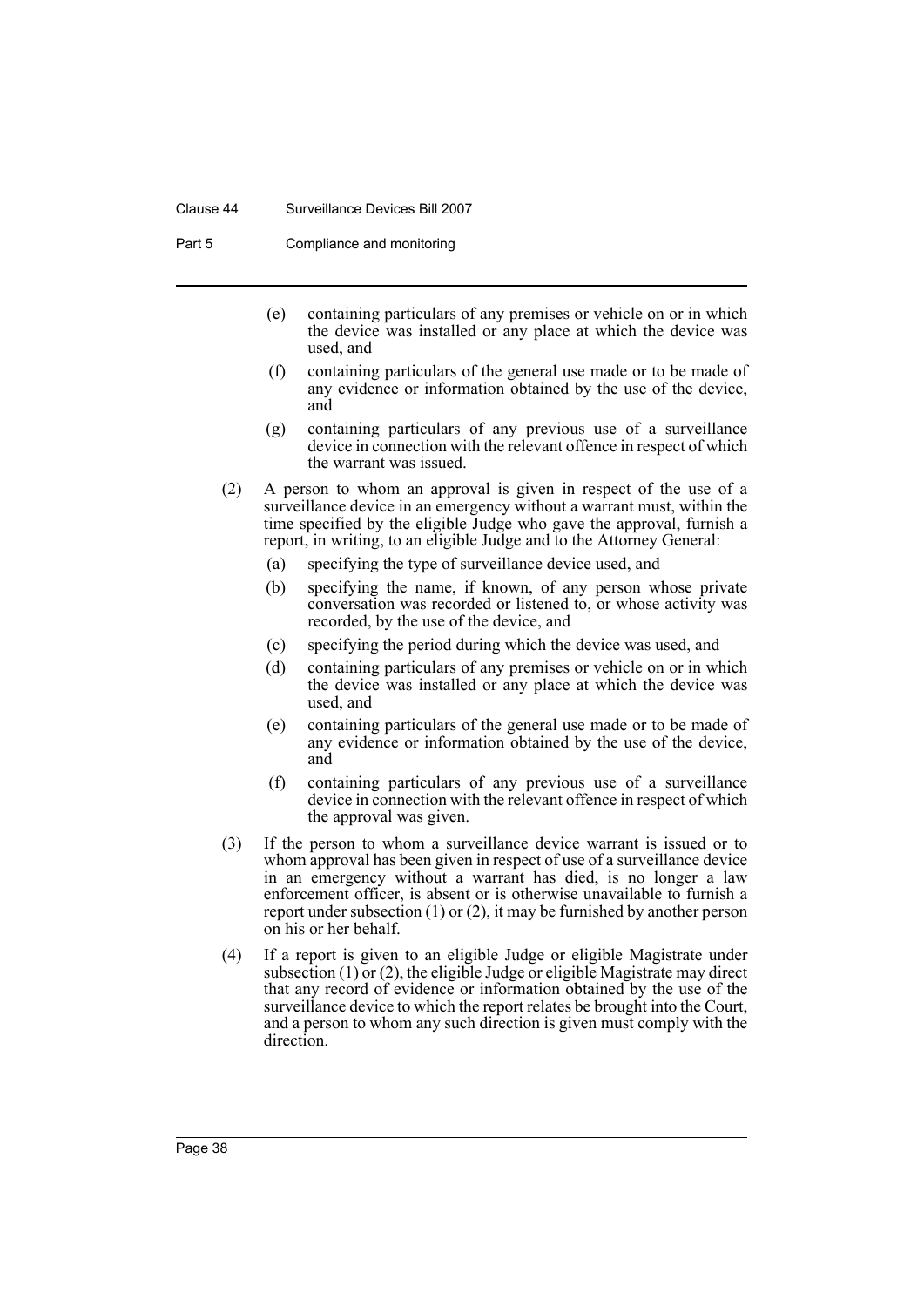| Surveillance Devices Bill 2007 | Clause 45 |
|--------------------------------|-----------|
| Compliance and monitoring      | Part 5    |

- (5) A record brought into the Court under subsection (4) is to be kept in the custody of the Court and may, by order of the Court, be made available to any person.
- (6) A person whose application is granted under section 25 must, within the time specified for the purpose by the eligible Judge or eligible Magistrate granting the application, furnish a report, in writing, to an eligible Judge or eligible Magistrate and to the Attorney General:
	- (a) stating whether or not the surveillance device concerned was retrieved during the currency of the warrant, and
	- (b) if the surveillance device was not so retrieved, giving the reasons why it was not retrieved.

Maximum penalty (subsections (1), (2) and (6)): 20 penalty units or imprisonment for a term of 12 months, or both.

# <span id="page-42-0"></span>**45 Annual reports**

- (1) The Attorney General is to prepare a report as soon as practicable after the end of each financial year, and in any event within 3 months after the end of the financial year, that includes the following information in respect of the financial year concerned:
	- (a) the number of applications for warrants by, and the number of warrants issued to, law enforcement officers during that year,
	- (b) the number of applications for emergency authorisations by, and the number of emergency authorisations given to, law enforcement officers during that year,
	- (c) any other information relating to the use of surveillance devices and the administration of this Act that the Attorney General considers appropriate.
- (2) The information referred to in subsection (1) (a) and (b) must be presented in such a way as to identify the number of warrants issued and emergency authorisations given in respect of each different kind of surveillance device.
- (3) The Attorney General may require the chief officer of a law enforcement agency to furnish such information relating to the use of surveillance devices by law enforcement officers of the agency as is necessary to enable the Attorney General to prepare the report.
- (4) The Attorney General must lay (or cause to be laid) a copy of each report under this section before both Houses of Parliament within 15 sitting days after the report is prepared.
- (5) If a House of Parliament is not sitting when the Attorney General seeks to lay a report before it, the Attorney General is to present a copy of the report to the Clerk of the House of Parliament.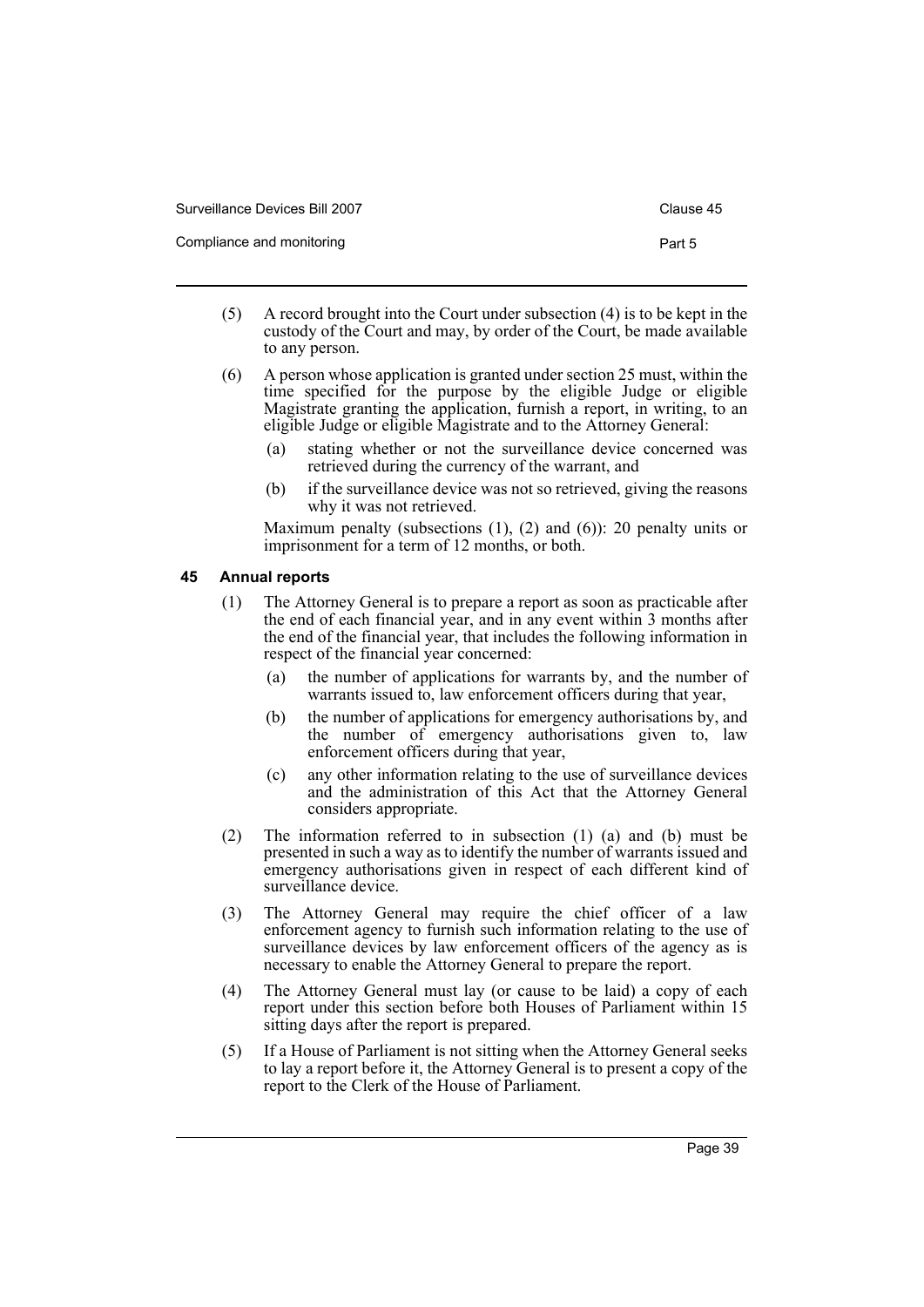#### Clause 46 Surveillance Devices Bill 2007

Part 5 Compliance and monitoring

# (6) The report:

- (a) is, on presentation and for all purposes, taken to have been laid before the House, and
- (b) may be printed by authority of the Clerk of the House, and
- (c) if so printed, is taken to be a document published by or under the authority of the House, and
- (d) is to be recorded:
	- (i) in the case of the Legislative Council—in the Minutes of the Proceedings of the Legislative Council, and
	- (ii) in the case of the Legislative Assembly—in the Votes and Proceedings of the Legislative Assembly,
	- on the first sitting day of the House after receipt of the copy of the report by the Clerk.

#### <span id="page-43-0"></span>**46 Keeping documents connected with warrants and emergency authorisations**

The chief officer of a law enforcement agency must cause to be kept records containing such information as is determined by the Attorney General in consultation with the chief officer with respect to warrants and emergency authorisations sought and obtained by, and the use of surveillance devices and information obtained from use of surveillance devices by, the agency or law enforcement officers of the agency.

# <span id="page-43-1"></span>**47 Register of warrants and emergency authorisations**

- (1) The chief officer of a law enforcement agency must cause a register of warrants and emergency authorisations to be kept.
- (2) The register is to specify, for each warrant issued to a law enforcement officer of the agency:
	- (a) the date of issue of the warrant, and
	- (b) the name of the eligible Judge or eligible Magistrate who issued the warrant, and
	- (c) the name of the law enforcement officer named in the warrant as the person primarily responsible for executing it, and
	- (d) the relevant offence in relation to which the warrant is issued, and
	- (e) the period during which the warrant is in force, and
	- (f) details of any variation or extension of the warrant.
- (3) The register is to specify, for each emergency authorisation given to a law enforcement officer of the agency:
	- (a) the date the emergency authorisation was given, and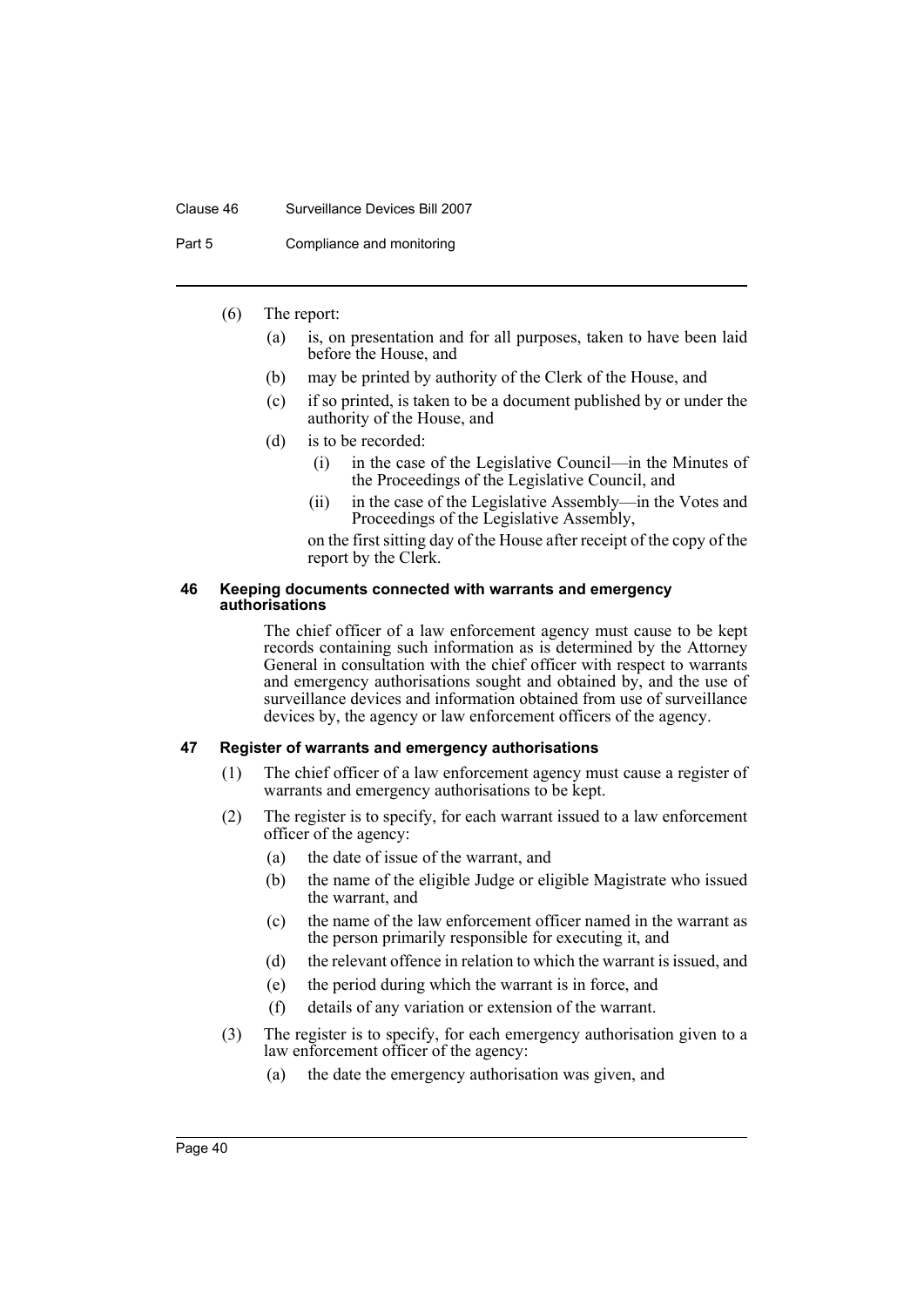Compliance and monitoring **Part 5** and the extent of the extent of the extent of the Part 5

- 
- (b) the name of the senior officer who gave the emergency authorisation, and
- (c) the name of the law enforcement officer to whom the emergency authorisation was given, and
- (d) the relevant offence in relation to which the emergency authorisation was given, and
- (e) the date on which the application for approval of powers exercised under the emergency authorisation was made.

# <span id="page-44-0"></span>**Division 3 Inspections**

# <span id="page-44-1"></span>**48 Inspection of records by Ombudsman**

(1) The Ombudsman must, from time to time, inspect the records of each law enforcement agency (other than the Australian Crime Commission) to determine the extent of compliance with this Act by the agency and law enforcement officers of the agency.

**Note.** Under section 55 of the *Surveillance Devices Act 2004* of the Commonwealth, the Commonwealth Ombudsman is required to inspect the records of the Australian Crime Commission to determine the extent of the Commission's compliance with this Act. Under section 61 of that Act, the Commonwealth Ombudsman is required to report the results of the inspection to the Commonwealth Minister, lay the report before the Commonwealth Parliament and send a copy of the report to the Minister administering this Act.

- (2) For the purpose of an inspection under this section, the Ombudsman:
	- (a) after notifying the chief officer of the agency, may enter at any reasonable time premises occupied by the agency, and
	- (b) is entitled to have full and free access at all reasonable times to all records of the agency that are relevant to the inspection, and
	- (c) may require a member of staff of the agency to give the Ombudsman any information that the Ombudsman considers necessary, being information that is in the member's possession, or to which the member has access, and that is relevant to the inspection.
- (3) The chief officer must ensure that members of staff of the agency give the Ombudsman any assistance that the Ombudsman reasonably requires to enable the Ombudsman to perform the Ombudsman's functions under this section.

# <span id="page-44-2"></span>**49 Report on inspection**

(1) The Ombudsman must make a written report to the Minister at 6-monthly intervals on the results of an inspection under section 48.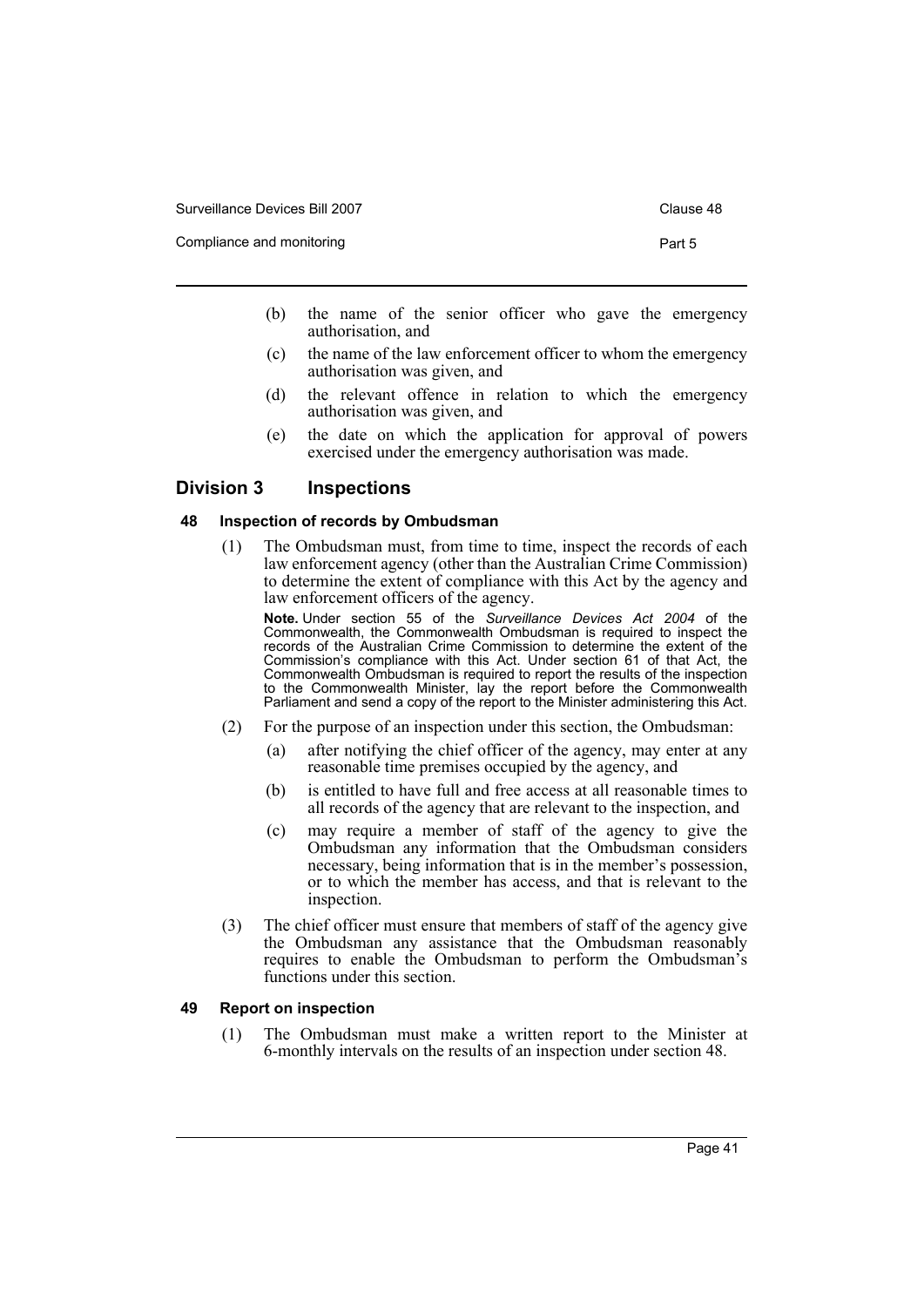#### Clause 50 Surveillance Devices Bill 2007

Part 5 Compliance and monitoring

- (2) The Minister must, within 15 days after the receipt of the report, lay the report (or cause it to be laid) before both Houses of Parliament.
- (3) If a House of Parliament is not sitting when the Minister seeks to lay a report before it, the Minister may present a copy of the report to the Clerk of the House of Parliament.
- (4) The report:
	- (a) is, on presentation and for all purposes, taken to have been laid before the House, and
	- (b) may be printed by authority of the Clerk of the House, and
	- (c) if so printed, is taken to be a document published by or under the authority of the House, and
	- (d) is to be recorded:
		- (i) in the case of the Legislative Council—in the Minutes of the Proceedings of the Legislative Council, or
		- (ii) in the case of the Legislative Assembly—in the Votes and Proceedings of the Legislative Assembly,

on the first sitting day of the House after receipt of the report by the Clerk.

# <span id="page-45-0"></span>**Division 4 General**

# <span id="page-45-1"></span>**50 Evidentiary certificates**

- (1) A senior officer of a law enforcement agency, or a person assisting him or her, may issue a written certificate signed by the officer or person setting out the facts he or she considers relevant with respect to:
	- (a) anything done by a law enforcement officer of the agency, or by a person assisting or providing technical expertise to him or her, in connection with the execution of a warrant or in accordance with an emergency authorisation, or
	- (b) anything done by a law enforcement officer of the agency in connection with:
		- (i) the communication by a person to another person of, or
		- (ii) the making use of, or
		- (iii) the making of a record of, or
		- (iv) the custody of a record of,

information obtained by the use of a surveillance device under a warrant, emergency authorisation, corresponding warrant or corresponding emergency authorisation.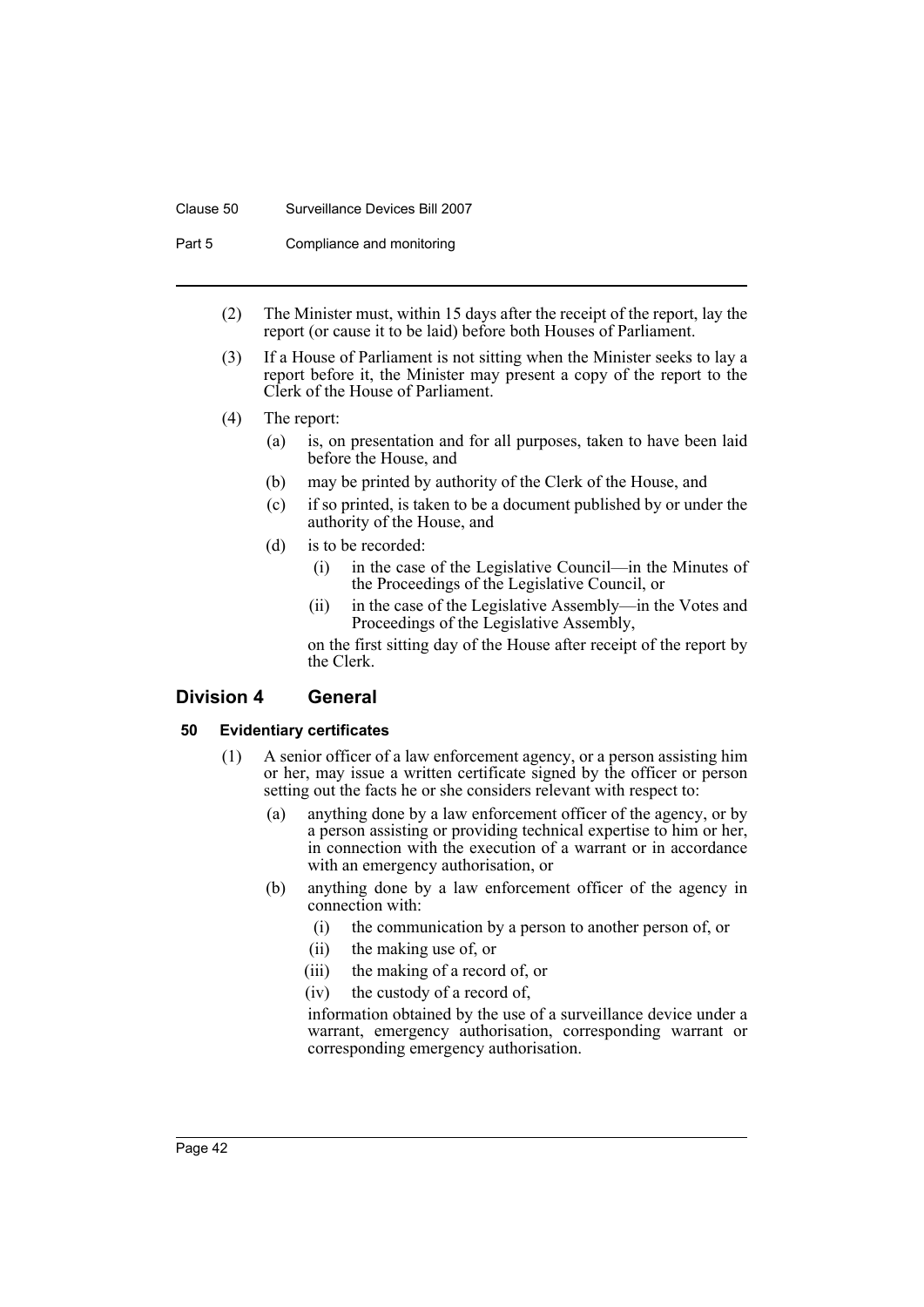| Surveillance Devices Bill 2007 | Clause 50 |
|--------------------------------|-----------|
| Compliance and monitoring      | Part 5    |

- (2) A document purporting to be a certificate issued under subsection (1) or under a provision of a corresponding law that corresponds to subsection (1) is admissible in evidence in any proceeding.
- (3) Subsection (2) does not apply to a certificate to the extent that the certificate sets out facts with respect to anything done in accordance with an emergency authorisation or corresponding emergency authorisation unless the use of powers under the authorisation concerned has been approved under section 35 (Eligible Judge may approve emergency use of powers) or under a provision of a corresponding law that corresponds to section 35.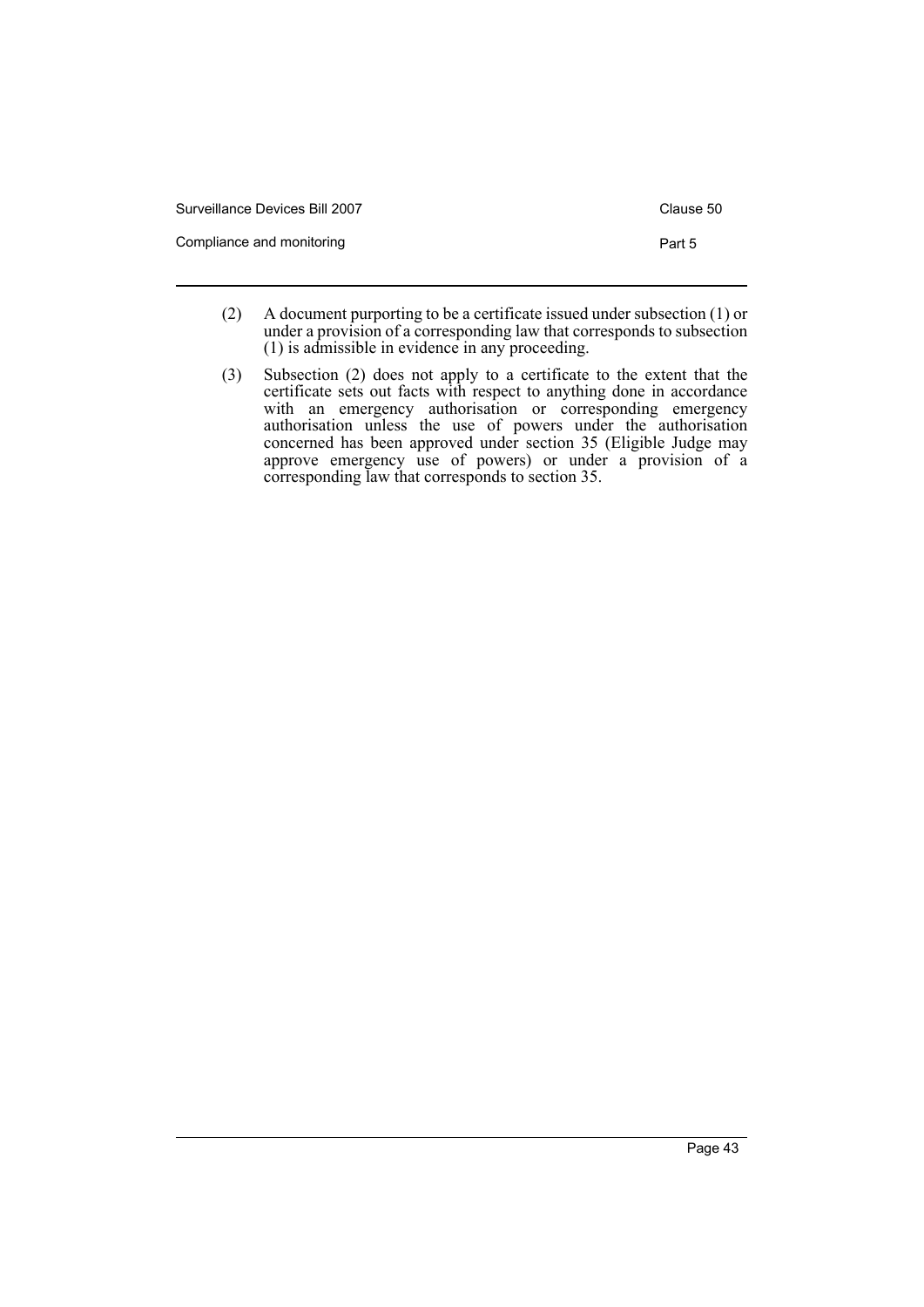#### Clause 51 Surveillance Devices Bill 2007

Part 6 Miscellaneous

# <span id="page-47-0"></span>**Part 6 Miscellaneous**

# <span id="page-47-1"></span>**51 Particulars of warrants sought under Part 3 to be notified to Attorney General**

- (1) A person seeking a warrant under Part 3 (including a warrant under section 35 (3)) must cause to be served on the Attorney General or an officer prescribed by the regulations notice of the following particulars:
	- (a) the relevant offence in respect of which the warrant is sought,
	- (b) where practicable, the type of surveillance device intended to be used,
	- (c) where practicable, the name of any person whose private conversation or activity is intended to be recorded or listened to by the use of the surveillance device,
	- (d) where practicable, the premises or vehicle on or in which the surveillance device is intended to be installed or the place at which the surveillance device is intended to be used,
	- (e) whether any attempt has been made to obtain by alternative means the evidence or information sought and, if so, the result of any such attempt,
	- (f) any other alternative means of obtaining the evidence or information sought to be obtained,
	- (g) the period during which the surveillance device is intended to be used,
	- (h) the name of the law enforcement officer primarily responsible for executing the warrant,
	- (i) details of any previous warrant sought or issued under Part 3 in connection with the same relevant offence.
- (2) A warrant must not be issued under Part 3 (including a warrant under section 35 (3)) unless the eligible Judge or eligible Magistrate is satisfied that:
	- (a) a notice in respect of the warrant has been served in accordance with this section, and
	- (b) the Attorney General has had an opportunity to be heard in relation to the granting of the warrant.
- (3) A notice required by this section to be served on a person may be served:
	- (a) by delivering it personally to the person, or
	- (b) by sending it by facsimile transmission to a number specified by the person (in correspondence or otherwise) as a number to which facsimile transmissions to that person may be sent.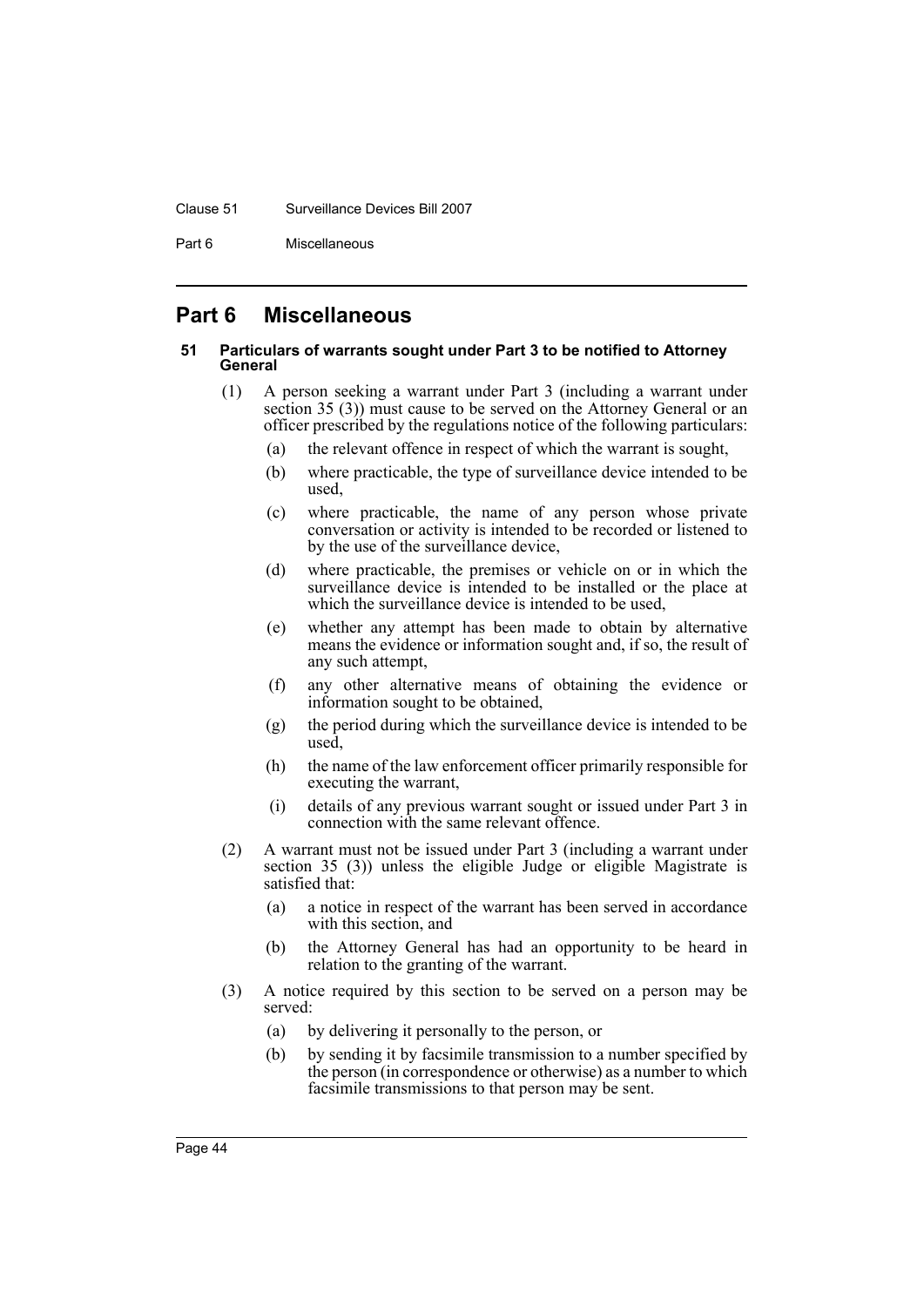Miscellaneous **Part 6** 

# <span id="page-48-0"></span>**52 Requirement to inform subject of surveillance**

- (1) Where, under a warrant issued under Part 3, a surveillance device has been used to record or listen to the private conversation of a person or to record visually or observe an activity of a person, an eligible Judge may direct the person to whom the warrant was issued to supply to that person, within a period specified by the eligible Judge, such information regarding the warrant and the use of the device as the eligible Judge may specify.
- (2) An eligible Judge must not give a direction under subsection (1) unless the eligible Judge is satisfied that, having regard to the evidence or information obtained by the use of the surveillance device and to any other relevant matter, the use of the surveillance device was not justified and was an unnecessary interference with the privacy of the person concerned.
- (3) Before giving a direction under subsection (1), the eligible Judge must give the person to whom the warrant was issued an opportunity to be heard in relation to the matter.
- (4) A person to whom a direction is given under subsection (1) must comply with the direction. Maximum penalty: 20 penalty units or imprisonment for a term of 12 months, or both.

# <span id="page-48-1"></span>**53 Use of assumed names or code-names in warrants**

- (1) An eligible Judge or eligible Magistrate may grant a warrant under this Act that refers to a person by an assumed name or code-name if the eligible Judge or eligible Magistrate is satisfied that it is necessary to do so to protect the safety of the person.
- (2) A person may be referred to by an assumed name or code-name in a notice under section 51 or report under Part 5 if the person who furnishes the notice or report believes on reasonable grounds that use of the assumed name is necessary to protect the safety of the person referred to.

# <span id="page-48-2"></span>**54 Service of documents**

- (1) A document that is authorised or required by this Act or the regulations to be served on any person may be served by:
	- (a) in the case of a natural person:
		- (i) delivering it to the person personally, or
		- (ii) sending it by post to the address specified by the person for the giving or service of documents or, if no such address is specified, the residential or business address of the person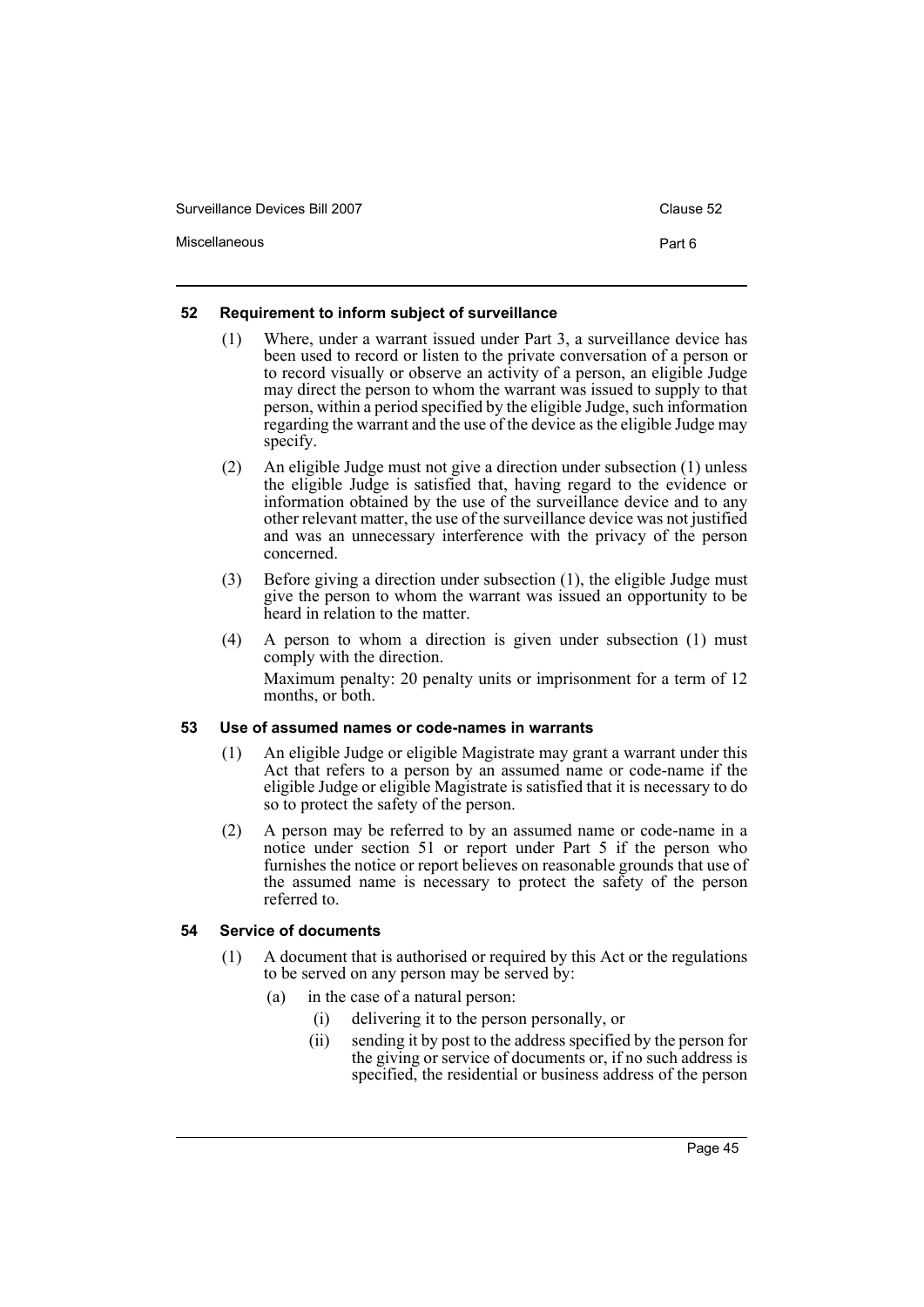#### Clause 55 Surveillance Devices Bill 2007

Part 6 Miscellaneous

last known to the person giving or serving the document, or

- (iii) sending it by facsimile transmission to the facsimile number of the person, or
- (b) in the case of a body corporate:
	- (i) leaving it with a person apparently of or above the age of 16 years at, or by sending it by post to, the head office, a registered office or a principal office of the body corporate or to an address specified by the body corporate for the giving or service of documents, or
	- (ii) sending it by facsimile transmission to the facsimile number of the body corporate.
- (2) Nothing in this section affects the operation of any provision of any other law or of the rules of a court authorising a document to be served on a person in any other manner.

# <span id="page-49-0"></span>**55 Time for instituting proceedings for certain offences**

Proceedings for an offence against this Act (other than proceedings that are to be dealt with on indictment) must be commenced within 2 years after the date on which the offence is alleged to have been committed.

# <span id="page-49-1"></span>**56 Consent of Attorney General to prosecutions**

- (1) Proceedings for an offence against this Act or the regulations must not be instituted without the written consent of the Attorney General.
- (2) In proceedings referred to in subsection (1), a consent to institute the proceedings purporting to have been signed by the Attorney General is evidence of that consent without proof of the signature of the Attorney General.

# <span id="page-49-2"></span>**57 Offences by corporations**

- (1) If a corporation contravenes, whether by act or omission, any provision of this Act or the regulations, each person who is a director of the corporation or who is concerned in the management of the corporation is taken to have contravened the same provision if the person knowingly authorised or permitted the contravention.
- (2) A person may be proceeded against and convicted under a provision pursuant to subsection (1) whether or not the corporation has been proceeded against or has been convicted under the provision.
- (3) Nothing in this section affects any liability imposed on a corporation for an offence committed by the corporation against this Act or the regulations.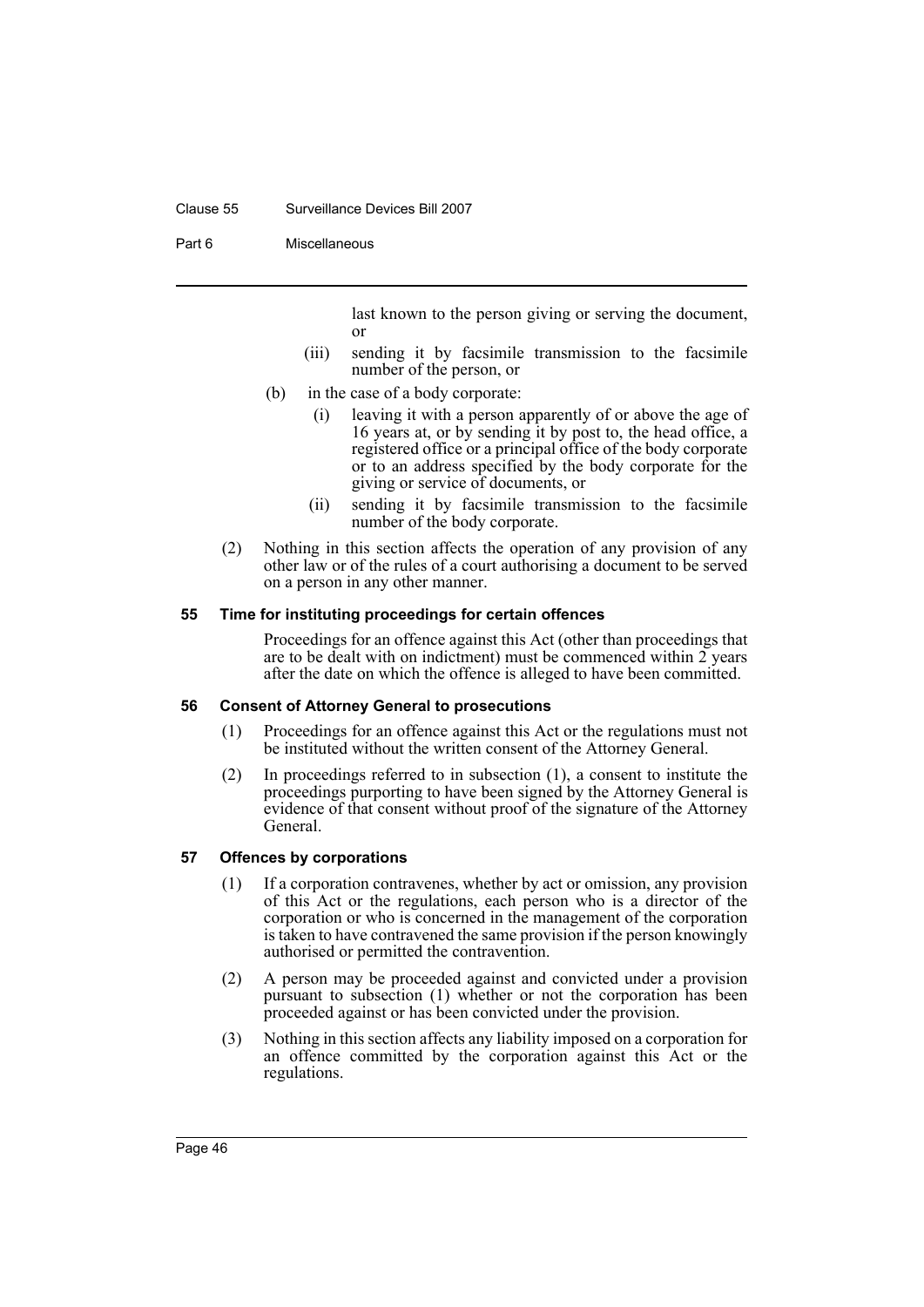| Surveillance Devices Bill 2007 | Clause 58 |
|--------------------------------|-----------|
| Miscellaneous                  | Part 6    |

# <span id="page-50-0"></span>**58 Orders for forfeiture**

- (1) Where a court has convicted a person of an offence against this Act or the regulations, it may, in addition to any penalty it may impose, make either or both of the following orders:
	- an order that any surveillance device used in the commission of the offence be forfeited to the State or destroyed,
	- (b) an order that any record of a private conversation or activity:
		- (i) to which the offence relates, or
		- (ii) which was obtained by the use of a surveillance device to which the offence relates,

be forfeited to the State or destroyed.

- (2) Before making an order under subsection (1), the court may require notice to be given to, and may hear, such persons as the court thinks fit.
- (3) Without affecting any other right of appeal, an order under subsection (1) is appellable in the same manner as if it were, or were part of, a sentence imposed in respect of the offence.
- (4) Where an order is made under subsection (1) that a surveillance device or record be forfeited to the State or destroyed, any police officer may seize the surveillance device or record for the purpose of giving effect to the order.
- (5) A surveillance device or record forfeited to the State may be disposed of in accordance with the directions of the Commissioner of Police.

# <span id="page-50-1"></span>**59 Regulations**

- (1) The Governor may make regulations, not inconsistent with this Act, for or with respect to any matter that by this Act is required or permitted to be prescribed or that is necessary or convenient to be prescribed for carrying out or giving effect to this Act.
- (2) The regulations may exempt, subject to compliance with any conditions specified in the regulations, from any or all provisions of this Act, as may be so specified, persons belonging to any class of persons so specified.
- (3) Despite the provisions of section 39 of the *Interpretation Act 1987*, any regulation made for the purposes of subsection (2) takes effect on and from the date of expiry of the period during which either House of Parliament may, under section 41 of the *Interpretation Act 1987* disallow the regulation, whichever date is the later, or on and from a later date specified in the regulation.
- (4) Except as provided by subsection (3), section 39 of the *Interpretation Act 1987* applies to any regulation.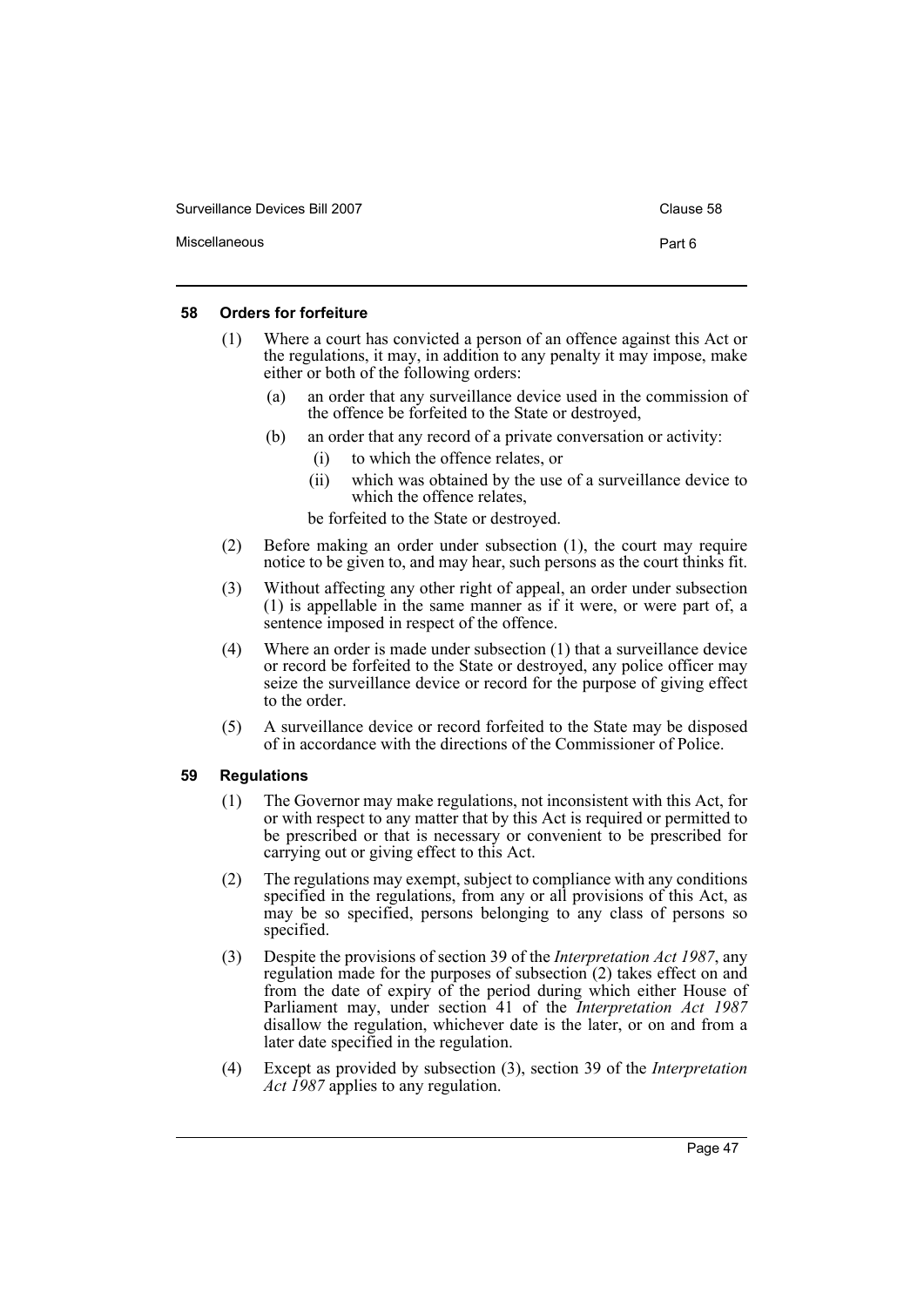#### Clause 60 Surveillance Devices Bill 2007

Part 6 Miscellaneous

(5) A regulation may create an offence punishable by a penalty not exceeding 40 penalty units in the case of a corporation or 20 penalty units in any other case.

# <span id="page-51-0"></span>**60 Savings, transitional and other provisions**

Schedule 1 has effect.

# <span id="page-51-1"></span>**61 Amendment of other Acts and regulations**

The Acts and regulations specified in Schedule 2 are amended as set out in that Schedule.

# <span id="page-51-2"></span>**62 Repeal of Listening Devices Act 1984**

The *Listening Devices Act 1984* is repealed.

# <span id="page-51-3"></span>**63 Review of Act**

- (1) The Minister is to review this Act to determine whether the policy objectives of the Act remain valid and whether the terms of the Act remain appropriate for securing those objectives.
- (2) The review is to be undertaken as soon as possible after the period of 5 years from the date of assent to this Act.
- (3) A report on the outcome of the review is to be tabled in each House of Parliament within 12 months after the end of the period of 5 years.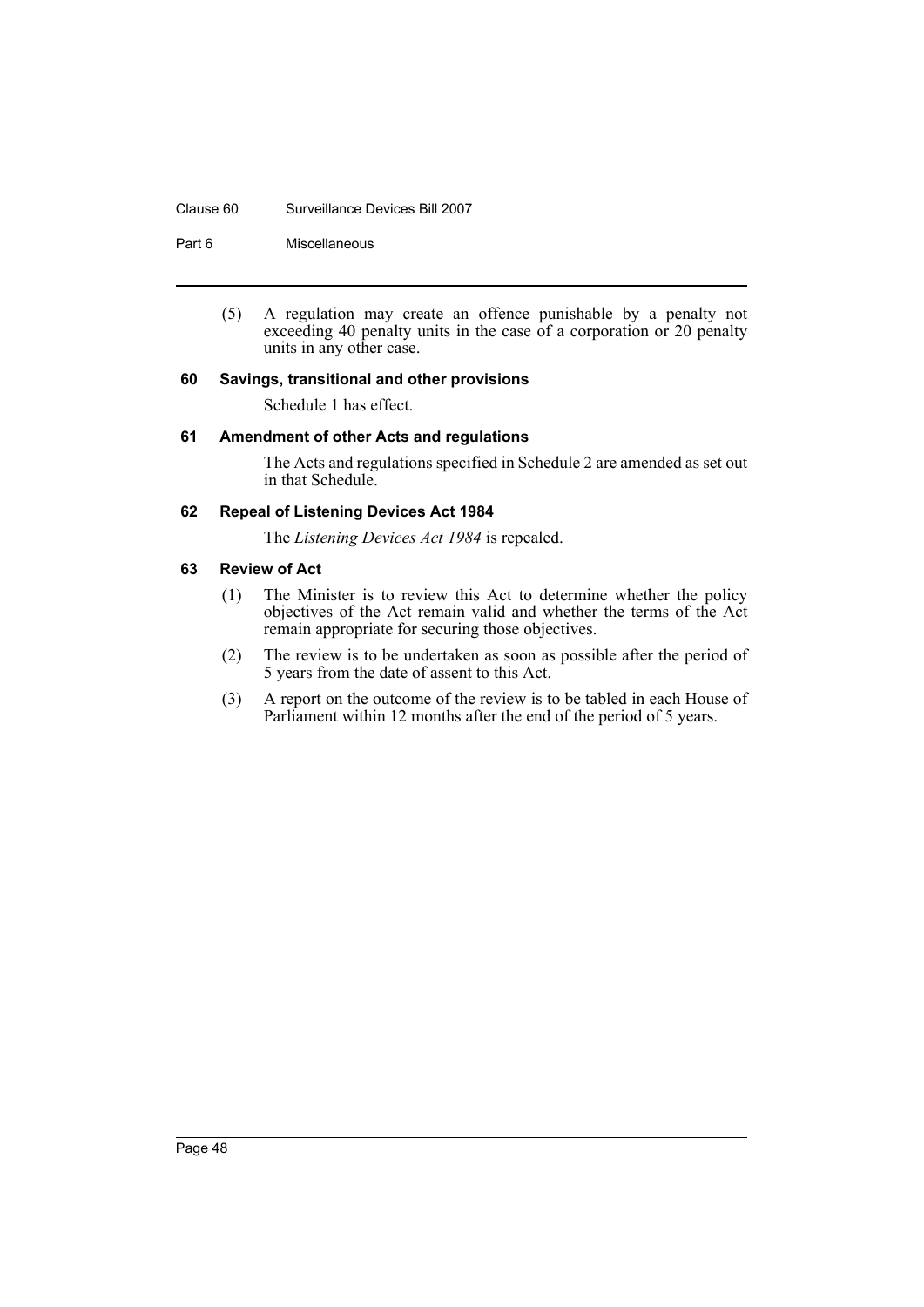Savings, transitional and other provisions Schedule 1 and Schedule 1

# <span id="page-52-0"></span>**Schedule 1 Savings, transitional and other provisions**

(Section 60)

# **Part 1 General**

# **1 Regulations**

(1) The regulations may contain provisions of a savings or transitional nature consequent on the enactment of the following Acts:

this Act

- (2) Any such provision may, if the regulations so provide, take effect from the date of assent to the Act concerned or a later date.
- (3) To the extent to which any such provision takes effect from a date that is earlier than the date of its publication in the Gazette, the provision does not operate so as:
	- (a) to affect, in a manner prejudicial to any person (other than the State or an authority of the State), the rights of that person existing before the date of its publication, or
	- (b) to impose liabilities on any person (other than the State or an authority of the State) in respect of anything done or omitted to be done before the date of its publication.

# **Part 2 Provisions consequent on enactment of this Act**

# **2 Definition**

In this Part:

*repealed Act* means the *Listening Devices Act 1984*.

- **3 Warrants authorising use of listening devices under repealed Act**
	- (1) A warrant in force under Part 4 of the repealed Act immediately before the repeal of section 16 of that Act continues in force on and after that repeal in accordance with its terms as if it were a surveillance device warrant issued under this Act.
	- (2) Section 16A (Retrieval of listening device after expiry of warrant) of the repealed Act applies to and in respect of a warrant referred to in subclause (1) as if it had not been repealed.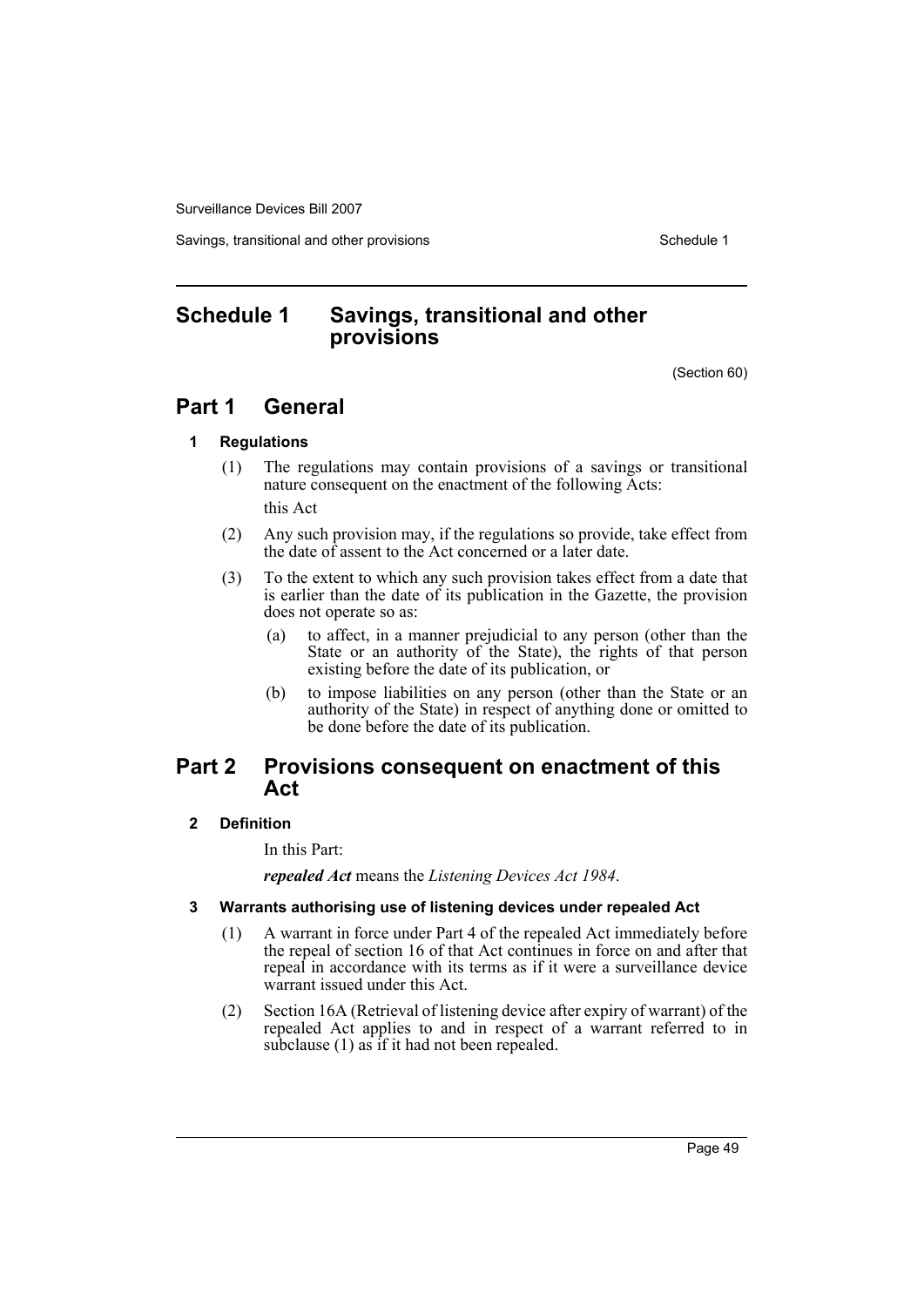Schedule 1 Savings, transitional and other provisions

#### **4 Pending applications for warrants authorising use of listening devices under repealed Act**

- (1) An application for a warrant under Part 4 of the repealed Act made, but not determined, immediately before the repeal of section 16 of that Act is to continue to be dealt with under the repealed Act as if that Act had not been repealed.
- (2) A warrant issued under subclause (1) has effect in accordance with its terms as if it were a surveillance device warrant issued under this Act.
- (3) Section 16A (Retrieval of listening device after expiry of warrant) of the repealed Act applies to and in respect of a warrant referred to in subclause (1) as if it had not been repealed.

# **5 Warrants and authorities under this Act**

A warrant may be issued, or emergency authorisation given, under this Act in relation to a relevant offence that is alleged to have been committed before the commencement of this clause.

# **6 Use of records**

Part 5 of this Act does not apply to information obtained, or a record made, by the use before the commencement of this clause of a listening device under a warrant or authority issued under the repealed Act.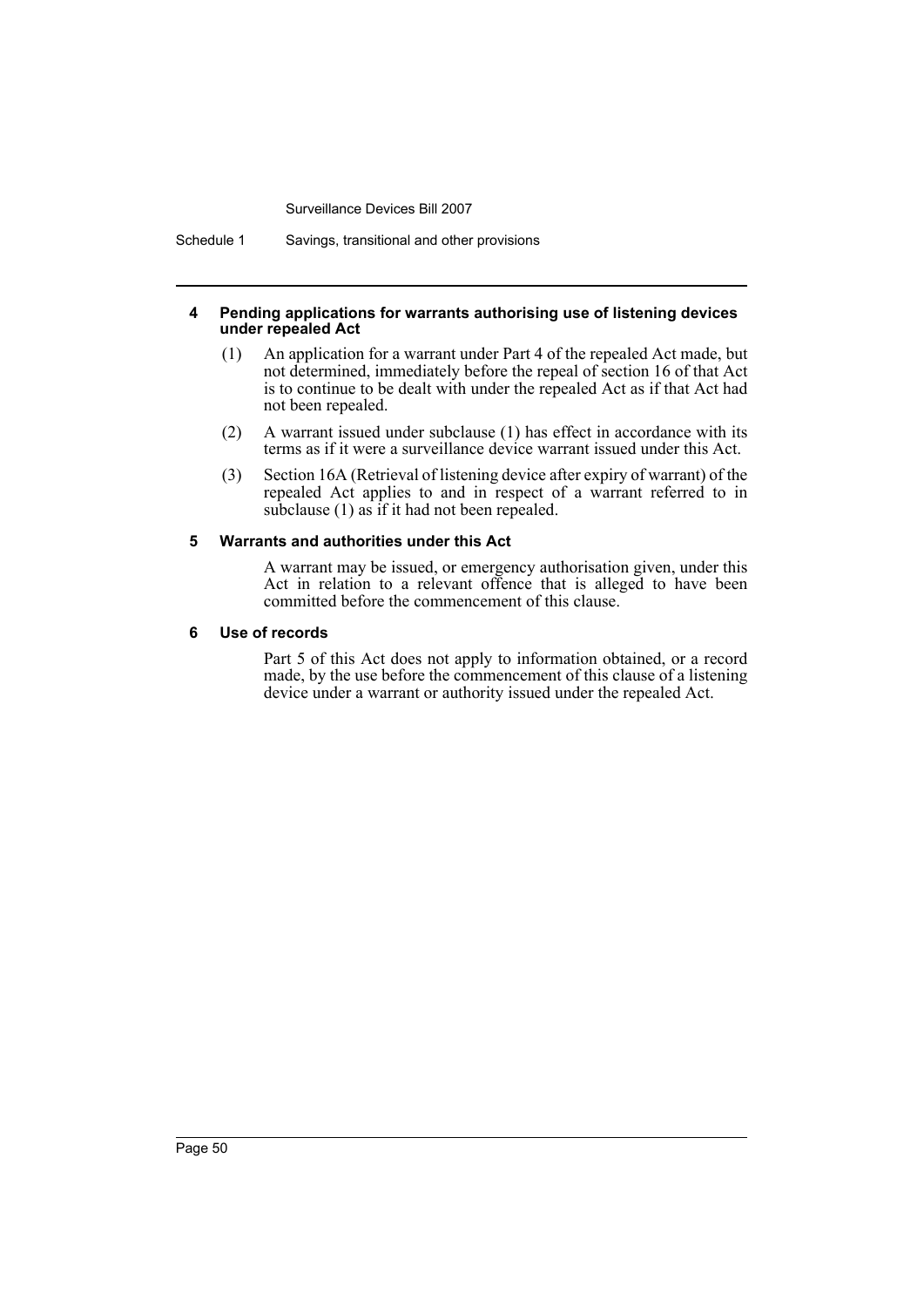Amendment of Acts and regulations Schedule 2

# <span id="page-54-0"></span>**Schedule 2 Amendment of Acts and regulations**

(Section 61)

# **2.1 Commercial Agents and Private Inquiry Agents Act 2004 No 70**

# **Section 4 Definitions**

Omit "*Listening Devices Act 1984*" from section 4 (1). Insert instead "*Surveillance Devices Act 2007*".

# **2.2 Criminal Procedure Act 1986 No 209**

# **[1] Section 268 Maximum penalties for Table 2 offences**

Insert after section 268 (2) (k):

(l) for an offence under Part 2 or 5 (other than section  $40(2)$ ) of the *Surveillance Devices Act 2007*—in the case of an individual, imprisonment for 2 years, or a fine of 100 penalty units (or both), or in the case of a corporation, 200 penalty units.

# **[2] Schedule 1 Indictable offences triable summarily**

Insert after Part 9 of Table 2:

# **Part 10 Offences relating to surveillance devices**

# **19 Surveillance Devices Act 2007**

An offence under Part 2 or 5 (other than section 40 (2)) of the *Surveillance Devices Act 2007*.

# **2.3 Electricity (Consumer Safety) Regulation 2006**

# **Clause 35A**

Insert after clause 35:

# **35A Exclusion from application of Part**

This Part does not apply to or in respect of electrical installation work if it is carried out by a law enforcement officer (within the meaning of the *Surveillance Devices Act 2007* that is authorised by a surveillance device warrant as referred to in section 21 (3) (g) of that Act.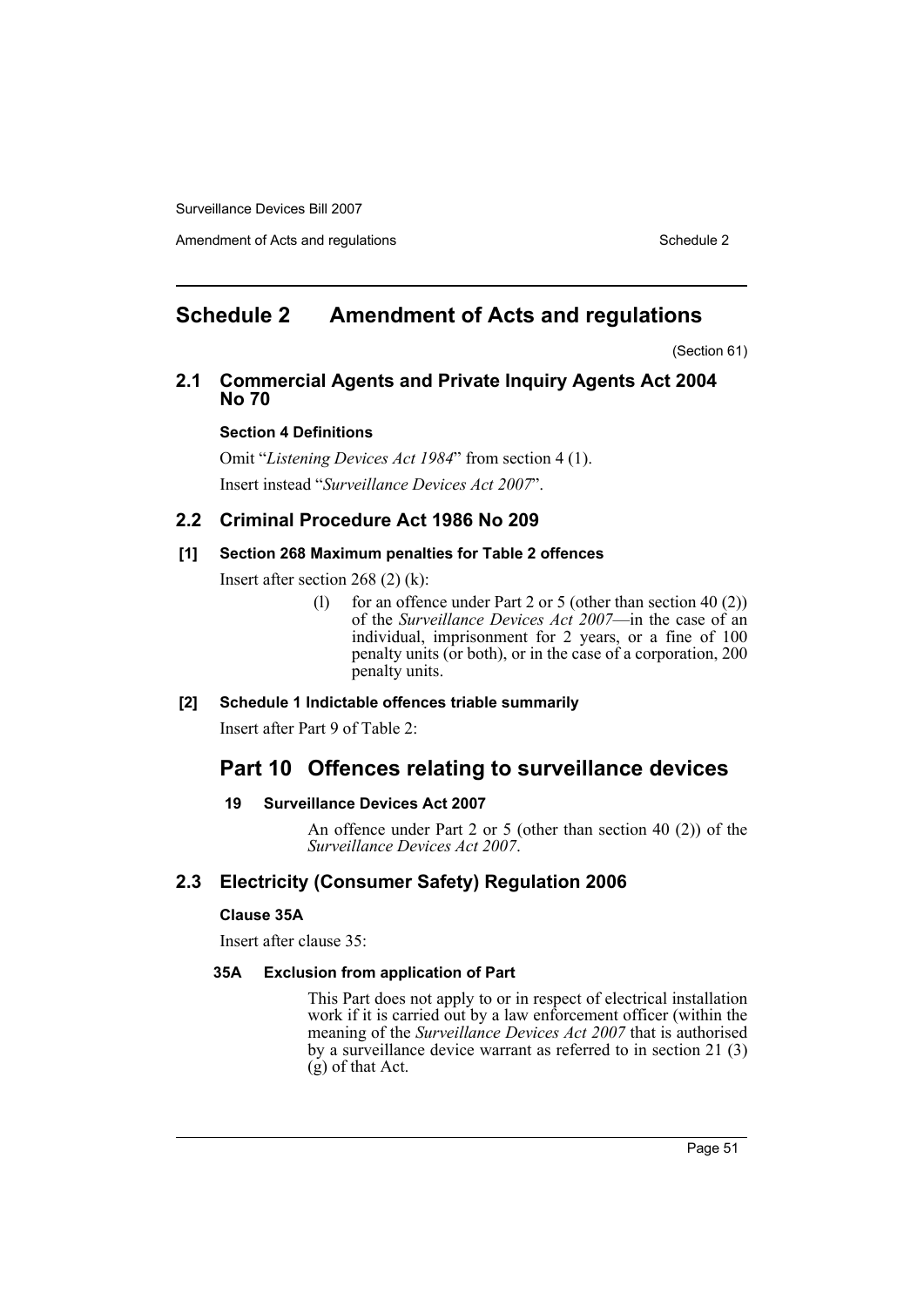# **2.4 Independent Commission Against Corruption Act 1988 No 35**

# **Section 19 Incidental powers**

Omit "*Listening Devices Act 1984*". Insert instead "*Surveillance Devices Act 2007*".

# **2.5 Law Enforcement (Powers and Responsibilities) Act 2002 No 103**

**[1] Section 108F Operation of Surveillance Devices Act 2007** Omit "*Listening Devices Act 1984*".

Insert instead "*Surveillance Devices Act 2007*".

# **[2] Schedule 1 Acts not affected by this Act** Omit "*Listening Devices Act 1984* No 69".

# **[3] Schedule 1**

Insert in alphabetical order: *Surveillance Devices Act 2007*

# **2.6 Police Integrity Commission Act 1996 No 28**

# **Section 50 Surveillance devices**

Omit "*Listening Devices Act 1984*". Insert instead "*Surveillance Devices Act 2007*".

# **2.7 Royal Commission (Police Service) Act 1994 No 60**

# **Section 25 Surveillance devices**

Omit "*Listening Devices Act 1984*". Insert instead "*Surveillance Devices Act 2007*".